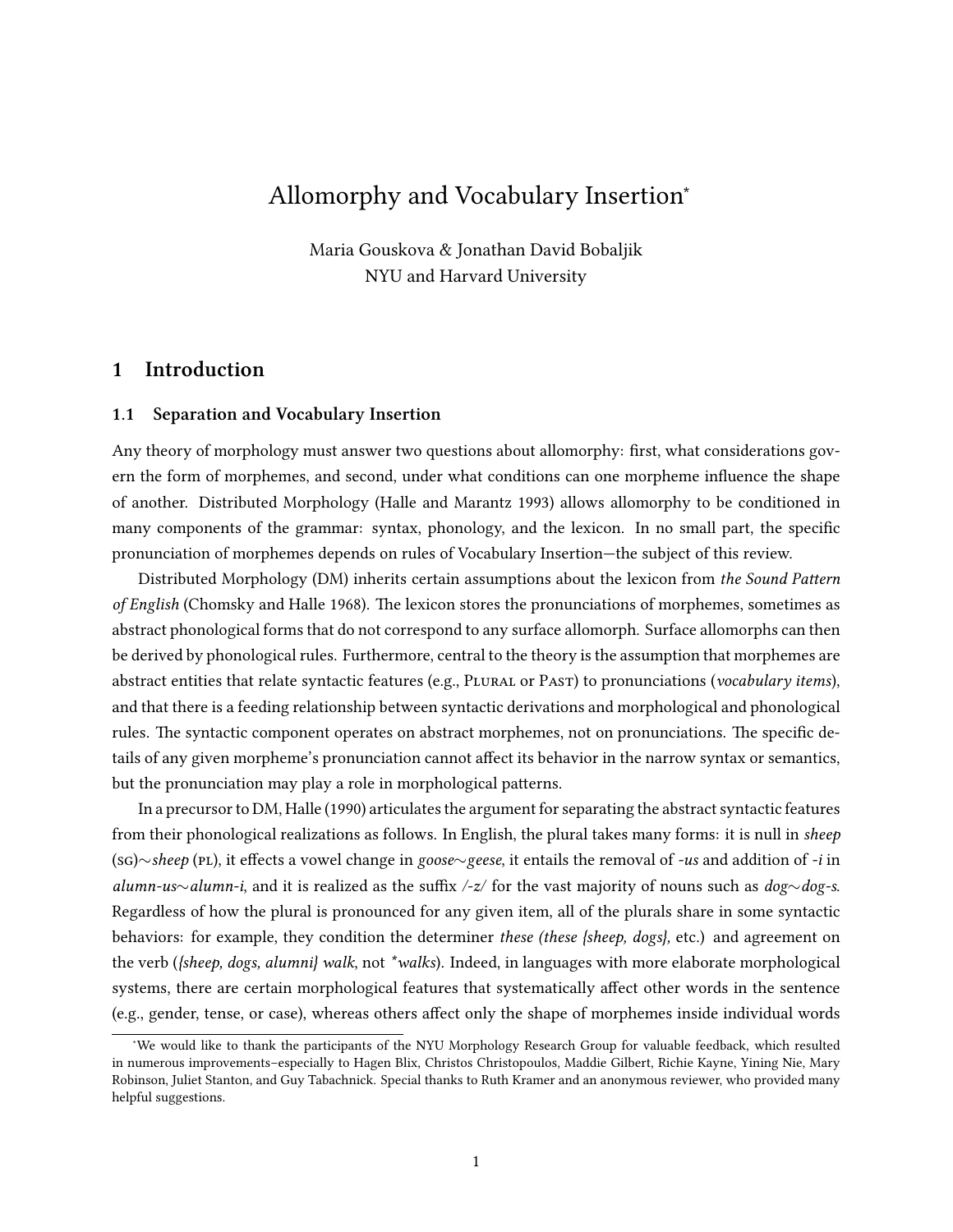(declension and conjugation classes). The explanation Halle offers is that gender and number are properly syntactic features, and the rules that concern them are active in the syntax before the pronunciations of specific morphemes are decided upon. The shape of *these* is determined by the abstract PLURAL. PLURAL is then converted to specific pronunciations, depending on the stem in question, by individual Vocabulary Insertion rules. This, then, is *Separation*: the idea that syntax operates on representations that are distinct from the pieces that realize these representations phonologically.

### <span id="page-1-3"></span>**1.2 Vocabulary Insertion and Allomorphy, a preview**

The architectural assumption of Separation makes available at least two sources of allomorphy, which we can continue to illustrate with the English plural. We may assume that the syntax of plural nouns in English is uniform, as in [\(1](#page-1-0))—all plural nouns include at a minimum an abstract plural morpheme that combines with a nominal root.<sup>[1](#page-1-1)</sup> As Halle emphasized, syntax does not care about the differing pronunciations of the pl node (including zero).

<span id="page-1-0"></span>
$$
(1) \qquad \qquad \text{N.PL}
$$
\n
$$
\text{N. PL}
$$
\n
$$
\downarrow
$$
\n
$$
\sqrt{root}
$$

Vocabulary Insertion, the focus of this overview, is the primary mechanism for relating abstract morphosyntactic representations like [\(1](#page-1-0)) to more concrete phonological representations. The *Vocabulary* of a language is a list of rules (corresponding to rules of exponence in other frameworks, such as [Matthews](#page-31-0) [1972](#page-31-0)), where each individual rule is a *vocabulary item*. In the basic case, rules of Vocabulary Insertion apply at each terminal node in the tree, proceeding cyclically from the most deeply embedded node upwards/outwards [\(Bobaljik](#page-28-1) [2000](#page-28-1), [Wolf](#page-32-0) [2008,](#page-32-0) [Myler](#page-31-1) [2017\)](#page-31-1). (Some versions of DM treat the root node as special in this regard, an issue we return to below). An important potential source of allomorphy, then, is competition among multiple rules that share a structural description. English, like many languages, has a varietyof exponents of the feature plural, perhaps including those in ([2\)](#page-1-2):

<span id="page-1-2"></span>(2) a.  $[PL] \leftrightarrow \text{-en} / |N \text{...} \text{ where } N \in \{\text{ox}\}\$ 

- b.  $[PL] \leftrightarrow \emptyset / \big|_N \dots$ , where  $N \in \{\text{sheep, fish}, \dots\}$
- c.  $[PL]$   $\leftrightarrow$   $[-back, +tense]$  /  $]$ *N* , where N ∈ {foot, goose, ...}
- d. [PL]  $\leftrightarrow$  -i / ] $_N$  , where N  $\in$  {alumn-, syllab-, ...}
- e.  $[PL] \leftrightarrow -z /$  ]*N* —

In the simplest of cases, there is no need to specify ordering among these rules, other than the intrinsic order imposed by the Elsewhere Condition [\(Kiparsky](#page-30-0) [1973\)](#page-30-0). All but the last rule in [\(2](#page-1-2)) have mutually exclusive lexical conditions, which characterize the lexically-specific nature of this allomorphy. The Elsewhere

<span id="page-1-1"></span><sup>&</sup>lt;sup>1</sup>For illustration, we ignore further questions not immediately relevant, such as the question of whether there is a separate categorizing morpheme, little *n*.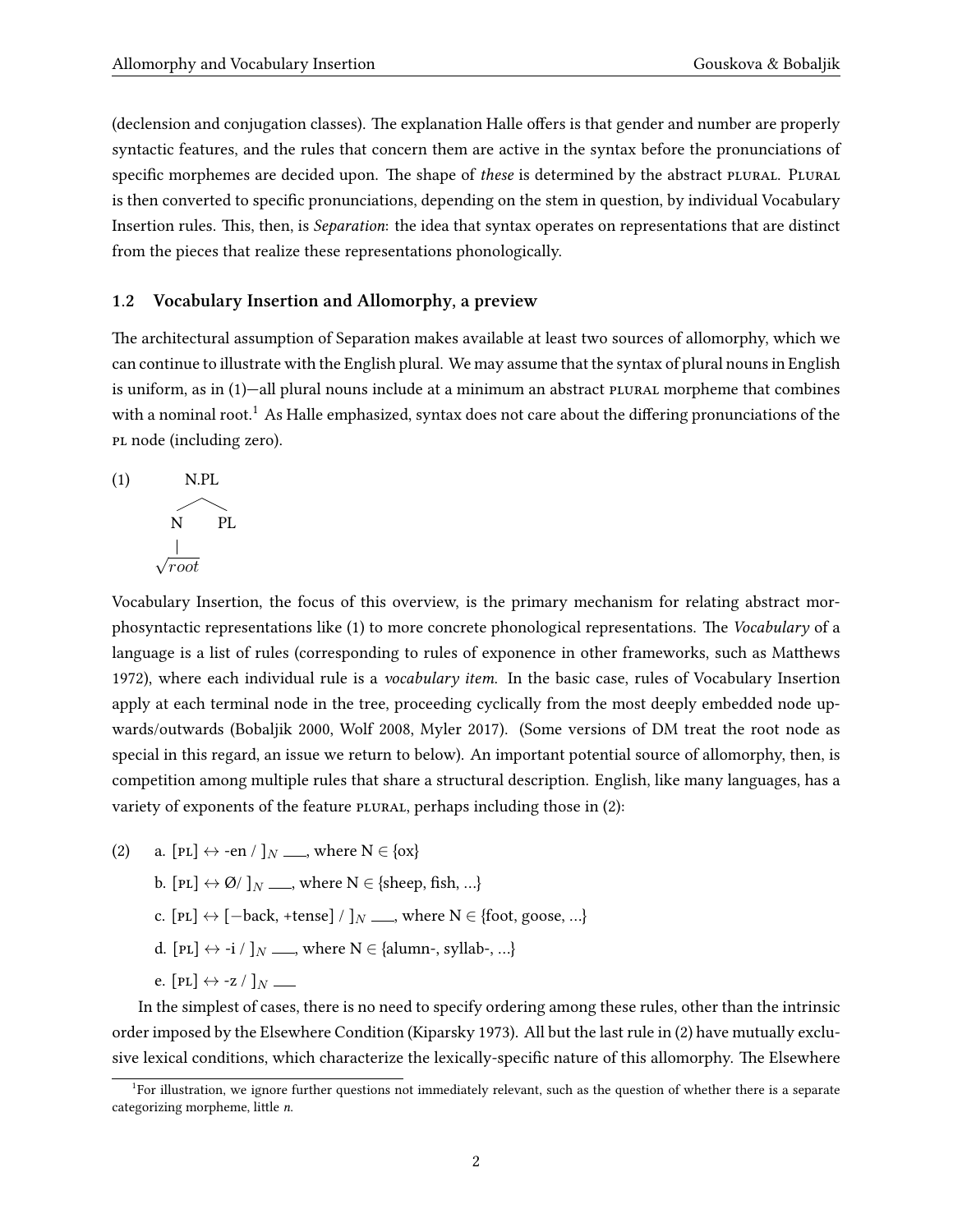Condition ensures that insertion of the context-free (default) vocabulary item /-z/ is blocked when there is a more specific rule that takes precedence.

Competition among vocabulary items constitutes *suppletive* allomorphy, and represents distinct memorized forms. Suppletive allomorphy contrasts with allomorphy governed by phonological rules, such as the voicing and schwa-zero alternations in the regular plurals: *bag-s* [z], *back-s* [s], *batch-es* [əz]. This alternation is rule governed, phonologically predictable, and is therefore modeled in DM as arising from the insertion of a single vocabulary item /-z/, whose variation in surface form is effected by subsequent phonological rules.

In this way, basic architectural assumptions allow for a crisp theoretical distinction between *allomorphy by competition* and *allomorphy by rule-governed change*, but the architecture itself does not guarantee analytical determinism: much ink has been spilled over analytical debates about particular examples. Some such debates extend beyond the mere analytical uncertainty and bear, for example, on venerable questions about how abstract phonological representations may be, and what types of (morpho)-phonological rules should be countenanced. In the course of this overview, we will highlight some of these debates, without taking a stand on their resolution.

#### **1.3 Roadmap**

The remainder of the article is organized as follows. We start with a general review of what allomorphy is, and how it has been classified analytically both in DM and in other theories of morphology and phonology (*§*[2](#page-2-0)). In *§*[3](#page-4-0), we show how a couple of examples (more complex than the English plural) would be analyzed in traditional DM; these present various issues that we consider in subsequent sections. One is whether, from a structural point of view, allomorphy is conditioned differently by inner vs. outer context (*§*[4.1](#page-7-0)). Another is how far away the conditioning environment can be from the affected morpheme (*§*[4.2](#page-11-0)). Section [5](#page-12-0) considers various theory-internal debates within DM, including the role of linear adjacency, how competition for insertion is resolved, and whether this competition is a property of roots. In *§*[6](#page-19-0) we consider broader questions about allomorphy as a phonological and a morphosyntactic phenomenon. Section [7](#page-27-0) is the conclusion.

# <span id="page-2-0"></span>**2 Kinds of allomorphy**

The term "allomorphy" is used in slightly different ways in different traditions. In one view, any alternation in the form of a morpheme is allomorphy. Many authors, on the other hand, tend to use the term when they mean suppletive allomorphy (defined later in this section). We will use "allomorphy" in the more general morphological sense, since the line between phonological alternations and suppletion is largely a matter of analysis.

Some alternations are general—every eligible morpheme undergoes them, and the alternation is part of a strong phonotactic generalization. Final devoicing in Russian is like this (e.g., [sapoq-om] 'boot inst.sg' vs. [sapok] 'boot nom.sg'; see [\(3](#page-4-1))). A traditional phonological analysis would argue that the rule to derive voiceless stops word-finally is independently needed, since even non-alternating morphemes always obey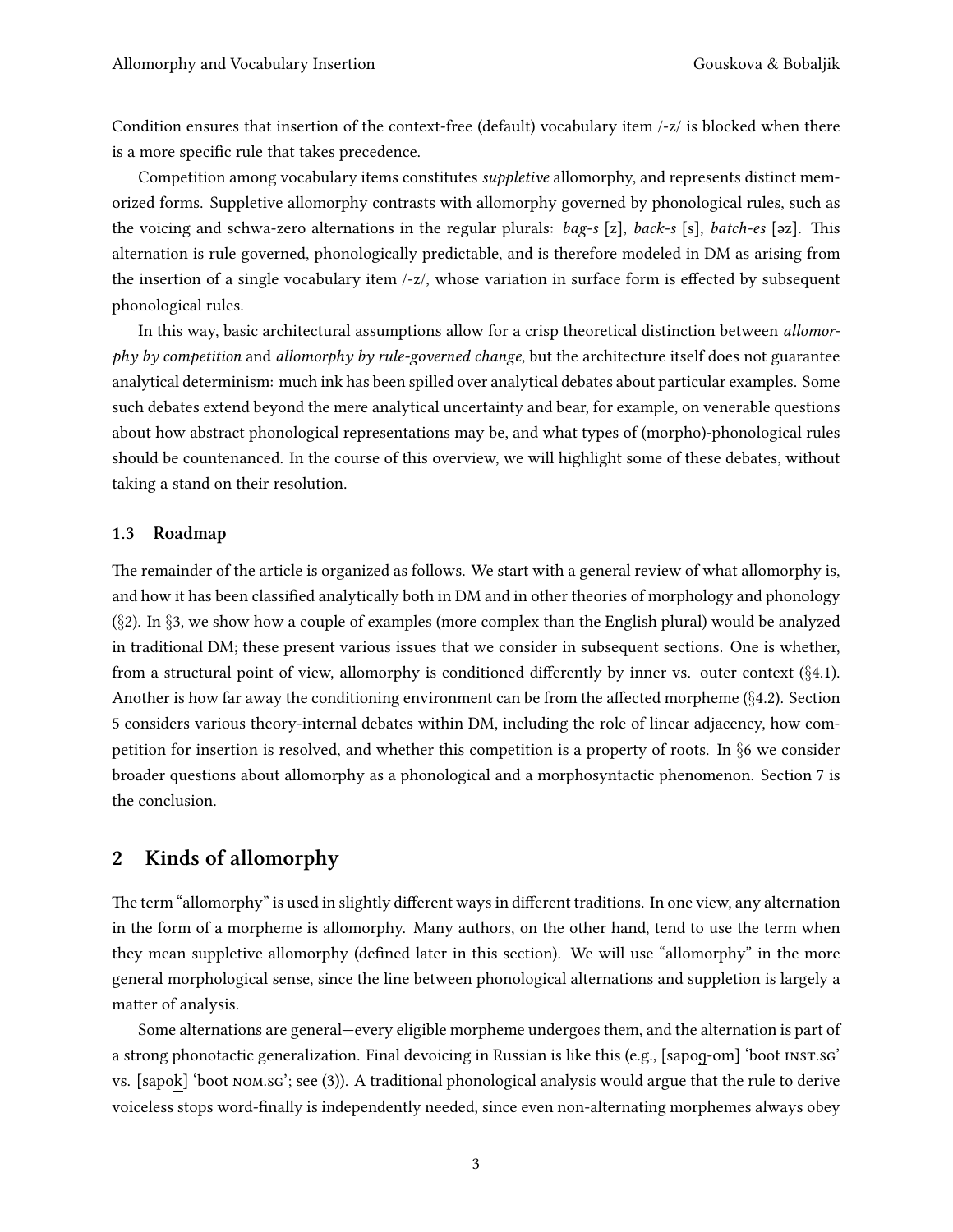it. If general alternations are analyzed this way, then morphology has nothing to say about them. A single vocabulary item is inserted to realize the morpheme, and all surface variants of that pronunciation are derivedby phonological rules, not morphological ones ([Chomsky and Halle](#page-28-0) [1968](#page-28-0) et seq.). $<sup>2</sup>$  $<sup>2</sup>$  $<sup>2</sup>$ </sup>

In the analytic gray zone of allomorphy are cases such as English prefixes that show nasal place assimilation (*i[n]-tolerant* vs. *i[m]-possible* vs. *i[ŋ]-coherent*; *e[n]-tomb* vs. *e[m]-bed; co[n]-temporary vs. co[m]-patriot*). It is not clear that English requires nasal place assimilation in general; there are certainly morphemes that do not not assimilate or do so only optionally (*u[n]-deserving, u[n]-balanced*). Morphemeinternally, most morphemes have place agreement in nasal-stop clusters, but there are some morphemeinternal exceptions (*Canberra*), and the rule does not apply to stem-final nasals (*hem∼ he[md]*, not *\*he[nd]*), or to phonological clitics such as the prepositions *in* and *on*, etc. There is no general agreement among phonologists or morphologists about the nature of allomorphy in cases such as *in*-/*im-*/*iŋ*; it is not even clear whether undergoing the rule is the norm or the exception [\(Chomsky and Halle](#page-28-0) [1968,](#page-28-0) [Mohanan](#page-31-2) [1982,](#page-31-2) [Borowsky](#page-28-2) [1986](#page-28-2)). Complicating the picture is the observation that non-automatic rules often strongly resemble rules that are fully general in other languages, which some take as an argument in favor of treating them as phonological rules with a limited scope (e.g., [Jusczyk et al.](#page-30-1) [2002](#page-30-1) on English nasal place assimilation). If this is right, then these alternations are a phonological problem, not a morphological one. In some phonological frameworks, however, any non-automatic alternations are treated as suppletive allomorphy or readjustment rules that apply in the morphology([Green](#page-29-2) [2007,](#page-29-2) [Mascaró](#page-30-2) [2007](#page-30-2), [Bye and Svenonius](#page-28-3) [2012](#page-28-3)).

Relatedly, some allomorphy is conditioned by specific morpheme triggers. This can mean a number of things, from specific vocabulary items (as in([3\)](#page-4-1)) to morphosyntactic contexts (see *§*[3.1](#page-4-2) and *§*[3.2](#page-7-1), as well as  $\S$ [4](#page-7-2))). Example [\(3\)](#page-4-1) is from Russian, where the velar consonants [k, x, g] become [t͡ʃ, ʂ, z] in the context of some suffixes (such as the diminutive suffix [-ok]), but not others that are phonologically similar ([-om] inst.sg). There is no rule in Russian that requires velars to turn into stridents, either across a morpheme boundary or morpheme-internally (see [Padgett](#page-31-3) [2003](#page-31-3) and others). But while the triggers of velar mutation appear to be arbitrary, the undergoers are not—any noun that combines with the diminutive will undergo the rule [\(Kapatsinski](#page-30-3) [2010](#page-30-3), [Gouskova et al.](#page-29-3) [2015\)](#page-29-3). The treatment of this type of allomorphy has been controversial both in phonology and in morphology (see *§*[6.1.1](#page-19-1) and *§*[6.1.2](#page-20-0), which discuss some of the issues of morphological interest).

<span id="page-3-0"></span> $2^2$ Not all phonologists adopt the unique/abstract UR approach. Exemplar Theory posits that all variant pronunciations are stored, including fine-grained phonetic detail([Pierrehumbert](#page-31-4) [2001,](#page-31-4) [Bybee](#page-28-4) [2001,](#page-28-4) [Green](#page-29-4) [2006](#page-29-4) and others). Phonological generalizations are extracted through analogy in this framework—the more alternations support an analogical rule, the more likely it is to be productive.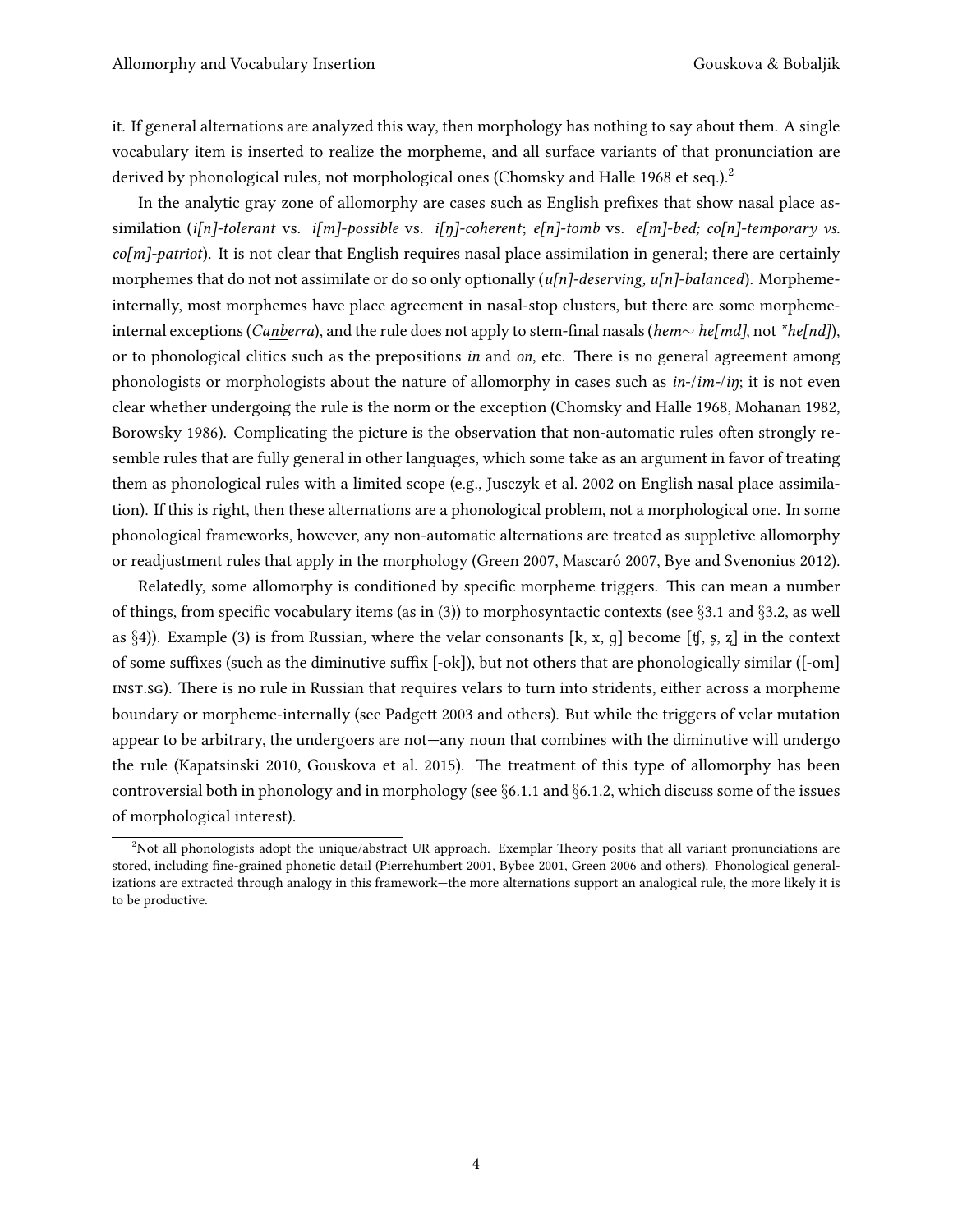|             |                   | NOM. SG. | INST. SG. | DIM. NOM. SG. | Gloss   |
|-------------|-------------------|----------|-----------|---------------|---------|
| a.          | /sapoq/           | sapok    | sapoq-om  | sapoz-ok      | 'boot'  |
| b.          | /kulak/           | kulak    | kulak-om  | kulatf-ok     | 'fist'  |
| $c_{\cdot}$ | $q$ rex $/$       | qrex     | qrex-om   | $gre's-ok$    | 'sin'   |
| d.          | $\ell$ zub $\ell$ | zup      | zub-om    | zub-ok        | 'tooth' |
| e.          | /god/             | got      | qod-om    | qod-ok        | 'year'  |

<span id="page-4-1"></span>(3) Russian velar palatalization/mutation: triggered by the diminutive, but not the inst. sg. suffix

At the other end of the continuum from the fully productive phonological alternations lies suppletion. In suppletive allomorphy, there is no phonological resemblance between the allomorphs:

<span id="page-4-3"></span>(4) Examples of suppletive allomorphy

a. The forms of the English verb "be" (*am, is, were*, etc.) are suppletive across person and tense.

b. Several English adverbs and adjectives show suppletion in the comparative and the superlative (*good ∼ better ∼ best*).

c. In Moroccan Arabic, the 3 p.sg. possessive is either *-h* or *-u*, depending on whether the noun ends in a consonant or a vowel ([ktab-u] 'his book', [htˁa-h] 'his error', [Mascaró](#page-30-4) [1996](#page-30-4), [Wolf](#page-33-0) [2015\)](#page-33-0).

d. The realizations of the plural in English as *-i*, *-en*, or *-s* are suppletive (see([2\)](#page-1-2)).

Suppletion of roots (as in [\(4](#page-4-3)b)) is sometimes analytically distinguished from affixal suppletion (as in [\(4](#page-4-3)c– d))—not all authors consider this type of affixal allomorphy to be suppletion. [Mel'čuk](#page-31-5) ([1976](#page-31-5), [1994\)](#page-31-6) defines both as suppletion, but [Corbett](#page-29-5) [\(2007](#page-29-5)) considers only root allomorphy in inflectional contexts to be suppletion. Root suppletion has been debated in DM, as well; see *§*[5.4](#page-17-0). To get a sense of why root suppletion is controversial, consider typical examples seen in the literature, such as the English *person* (sg) vs. *people* (pl) and Russian [rebʲonok-Ø] 'child.sg' [detʲ-i] 'child.pl'. In an English alternation like *go∼went*, the suppletive form went is used in all environments that correspond to the past tense of go, thus *go:went :: walk:walked*, and there is no regular past tense \**goed*. But the relation of *people* to *person* is different: a regular plural *persons* also exists, and the form *people* itself has an apparently collective sense that the form *person* lacks, cf. *a people, peoples*, etc.([Arregi and Nevins](#page-28-5) [2014](#page-28-5), i.a.). The Russian case is similar: [ditʲ-a] 'child.sg' exists alongside [rebʲ-onok-Ø], as does [rebʲ-at-a] 'guys, kids' (see *§*[3.2](#page-7-1) for more on  *onok/-at*). The question for a theory such as DM is whether root suppletion and affix suppletion differ in any substantial way; the existing evidence suggests that they obey similar locality constraints (see *§*[4.1](#page-7-0)).

### <span id="page-4-0"></span>**3 Basic features of vocabulary insertion in DM**

#### <span id="page-4-2"></span>**3.1 Sources of allomorphy**

We start by working through a more elaborate case of allomorphy, the traditional DM analysis of which involves some suppletion, some readjustment rules, and some phonological rules. German "strong" roots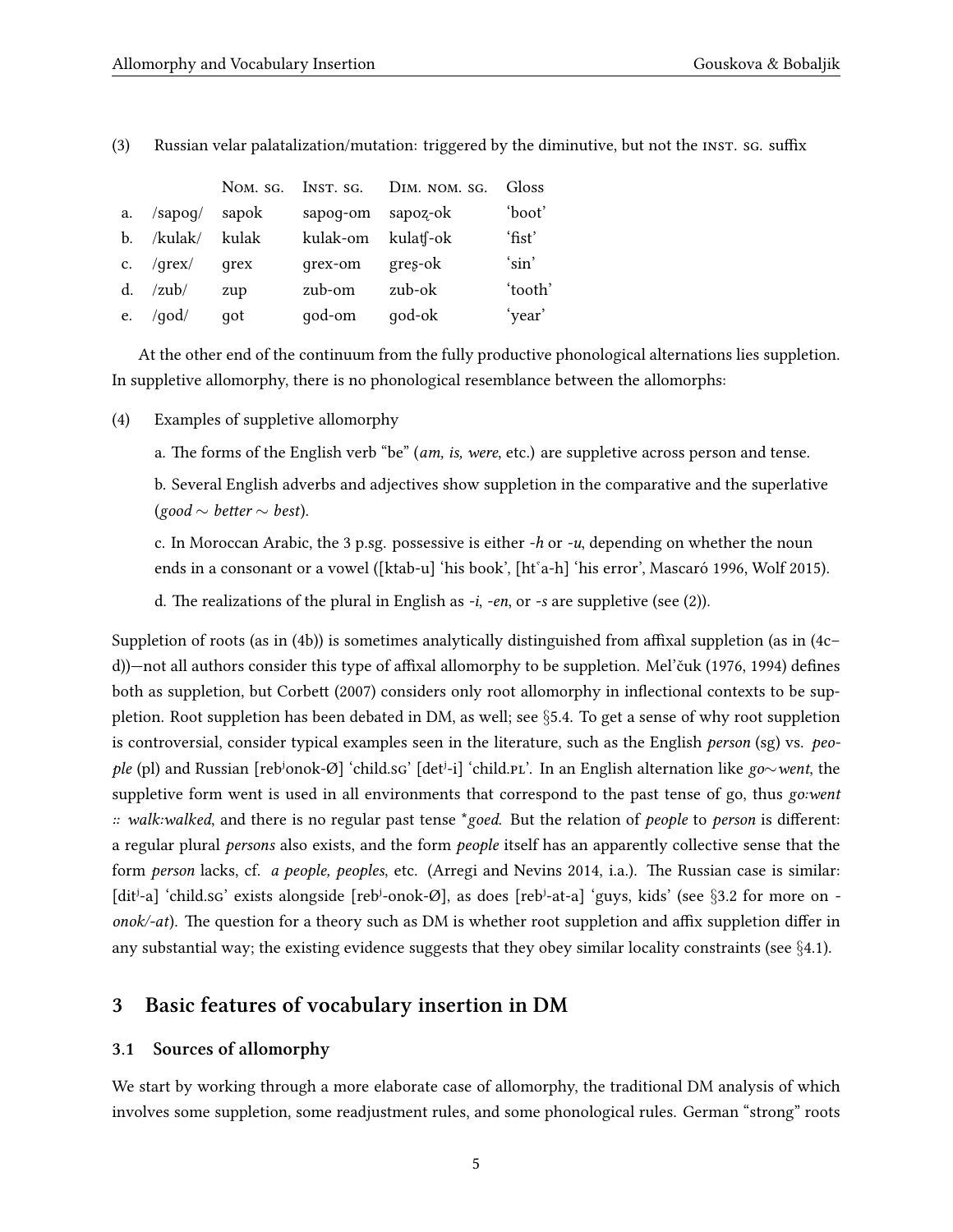alternate in verbal paradigms, appearing with different vowels depending on person and tense (e.g., the root of *geben* appears with [e], [a] or [ɪ]—see [\(6\)](#page-5-0)). The undergoers here are lexically specific—vowels in phonologically similar weak verbs do not alternate (see([5\)](#page-5-1)). Alongside root alternations, the past tense suffixes show allomorphy between strong and weak verbal paradigms, as well: a [-t] suffix consistently appears in the past tense of weak verbs, but not in strong ones. One could say that the vowel change [e] to [a] in [ɡab-ən] is conditioned morphosyntactically, by the tense feature. Alternatively, one could say that the vowel itself (or [+back]) expresses the past tense feature in strong verbs, whereas [-t] expresses it in weak ones. Moreover, as shown in([7\)](#page-5-2), verbs such as *denken* show suppletion in the root between present and past tense, while the affixes are the same as in weak verbs.

| present | sg      | pl     | past | sg          | pl        |
|---------|---------|--------|------|-------------|-----------|
|         | $leb-a$ | leb-ən |      | $lep-t-a$   | lep-t-an  |
|         | lep-st  | lep-t  |      | $lep-t-est$ | $lep-t-5$ |
| 3       | $lep-t$ | leb-ən | 3    | $lep-t-a$   | lep-t-an  |

<span id="page-5-1"></span>(5) German regular (weak) verbs lack ablaut: *leben* "to live"

<span id="page-5-0"></span>(6) German vowel alternations in strong verbs: *geben* "to give"

| present | sg     | pl     | past | sg     | ηI     |
|---------|--------|--------|------|--------|--------|
|         | geb-ə  | geb-ən |      | gap    | gab-ən |
|         | gip-st | gep-t  | 2    | gap-st | gap-t  |
|         | gip-t  | geb-ən | 3    | gap    | gab-ən |

<span id="page-5-2"></span>(7) German suppletive alternations: *denken* "to think"

| $present \mid$ | sg                        | pl      | past | sg                     | pl       |
|----------------|---------------------------|---------|------|------------------------|----------|
|                | $d \epsilon$ nk-ə         | dɛŋk-ən |      | $dax-t-a$              | dax-t-ən |
| 2              | $d$ enk-st $\vert$ denk-t |         |      | $dax-t-est$ $dax-t-at$ |          |
|                | denk-t                    | dɛŋk-ən | 3    | $dax-t-a$              | dax-t-ən |

Vocabulary Insertion rules take morphosyntactic trees such as([8\)](#page-6-0) as their input [\(Halle and Marantz](#page-29-0) [1993](#page-29-0), [Bobaljik](#page-28-1) [2000](#page-28-1)), and apply rules to each node from the most embedded node outward<sup>[3](#page-5-3)</sup>: the root is inserted first, then the categorizing head *v* (null in this case), then tense, and finally, agreement. As shown in [\(9](#page-6-1)), some of the morphosyntactic entries are associated with multiple vocabulary items. For example, the root for "think" is [dax] when [+past] is in the context, but is [dɛŋk] otherwise. For the root "give", [geb] is inserted, its [+STRONG] diacritic conditions the more specific  $\emptyset$  allomorph of [+past]. A further

<span id="page-5-3"></span> $3$ VI from the most embedded node outward has been formalized in several ways-see, for example, [Wolf](#page-33-0) ([2015](#page-33-0)), [Myler](#page-31-1) ([2017](#page-31-1)). Myler formulates the Temporal order of Vocabulary Insertion as follows: "For a pair of terminal nodes x and y: If x is the head of a maximal projection M such that M is categorially distinct from y and M dominates y, then y > x (">" means *is more deeply embedded than*). If y > x, then y undergoes Vocabulary Insertion prior to x." (Myler [2017](#page-31-1), p. 102, modified slightly).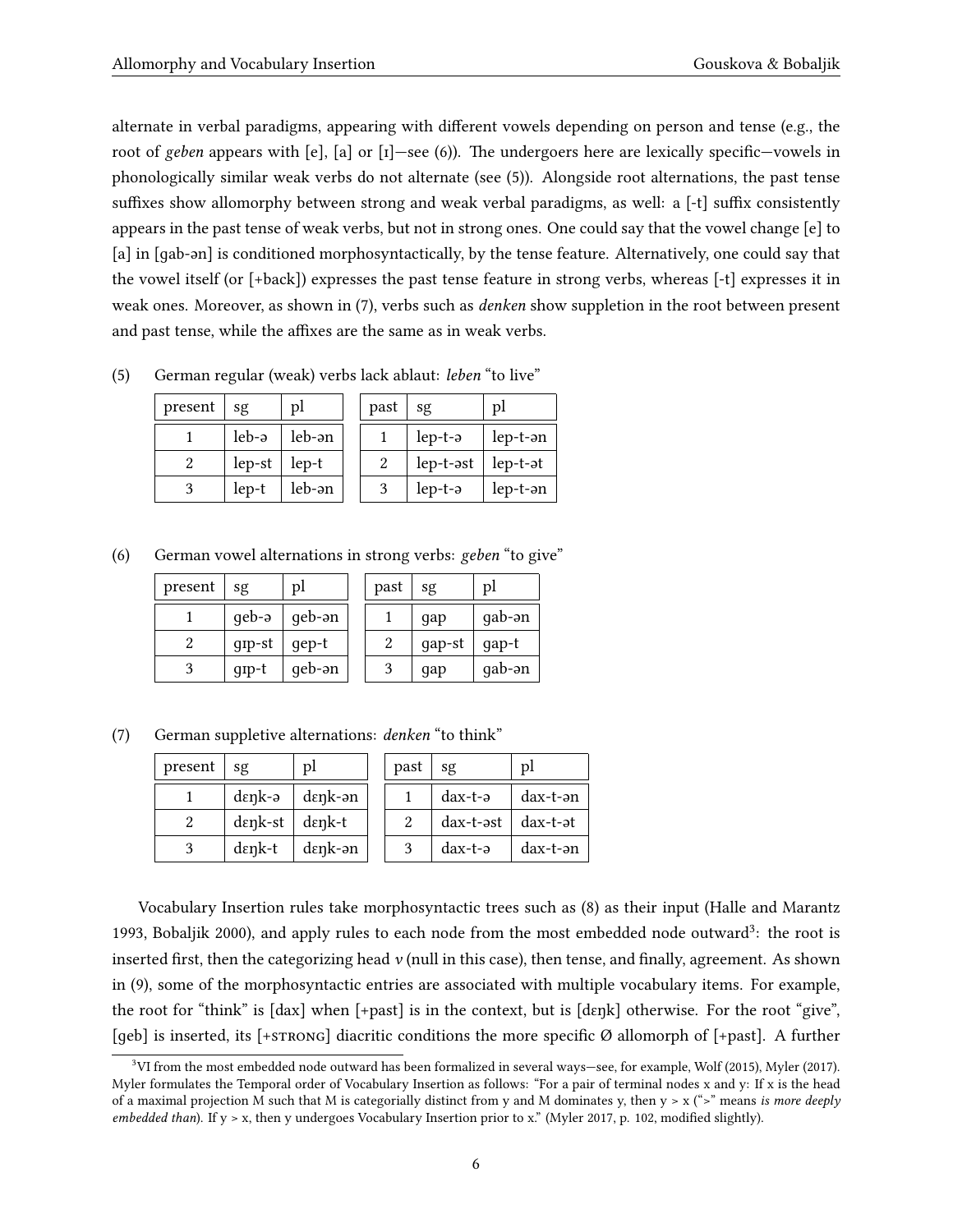readjustment rule will change the height of [e] in present tense 2nd and 3rd person singular parts of the paradigm, and the vowel will change to [a] in the past. Once /ɡib-t/ has been thus assembled in the morphological component, it is submitted to the phonology, where the voicing of [b] is changed to [p]. The relationship between the allomorphs is thus mediated in three different parts of the system: lexical storage/VI rules, readjustment rules, and phonological rules.

<span id="page-6-0"></span>(8) Tree for past tense of "give" in German [\(Bobaljik](#page-28-1) [2000\)](#page-28-1), after insertion of the root and agreement operations



<span id="page-6-1"></span>(9) Vocabulary insertion rules for German (partial list)

*Roots Tense Agreement*  $\sqrt{\text{GIVE}} \leftrightarrow \text{geb}_{[+s\text{TRONG}]}$  [+PAST]  $\leftrightarrow \varnothing/[+s\text{TRONG}]$  [2SG]  $\leftrightarrow$ -st *√* think*↔* dax / [+past] [+past] *↔*-tə  $\sqrt{\text{think}}$ ⇔ dɛŋk *√* live*↔* leb

<span id="page-6-2"></span>(10) Readjustment rules for "give" in German

a. 
$$
\begin{bmatrix} -\text{high} \\ +\text{strong} \end{bmatrix}
$$
  $\rightarrow$   $\begin{bmatrix} +\text{high} \end{bmatrix}$  /  $\dots$   $\begin{bmatrix} -\text{PAST} \\ -\text{1PERS} \\ +\text{SG} \end{bmatrix}$   
b.  $\begin{bmatrix} -\text{high} \end{bmatrix}$   $\rightarrow$   $\begin{bmatrix} +\text{low} \end{bmatrix}$  /  $\dots$   $\begin{bmatrix} +\text{PAST} \\ +\text{SG} \end{bmatrix}$ 

In the first readjustment rule in [\(10](#page-6-2)), the undergoer is the last full (non-schwa) vowel of the stem if the stem bears the [+strong] diacritic—the assumption that diacritic markers of the morpheme spread to all of its segments dates back to the SPE [\(Chomsky and Halle](#page-28-0) [1968;](#page-28-0) see [Zonneveld](#page-33-1) [1978](#page-33-1) and [Gouskova](#page-29-6) [2012](#page-29-6)).

The rules in([9\)](#page-6-1) refer to specific roots and morphosyntactic features as inputs, and their contexts are either morphosyntactic features themselves (e.g., [+past]) or diacritic features such as [+strong], which identify a particular conjugation. Conjugation/declension class features are halfway between syntactic and phonological: they can be determined by syntactic features such as gender (though see X-REF TO SYNCRETISM CHAPTER), but they also belong to specific vocabulary items and can condition phonological rules, as we just saw. Insertion rules can also refer to phonological features in their context: for example, the insertion rules for the indefinite determiner in English reference [+syllabic] for the "an" al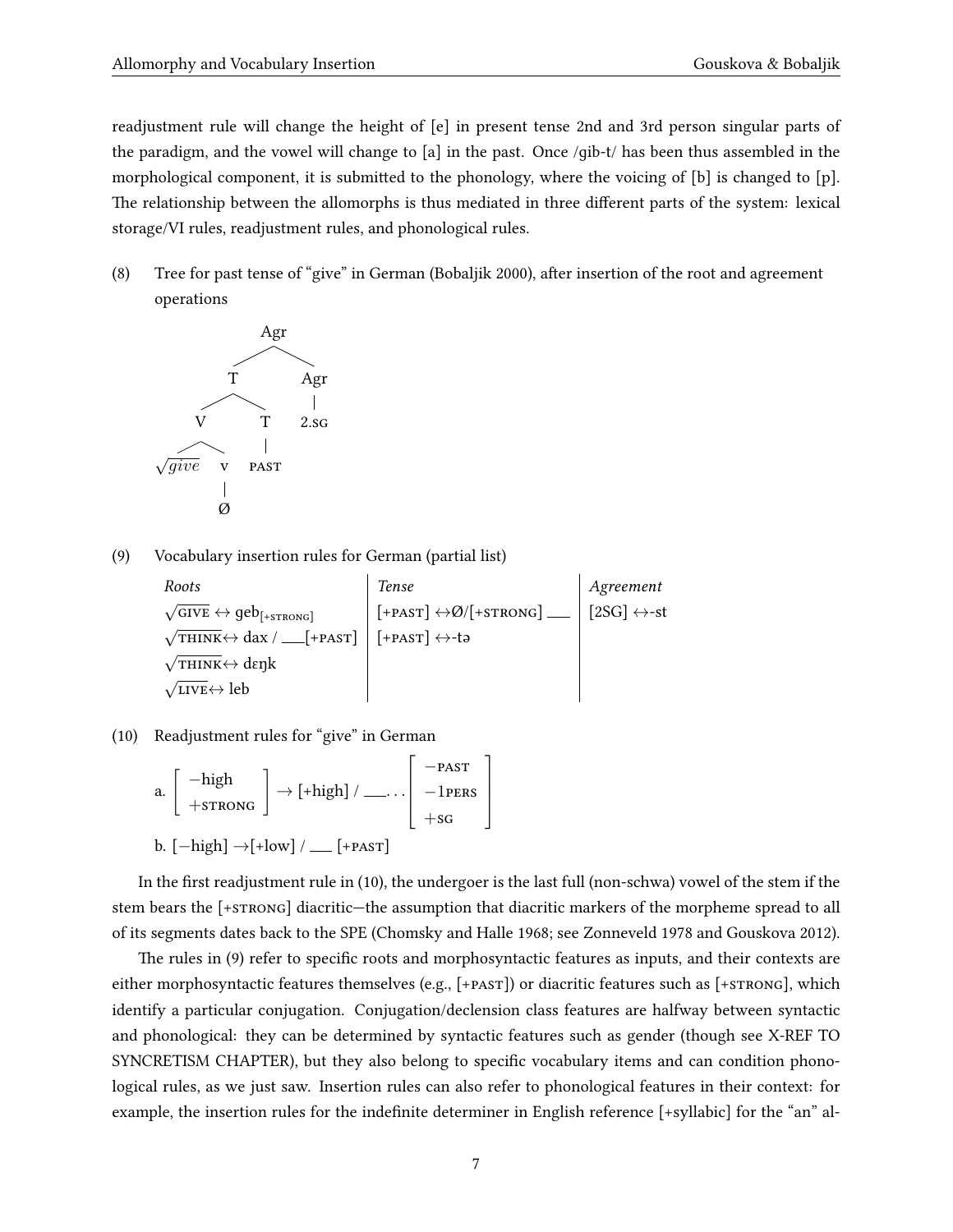lomorph, and [-syllabic] (or unspecified/elsewhere) for the "a" allomorph. Finally, the readjustment rule in [\(10](#page-6-2)) takes as its input a phonological feature (here, [*−*high]) of any vocabulary item with the diacritic feature [+strong], and refers to morphosyntactic features in its context.

## <span id="page-7-1"></span>**3.2 Conditioning environments for VI rules**

DM does not in principle restrict what sorts of features can appear in the conditioning environment of a VI rule: they can be phonological ([sonorant], [syllabic], etc.), morpho-lexical (referring to declension/conjugation classes such as  $[+s$ TRONG] in the German example in [\(9](#page-6-1))), or morphosyntactic. An example of morphosyntactically conditioned allomorphy is supplied by Russian in([11\)](#page-7-3). The Russian baby diminutive suffix can be translated roughly as "-ling" (as in "duckling"), and it alternates between *-onok* in the singular and *-at* in the plural. The *-at* allomorph appears in any plural—thus, "kitten" has *-on(o)k* in all the singular case forms (*kotʲ-onk-a* gen.sg, *kotʲ-onk-om* inst.sg, *kotʲ-onk-e* obl.sg, etc.), and *-at* in all the plural ones (*kotʲ-at-Ø* gen.pl, *kotʲ-at-ami* inst.pl, *kotʲ-at-ax* obl.pl).

<span id="page-7-3"></span>(11) Outward sensitivity to plural vs. singular in Russian baby diminutives

| NOM.SG | DAT.PL   | Gloss      | <b>BABY-DIM NOM.SG</b>   | <b>BABY-DIM DAT.PL</b>    | Gloss           |
|--------|----------|------------|--------------------------|---------------------------|-----------------|
| kot    | kot-am   | 'cat'      | kot <sup>j</sup> -onok   | kot <sup>j</sup> -at-am   | 'kitten'        |
| slon   | slon-am  | 'elephant' | slon <sup>j</sup> -onok  | slon <sup>j</sup> -at-am  | 'baby elephant' |
| sakal  | sakal-am | 'jackal'   | sakal <sup>j</sup> -onok | sakal <sup>j</sup> -at-am | 'baby jackal'   |
| pauk   | pauk-am  | spider'    | pautf-onok               | pautf-at-am               | 'baby spider'   |

A simple Distributed Morphology analysis would posit a rule that uses plural as the insertion context, as in [\(12](#page-7-4)). The singular *-onok* would be inserted by an analogous rule in the context of the singular, or alternatively one of the affixes could be inserted by a context-free default rule (see *§*[5.3](#page-15-0)).

<span id="page-7-4"></span>(12) 
$$
DIM \leftrightarrow -at / \underline{\hspace{2cm}}
$$
 **plural**

Various parts of this system could be questioned, and they raise questions that any theory of allomorphy must address. Why are some allomorphs stored in the lexicon, while others are created grammatically? If a morpheme has multiple stored allomorphs, are the insertion rules for them ordered in an arbitrary fashion, or is there another principle for selecting between them? Are there diagnostics that unambiguously distinguish morphosyntactic from phonological conditioning? Finally, what are the limits on the types of possible interactions between morphemes, and the contexts that the various rules can reference and change? We entertain these questions throughout the following discussion.

# <span id="page-7-2"></span>**4 Vocabulary insertion, allomorphy, and structure**

### <span id="page-7-0"></span>**4.1 Inward and outward sensitivity**

One of the most exciting facets of the study of allomorphy lies in its potential to shed light on a fundamental divide among approaches to morphology, namely the question of whether the morphosyntactic features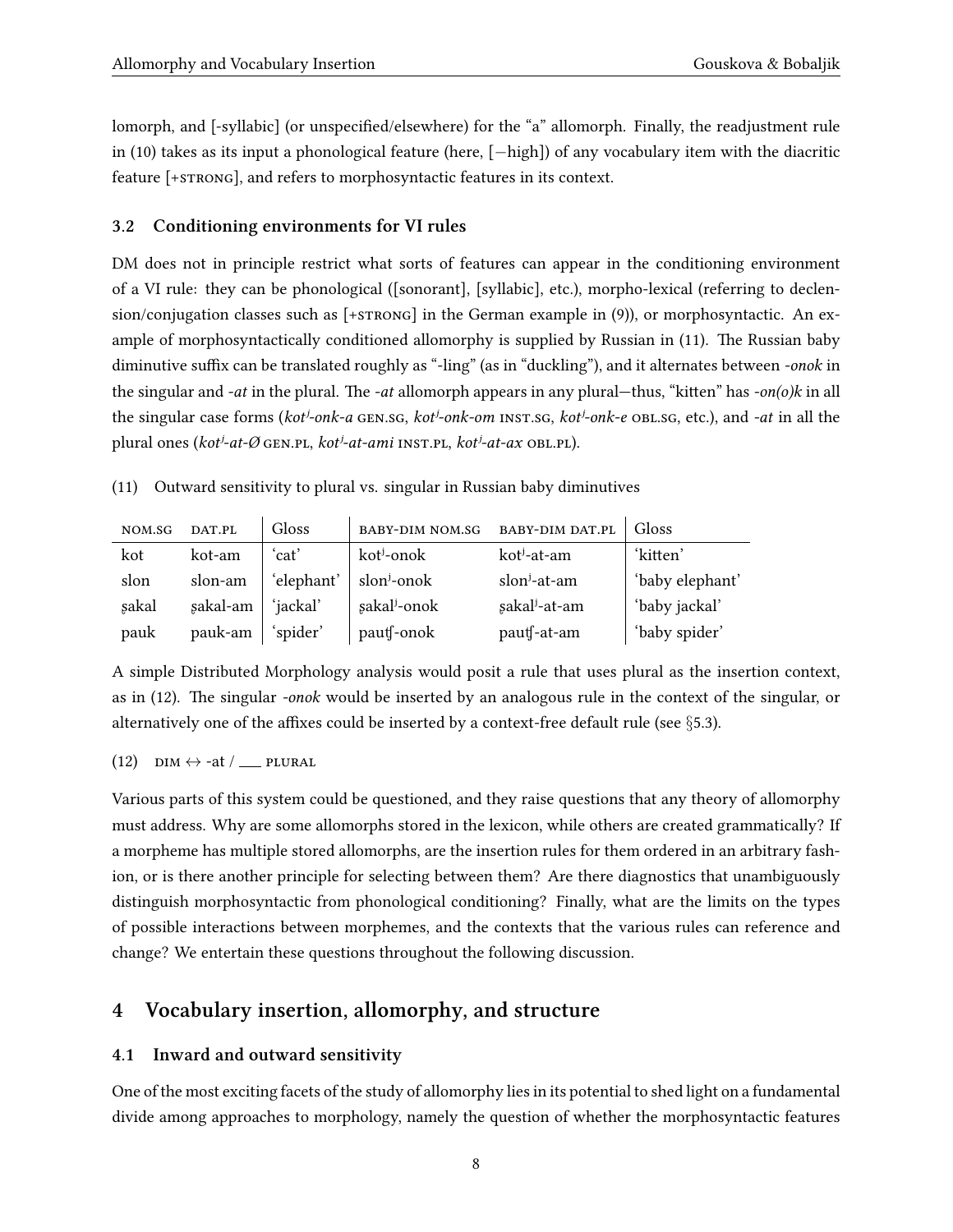that are expressed in a complex word have an internal hierarchical arrangement independently of the forms that realize those features. The discussion of vocabulary insertion above instantiates this: the tree in([8\)](#page-6-0) represents a hierarchical arrangement of tense and agreement features within the German verb prior to (and thus independent of) the application of vocabulary insertion which provides phonological exponents (including Ø) to those abstract morphemes. Under the slogan 'syntactic hierarchical syntactic structure all the way down' [\(Halle and Marantz](#page-29-7) [1994](#page-29-7):275), the existence of such structure is a central tenet of DM and related frameworks, but is denied, for example (at least for inflection) by Word-and-Paradigm and related approaches [\(Anderson](#page-28-6) [1992](#page-28-6), [Stump](#page-32-1) [2001](#page-32-1), [Blevins](#page-28-7) [2016\)](#page-28-7).

With this difference in mind, one can ask whether there are conditions on allomorphy that are crucially stated in terms of such hierarchical structure. An affirmative answer would provide compelling support for the family of theories that incorporate such structure, with the potential that more fine-grained investigation of the types of constraint that are found will serve to distinguish among competing frameworks and theories.

One aspect of this investigation revolves around the distinction between *inwards-* and *outwards*-sensitivity (terms due to [Carstairs](#page-28-8) [1987](#page-28-8)), namely, whether the triggering property is more or less peripheral to the word's root than the morpheme undergoing allomorphy. Within DM, [Bobaljik](#page-28-1) [\(2000\)](#page-28-1) argues that the hypothesis of cyclic vocabulary insertion from the root out (mentioned in *§*[1.2](#page-1-3)), coupled with the proposal in [Halle](#page-29-1) ([1990\)](#page-29-1) that vocabulary insertion rules rewrite the morphosyntactic features that they realize, yields a narrow set of constraints about the types of features that may trigger inwards or outwards sensitivity. Bobaljik's core argument comes from agreement morphology in the Chukotko-Kamchatkan languages, which show extensive affixal allomorphy. Bobaljik argues that the structure of the Chukotko-Kamchatkan verbcan be represented as in  $(13).4$  $(13).4$  $(13).4$  $(13).4$ 

<span id="page-8-0"></span>

Relative to this structure, which has some independent motivation on syntactic and phonological grounds, all affixal allomorphy conditioned by morphosyntactic features (person, number, mood) is outwardssensitive, while all affixal allomorphy conditioned by morphophonological features is inwards-sensitive. Note in particular that conjugation class, which is a lexical property of specific roots, with no discernable syntactic basis, is treated as above as a morphophonological property—that is, as a property of vocabulary items, not of abstract morphemes. This asymmetry in the direction of conditioning can be seen as an effect of the cyclic, bottom-up (root-outwards) application of VI, converting a morphosyntactic representation to a morphophonological one: When VI applies to any given node, more peripheral nodes are still ab-

<span id="page-8-1"></span><sup>4</sup> For concreteness, the feature specifications are of([14c](#page-9-0)). We omit possible mood and aspect nodes, here both null. The object suffix is probably internally complex, with the glottal stop being a plural infix, not indicated here.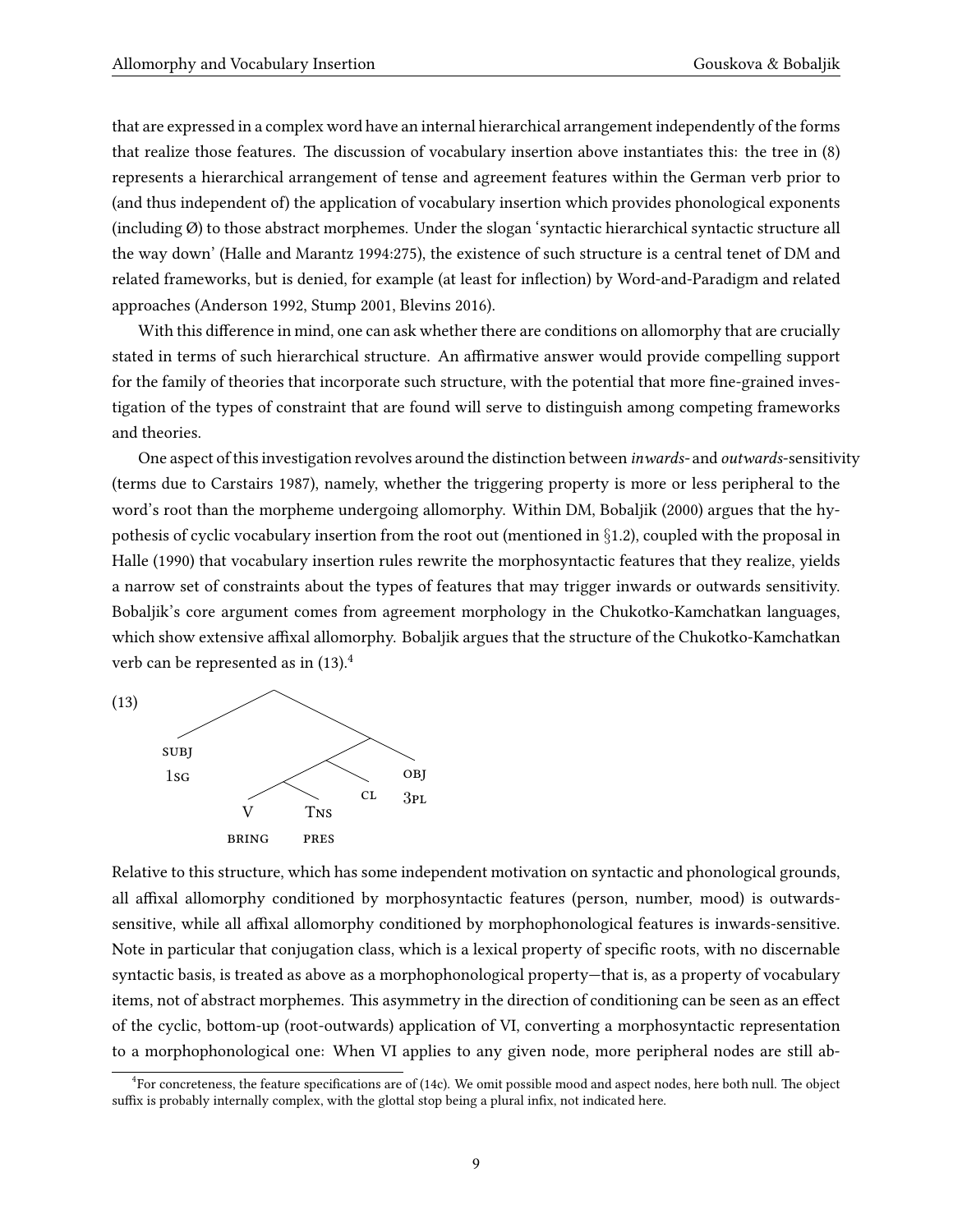stract, consisting only of morphosyntactic information, thus only that information is available outwards.[5](#page-9-1) Conversely, since lower nodes have already been converted to a phonological string, only information in the phonological representation, including inflection class diacritics, is visible for inwards-sensitive conditioning.

Some Itelmen verbs providing a partial illustration of these effects are given in [\(14](#page-9-0)). In([15](#page-10-0)), we sketch a stepwise derivation of one of these verbs, showing what information is available to condition allomorphy at each step.[6](#page-9-2) These examples show some of the complex affixal allomorphy discussed above. To a first approximation, the prefixes *n-, t-, Ø-* are markers of the subject (agreement). As the minimal pairs in [\(14](#page-9-0)a) vs. (b) and (c) vs. (d) show, the suffixes (for transitive verbs) mark the object. Overlaying this is a complex pattern of allomorphy. The pattern is asymmetric: the object suffixes are conditioned by the person and number of the subject, while the prefixes show no sensitivity to features of the object. Thus, the 3rd person sg. object suffix is either *-čen*, *-in, or -nen,* depending (in part) on whether the subject is 1st, 2nd, or 3rd person (glossed as 1>3.sg, 2>3.sg, and 3>3.sg). A third morpheme, the inflection class marker, shows allomorphy (here *xk∼-ki-∼č(i)ŋ*) conditioned by both subject and object features as well as the inflection class of the verb stem (for additional allomorphs of the affixes, see [Bobaljik](#page-28-1) [2000,](#page-28-1) [Bobaljik](#page-28-9) [and Wurmbrand](#page-28-9) [2001.](#page-28-9))

#### <span id="page-9-0"></span>(14) Outwardly sensitive allomorphy in Itelmen

| a. | [ntxłxkum]                                  | b. | [ntx\tkin]                                  |
|----|---------------------------------------------|----|---------------------------------------------|
|    | $/n$ -t $\phi$ ł-xk-um/                     |    | $/n-t\phi$ ł-xk-in/                         |
|    | IMPERS-bring-CL.II-1sG.OBJ                  |    | IMPERS-bring-CL.II-2SG.OBJ                  |
|    | '(Someone) brought me.'                     |    | '(Someone) brought you.'                    |
| c. | [t $\phi$ skiče?n]                          | d. | [ttxłałkičen]                               |
|    | /t-t $\phi$ ł-z-ki-če $2n/$                 |    | /t-tφł-ał-ki-čen/                           |
|    | 1.sG-bring-PRES-CL.II-1>3.PL                |    | 1.sG-bring-FUT-CL.II-1>3.sG                 |
|    | 'I am bringing them.'                       |    | 'I will bring it.'                          |
| e. | $[t\phi s\check{c}\eta in]$                 | f. | [taßolałqzusčinnen]                         |
|    | $\sqrt{Q}$ -t $\phi$ <sup>1</sup> -z-čn-in/ |    | $\sqrt{Q}$ -ta $\beta$ ol-ał-qzu-z-čin-nen/ |
|    | 2.sG-bring-PRES-CL.II-2>3.sG                |    | 3.sg-embrace-desid-asp-pres-cl.II-3>3.sg    |
|    | 'You are bringing it.'                      |    | 'He is always wanting to embrace her'       |
|    |                                             |    | (Volodin 1976:76)                           |

The stepwise derivation is given in [\(15](#page-10-0)), with some relevant VI rules in [\(16](#page-10-1)). At each step, VI replaces morphosyntactic information (gray) with morphophonological information (black). Each line represents a

<span id="page-9-2"></span><span id="page-9-1"></span> $5$ This restriction was termed 'No Lookahead' in [Simpson and Withgott](#page-32-3) [\(1986](#page-32-3)).

<sup>&</sup>lt;sup>6</sup>The surface forms are derived from the underlying representations by various regular (morpho-)phonological processes, including cluster simplification, fusion of /ɬ+z/ to [s] and infixation of the glottal stop. Descriptions of Itelmen vary between transcribing the root-medial consonant as *x∼xʷ∼ ɸ.* We chose /ɸ/ to simplify the presentation.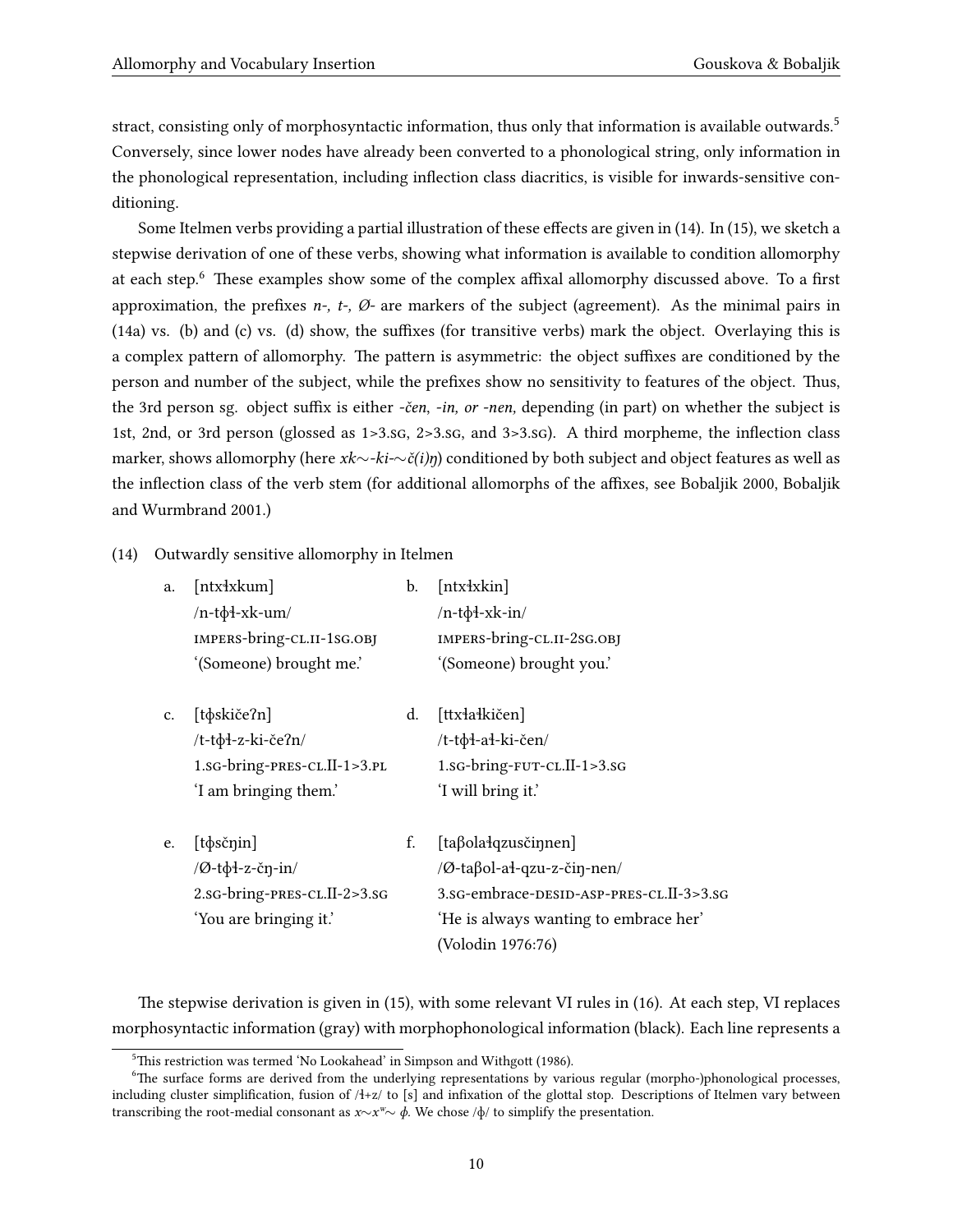stage of the derivation and shows what information is and is not available to serve as a context for insertion at that step.

- <span id="page-10-0"></span>(15) Cyclic vocabulary insertion in Itelmen, deriving /Ø-tɸɬ-z-čŋ-in/ [tɸsčŋin] 'you are bringing it' from ([14e](#page-9-0))
	- **a.**  $[ S:2SG \mid \lceil \lceil \lceil \text{BRING} \rceil \rceil RES \mid CL \mid 0:3SG \mid ]$
	- **b.**  $[$  S:2sg  $[$   $[$   $[$   $]$   $[$   $]$   $[$   $]$   $\frac{1}{2}$   $]$   $RES$   $]$   $[$   $]$   $[$   $]$   $[$   $]$   $[$   $]$   $[$   $]$   $[$   $]$   $[$   $]$   $[$   $]$   $[$   $]$   $[$   $]$   $[$   $]$   $[$   $]$   $[$   $]$   $[$   $]$   $[$   $]$   $[$   $]$   $[$   $]$   $[$   $]$   $[$
	- c.  $[ S:2sg [[T*4]2 z] cL] 0:3sg ] ]$
	- d.  $[ S:2sg [[[[t\phi1]_2 z] \text{čn} ] 0:3sg ] ]$
	- e.  $[ S:2sG [ [[ [ t\phi1]_2 z ] \text{čn} ] in ] ]$
	- f.  $\begin{bmatrix} \emptyset & \begin{bmatrix} \begin{bmatrix} \begin{bmatrix} \end{bmatrix} & \begin{bmatrix} \end{bmatrix} & \begin{bmatrix} \end{bmatrix} \\ \end{bmatrix} & \begin{bmatrix} 2 \\ 2 \end{bmatrix} \end{bmatrix} \end{bmatrix} \begin{bmatrix} \begin{bmatrix} \end{bmatrix} \\ \end{bmatrix} \end{bmatrix} \end{bmatrix}$

<span id="page-10-1"></span>(16) Some Itelmen VIs

| Subject                         | Root                                                                    | Infl. Class                                                                                                                                                                                               | Object                                       |
|---------------------------------|-------------------------------------------------------------------------|-----------------------------------------------------------------------------------------------------------------------------------------------------------------------------------------------------------|----------------------------------------------|
|                                 | $S: 1$ sG $\Leftrightarrow t$ - $\sqrt{BRING} \Leftrightarrow t \Phi_2$ |                                                                                                                                                                                                           |                                              |
| $S:2 \Leftrightarrow \emptyset$ |                                                                         | $\sqrt{\text{EMBRACE}} \Leftrightarrow \text{ta}\beta \text{ol}_2 \mid \text{CL} \Leftrightarrow \text{-xk} / \left[ \frac{1}{2} \right]$ O: [+PARTICIPANT] $\mid$ O:3sg $\Leftrightarrow$ -nen / ___]S:3 |                                              |
|                                 |                                                                         | $_{+}$ cl $\Leftrightarrow$ -k(i) / ] <sub>2</sub> ___                                                                                                                                                    | $\vert$ O:3sg $\Leftrightarrow$ -čen / ____] |

The hypothesis of cyclic vocabulary insertion explains asymmetries in allomorphy: the class marker is closer to the verb root than both subject and object agreement affixes, and shows outwards-sensitive allomorphy conditioned by both of these. The object agreement marker is inserted next, and its form is conditioned by features of the more peripheral subject agreement. Last to be inserted is the subject agreement marker—since it is the most peripheral relevant morpheme, it may not show allomorphy for the morphosyntactic features of the less peripheral object marker, since those have already been replaced by phonological material (see([15](#page-10-0)f)).

Whether such a result will generalize to yield a restrictive theory of allomorphy, crucially incorporating structural conditions on sensitivity, remains an active research question (see [Bonet and Harbour,](#page-28-10) [2012](#page-28-10), and some of the contributions in [Gribanova and Shih](#page-29-8) [2017\)](#page-29-8). There are also alternative proposals for asymmetries like those in Itelmen, which treat the asymmetry as reflecting the workings of agreement rather than exponence([Béjar,](#page-28-11) [2003](#page-28-11)).

The hypothesized difference between inward and outward sensitivity makes a prediction that outwardly sensitive suppletive allomorphy should not be phonologically conditioned. A constructed example of this hypothetical language is below, is inspired by the Russian baby diminutives in [\(11](#page-7-3)). The difference is that the diminutive shows a (by assumption) suppletive alternation between *-at* and *-o* based on the phonological shape of the affix that, in the cyclic insertion approach, has not been inserted yet. The suffixes that condition the appearance of *-at* are all vowel-initial but have nothing in common morphosyntactically. Thus, the choice of the suffix allomorph anticipates the phonological shapes of the subsequent suffixes that are hierarchically farther away from the root. If such patterns are discovered, then the cyclic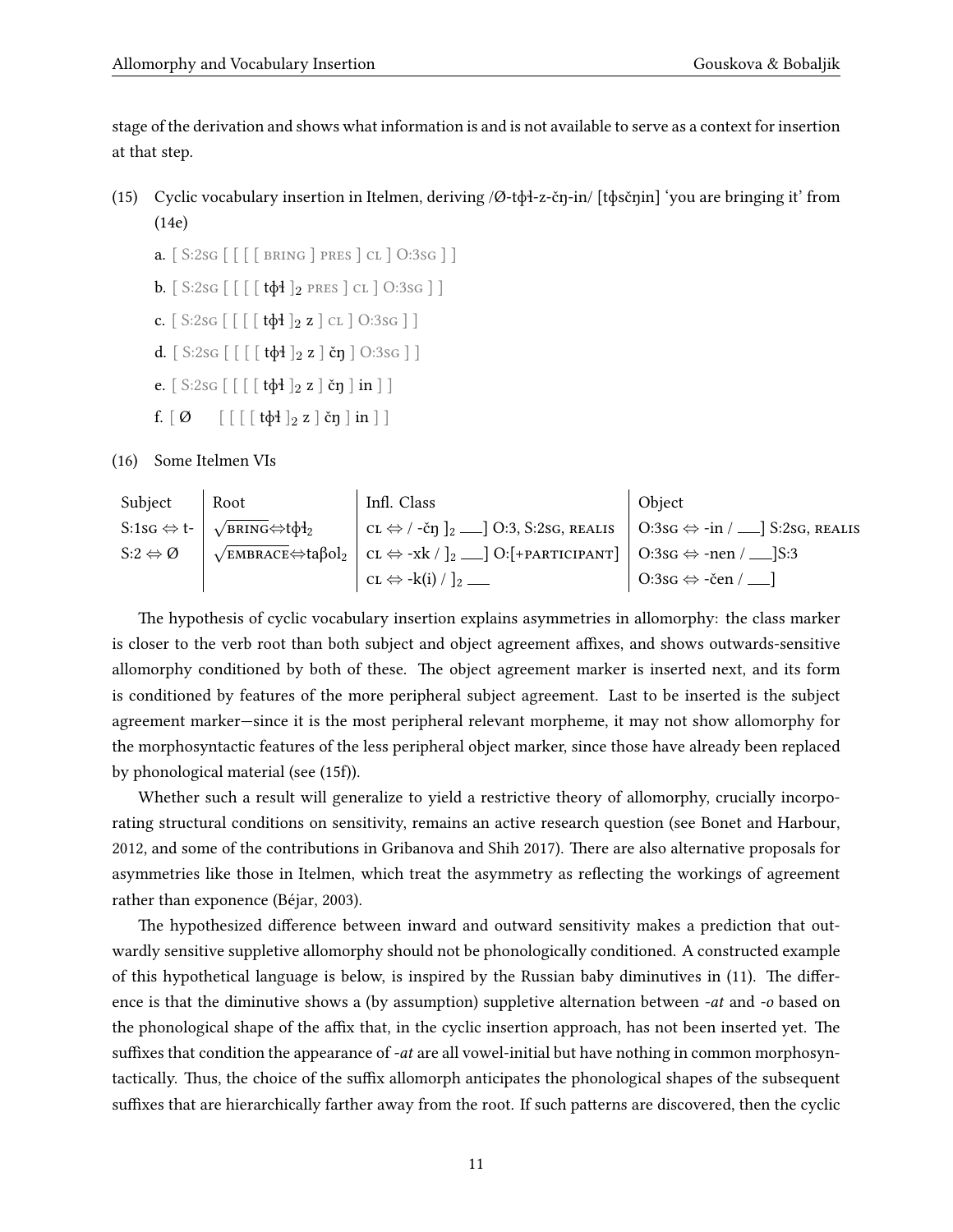vocabulary insertion approach cannot be maintained.[7](#page-11-1)

(17) Hypothetical outwardly sensitive phonologically conditioned suppletion (predicted impossible)

| -C allomorph before V: | -V allomorph before C:                                                                           | $\vert$ Rules: |
|------------------------|--------------------------------------------------------------------------------------------------|----------------|
|                        | kot-at-i 'cat-DIM-NOM.PL' kot-o-ta 'cat-DIM-ACC.SG' $ $ DIM $\leftrightarrow$ -at / __V          |                |
|                        | kot-at-u 'cat-DIM-DAT.SG' kot-o-pi 'cat-DIM-NOM.SG' $\vert$ DIM $\leftrightarrow$ -o $\vert$ __C |                |
|                        | kot-at-am 'cat-DIM-ACC.PL' kot-o-nik 'cat-DIM-DAT.PL'                                            |                |

#### <span id="page-11-0"></span>**4.2 Locality**

Related to the distinction in directionality of sensitivity is the issue of **locality**. The question is the same: are there structurally-defined locality conditions that restrict the possibilities for the features of one (abstract) morpheme to effect allomorphy of another? Many allomorphic alternations happen under linear and/or structural adjacency between target and trigger, and some version of an adjacency condition has long been entertained as a condition on allomorphy and other morphological interactions [\(Siegel,](#page-32-4) [1978,](#page-32-4) [Allen](#page-28-12), [1978](#page-28-12), [Embick,](#page-29-9) [2010\)](#page-29-9). For example, if one assumes that the present tense in German is not merely phonologically null but rather radically absent, then the restriction of the readjustment rule in [\(10](#page-6-2))) to the present tense could be an effect of structural adjacency between agreement and the verb stem holding only in the present tense—in the past a null morpheme intervenes.

But not all instances of allomorphic alternations, not even all cases of suppletive alternations, happen under adjacency (see [Božič](#page-28-13) [2019](#page-28-13), [Ganenkov](#page-29-10) [2019](#page-29-10), [Choi and Harley](#page-28-14) [2019](#page-28-14), [Moskal and Smith](#page-31-7) [2016](#page-31-7), [Kastner](#page-30-5) [and Moskal](#page-30-5) [2018](#page-30-5), [Ostrove](#page-31-8) [2018\)](#page-31-8). The Itelmen class marker in([14\)](#page-9-0) is conditioned to occur with a limited set of verb stems, but is not always adjacent to the stem (the present tense marker intervenes in([14\)](#page-9-0), as do aspectual markers). The recognition that adjacency as such appears to be too strict a condition on allomorphy, even on suppletive allomorphy, has led to a number of competing proposals for alternative characterizations of the relevant locality considerations. Work on suppletion in this vein has suggested a prominent role for structural conditions in understanding possible allomorphic patterns, in a manner consistent with DM([Bobaljik,](#page-28-15) [2012,](#page-28-15) [Moskal](#page-31-9), [2015b](#page-31-9), [Zompì,](#page-33-2) [2017](#page-33-2), [Smith et al.](#page-32-5), [2019\)](#page-32-5).

Some of this work investigates whether there are structurally-defined absolute locality domains, reminiscent of phases in syntax. [Moskal](#page-31-10) [\(2015a\)](#page-31-10) defends this perspective in a proposal to understand why pronouns commonly show suppletive allomorphy for case and number, while nouns typically undergo suppletion, if at all, for number, but not (or very rarely) for case [\(Bybee](#page-28-16), [1985\)](#page-28-16). Moskal proposes to understand this as a reflex of the proposal that content words such as nouns include a root and a category-defining node (in this case *n*, as in [\(18](#page-12-1))), whereas pronouns, as functional elements, lack the category-defining node (see [\(19](#page-12-2))). On the assumption (see [Embick](#page-29-9) [2010:](#page-29-9)*§*2.2.2 and our *§*[5.1\)](#page-13-0) that category nodes introduce domain boundaries (and with some ancillary assumptions), Moskal argues that the domain of features that may trigger suppletive root allomorphy—AD (accessibility domain) in the trees below—extends higher in pronouns (encompassing K=case), but is limited by the *n* node to a point that excludes K for lexical nouns.

<span id="page-11-1"></span> $^7$ This presentation takes a strong interpretation of inwards-outwards asymmetries in order to keep the exposition clear. See [Bobaljik](#page-28-1) ([2000](#page-28-1)) for reference to work making a weaker claim, whereby the inwards/outwards prediction applies only to nonadjacent interactions.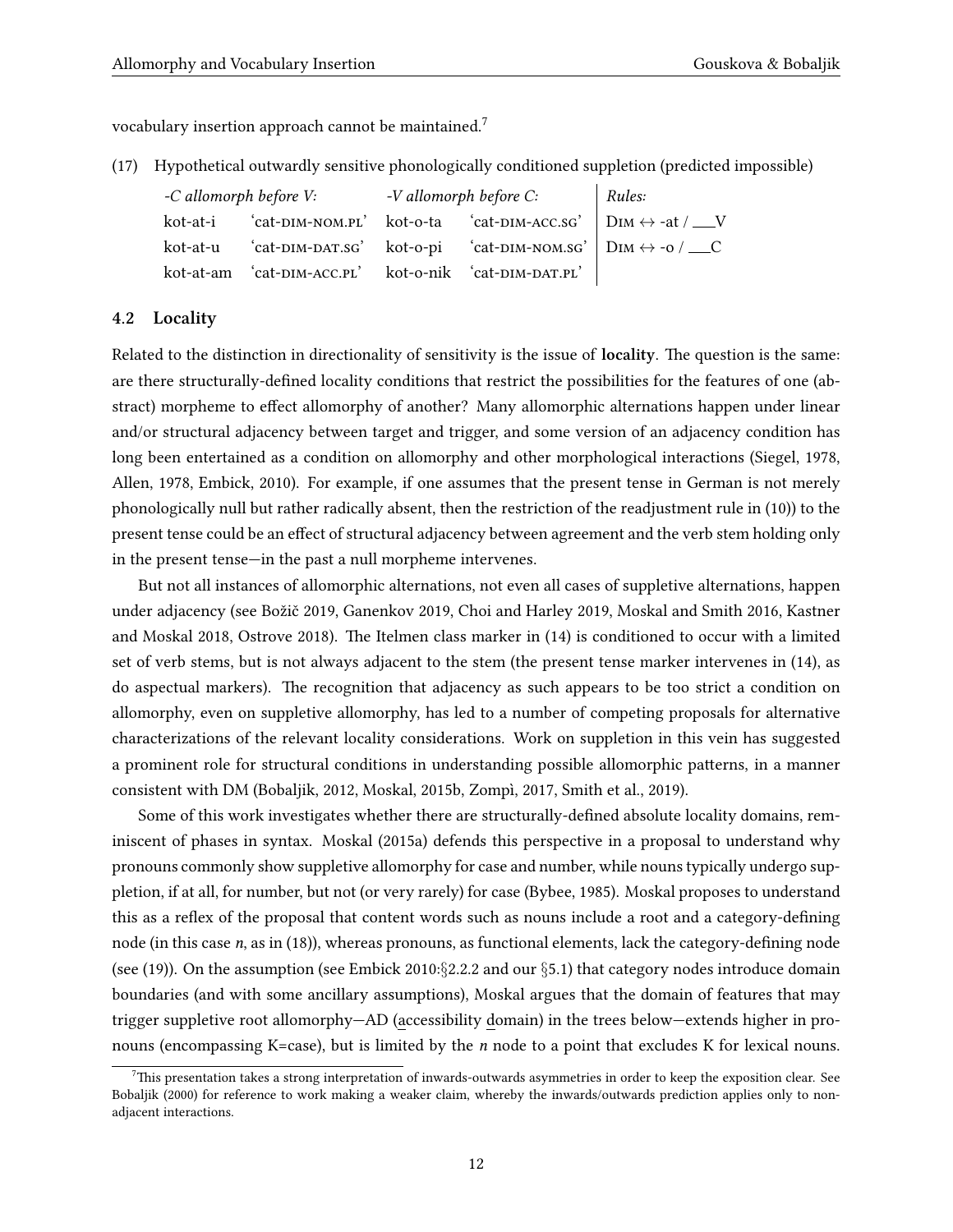Specifically, Moskal argues that the AD extends one node beyond the categorizing node, when one is present. The presence of *n* in nouns allows #=number but not K to be in the same AD as the base.[8](#page-12-3)

<span id="page-12-1"></span>

<span id="page-12-2"></span>As the relative recency of the works cited in this section indicates, the investigation of locality and other structural conditions on allomorphy is a live and rapidly evolving research area. The goal, of course, is a set of conditions that are flexible enough to accommodate observed examples, yet restrictive enough to provide an understanding of why certain patterns of allomorphy appear to be universally unattested, over large samples. As mentioned above, this area is exciting, in that understanding whether or not there are such structural conditions on allomorphy offers the potential to shed light not merely on the analysis of various phenomena, but on foundational or architectural points of current debate among approaches to morphology. We return to the relationship between phonological and morphosyntactic locality in *§*[5.1](#page-13-0) and *§*[6.1.2.](#page-20-0)

## <span id="page-12-0"></span>**5 Approaches to Suppletion in DM**

At this point, we focus more narrowly on Vocabulary Insertion—the source of suppletive allomorphy, both of roots/stems and affixes. Formalizing the process can be done in various ways, and competing proposals within the general DM architecture lead to somewhat different predictions, at least in principle, about the nature of allomorphy. We review some of the major current proposals here.

In the original conception of DM, vocabulary insertion applies only at terminal nodes, i.e., the leaves of the tree assembled by the syntax. The derivations presented above are consistent with that model. For example, the German past tense *gab-Ø-en* has at least three morphemes structurally: ROOT-TENSEagreement, with rules that apply at each node, including a rule of zero exponence of the past tense. While this accurately describes the pattern, under this presentation, there is no inherent reason why the special zero allomorph of past should co-occur with the special root allomorph—whether listed or derived by readjustment rule. Synchronically, these are treated as two independent facts, despite a rather widespread intuition that these facts should be related. Indeed, this criticism of the use of a zero allomorph, rather

<span id="page-12-3"></span><sup>8</sup>Moskal assumes domains in morphology, as in syntax, are contextually determined—thus merger of # and *n* must happen before it is determined if *n* (a potential domain head) is actually a domain head. From a bottom-up structure-building perspective, #, but not K, is thus part of the representation at the point that rules such as vocabulary insertion apply to the root in([18](#page-12-1)).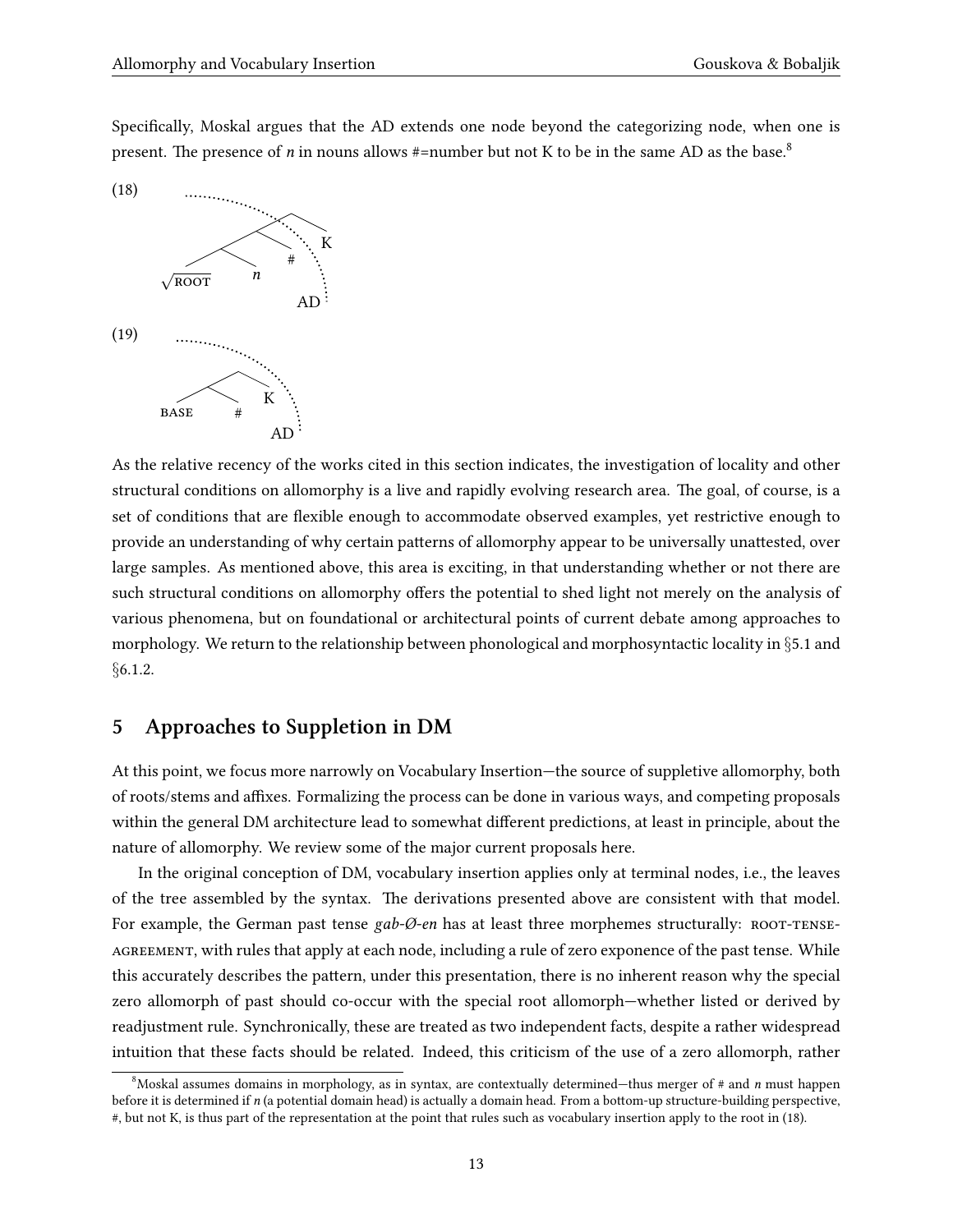than having the vowel change itself spell out past, was made as early as [Hockett](#page-30-6) ([1954\)](#page-30-6). On the other hand, forms such as *dach-te-n* support the claim that root allomorphy is independent of the exponent of the past tense, since the past tense receives its regular, default exponent in this context. As various authors have noted([Corbett](#page-29-5) [2007,](#page-29-5) [Wurzel](#page-33-3) [1985\)](#page-33-3), this redundancy is quite typical of root allomorphy: even though the root allomorph unambiguously signals that it is occurring in the context of some feature X (here past), the regular exponent of X frequently cooccurs with the root allomorph. We return to this issue in *§*[6.2.1–](#page-22-0)[6.2.3,](#page-25-0) where we consider alternatives to insertion at terminal nodes within DM and related frameworks.

### <span id="page-13-0"></span>**5.1 Insertion into trees, or linearization?**

There is an idealization in the claim that the input to Vocabluary Insertion is the syntactic tree: early DM authors proposed various mechanisms that alter the hierarchical structure generated in the syntax prior to vocabulary insertion, including fusion and fission<sup>[9](#page-13-1)</sup> (see [Halle and Marantz](#page-29-0) [1993\)](#page-29-0). But there are also proposals that include a different mapping mechanism between trees and linear strings. Thus, [Embick](#page-29-9) [\(2010\)](#page-29-9) proposes a 'concatenate' operation that maps the terminal nodes X and Y in the hierarchical structure to a linear string X*⌢*Y. This linear representation can undergo *pruning*, which removes morphemes whose exponents are null and allows adjacent non-null morphemes to interact. It is then possible for morphemes to condition the realization of other morphemes even when they are not structurally adjacent to them in the tree—provided the intervening nodes do not have overt exponents, and provided the morphemes are spelled out in the same cycle. Thus, the root of a verb can condition the exponence of tense and agreement in English and German (recall [\(6](#page-5-0))), even though they are structurally remote. It is important that the verbalizing head *v* is null in these cases, and that all of these morphemes are linearized and spelled out in the same cycle.

(20) Linearized string for past tense of [dax-t-ə] 'thought' (following [Embick](#page-29-9) [2010](#page-29-9))

*√* THINK *⌢*v, v*⌢*T°, T°*⌢*Agr°

Embick's model makes various interesting predictions, e.g., that all verbs with an overt *v* (e.g., *-ize* or *-ify* in English) should not display allomorphy of tense based on what the root is. [Kastner](#page-30-7) [\(2019\)](#page-30-7) shows that the prediction holds for allomorphy of vowels (which express voice distinctions) in templatic verbs in Hebrew. But Embick's model, read strictly, also has the consequence that the representation over which vocabulary insertion is defined has linear but not hierarchical structure in any given cycle—an aspect of the model we do not consider here. Note that Embick defends cyclic outwards vocabulary insertion, suggesting the representation is indeed hierarchical, as in canonical DM.

### **5.2 Locality conditions on morpho-phonological rules**

Another open question in the study of allomorphy is whether morpho-phonological (readjustment) rules are subject to the same locality conditions as suppletion, or whether they are more akin to purely phono-

<span id="page-13-1"></span><sup>9</sup>Additional operations such as Impoverishment modify syntactic structures and are not subject to the locality constraints under discussion (X-REF IMPOVERISHMENT CHAPTER). Not all authors working in versions of DM recognize the same operations or treat them in the same way; see, for example, [Trommer](#page-32-6) [\(1999\)](#page-32-6).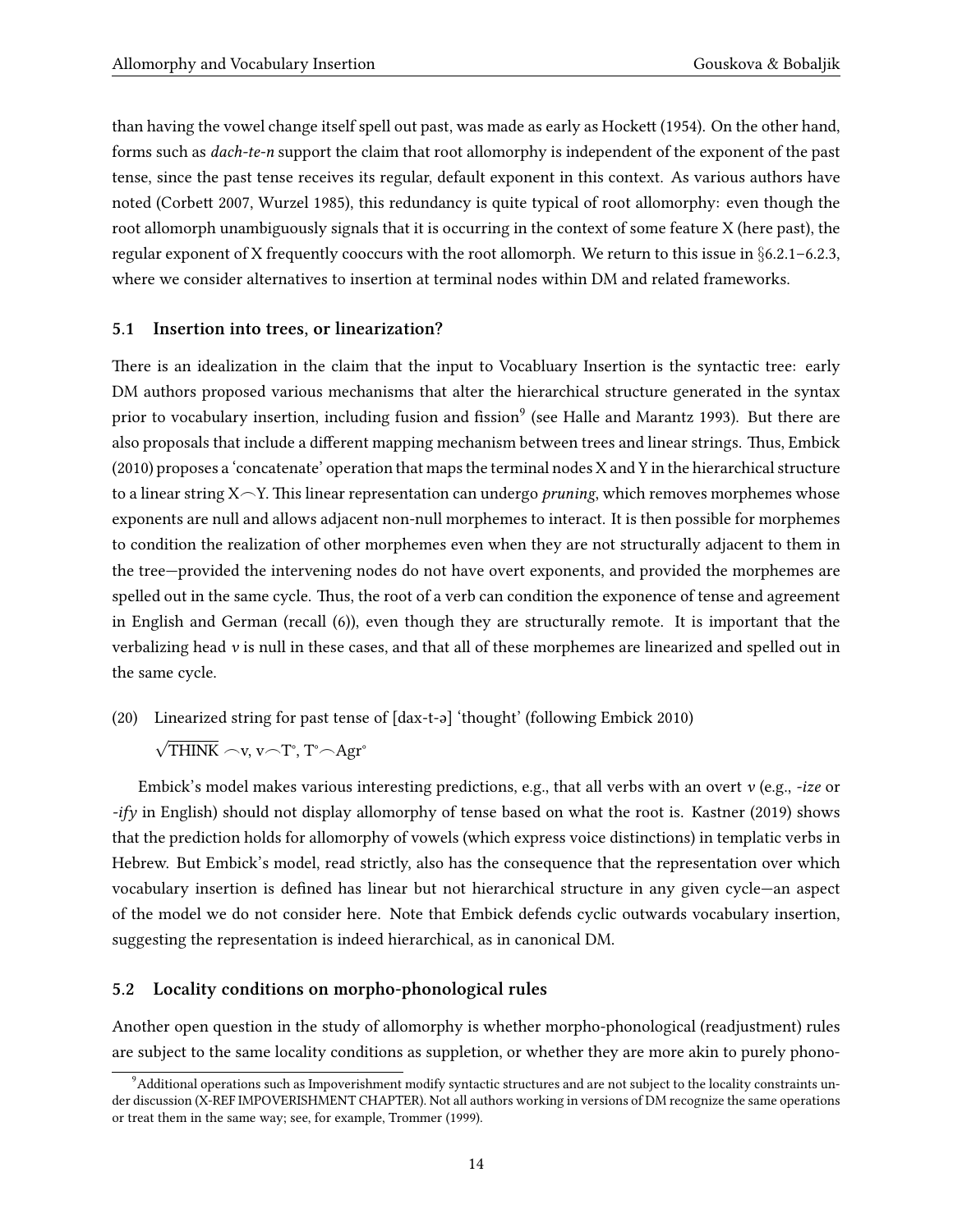logical rules, which can sometimes be nonlocal. If there is a systematic distinction between these types of allomorphy as regards locality, then this supports a theoretical architecture, such as DM, which draws the distinction. This issue has received less attention than the general issue of locality. In part, this may be because there is a difficult line to draw in distinguishing suppletion from readjustment: is the unproductive vowel change in *give/gave* suppletive or the result of an unproductive morphophonological rule? What about the class of *-ought* pasts (*think, buy, catch, …* which retain their onset, but replace their rime with *[at]* —is that rule-governed? (Recall that we treated the German *denken/dachte* alternation as suppletive in *§*[3.1](#page-4-2), but this is by no means the only possible analysis. We return to the general issue of how and whether to state alternations as rules in *§*[6.1.1](#page-19-1)).

The vast majority of phonotactically conditioned rules are conditioned locally, usually by adjacent segments or prosodic positions. There are non-local alternations such as vowel harmony and consonant dissimilation, but they appear to be limited in such a way that it is possible to analyze them as local at an abstract level of representation([McCarthy](#page-31-11) [1988](#page-31-11)) or because of a special relationship that skips over intervening segments [\(Rose and Walker](#page-32-7) [2004\)](#page-32-7). Even for non-local phonological interactions, there are string-based locality generalizations: interaction at longer distances implies interaction across a single intervening segment([Suzuki](#page-32-8) [1998](#page-32-8), [Gouskova and Gallagher](#page-29-11) [2020\)](#page-29-11), and phonological interactions rarely exceed the domain of the phonological word.<sup>[10](#page-14-0)</sup>

These observations apply to phonological interactions, but morpho-phonological rules do not always obey them. For example, in Celtic mutation, the trigger does not have to be adjacent to the undergoer [\(Green](#page-29-4) [2006,](#page-29-4) [Hannahs and Tallerman](#page-30-8) [2006](#page-30-8), [Wolf](#page-32-9) [2007\)](#page-32-9). In Zulu (see([21](#page-14-1))), the labial-palatal alternation in the root is conditioned by the passive suffix even across an intervening causative morpheme (see [Herbert](#page-30-9) [1990](#page-30-9), [Embick](#page-29-9) [2010\)](#page-29-9):

<span id="page-14-1"></span>(21) Zulu passives: labial palatalization conditioned on non-adjacent morphemes

| ACTIVE PASSIVE  |           | CAUS. ACTIVE CAUS. PASSIVE |         |
|-----------------|-----------|----------------------------|---------|
| bamb-a banj-w-a | bamb-is-a | banj-is-w-a                | 'catch' |
| boph-a bosh-w-a | boph-is-a | bosh-is-w-a                | 'tie'   |

It is likely not accidental that non-locally conditioned alternations of this sort involve phonological changes but do not look like normal phonological rules. Celtic mutation is difficult to characterize in unified phonological terms([Gnanadesikan](#page-29-12) [1997](#page-29-12), [Green](#page-29-4) [2006,](#page-29-4) [Wolf](#page-32-9) [2007](#page-32-9)). Palatalization of labials in Zulu is typologically unusual—it is far more normal for coronals and velars to palatalize (see [Herbert](#page-30-9) [1990](#page-30-9) on the history of the rule). [Wolf](#page-32-9) ([2007](#page-32-9)) suggests that Celtic mutation is really a reflex of an agreement morpheme with several floating feature allomorphs, and that the morpheme is positioned in the morphosyntax rather than phonologically. We return to Zulu in *§*[6.1.2,](#page-20-0) where we suggest that certain cases of non-local readjustment rules are probably better analyzed as floating feature morphemes, whose distribution is governed by phonology.

<span id="page-14-0"></span><sup>&</sup>lt;sup>10</sup>Stress can be assigned on the basis of units larger than the word, and vowel harmony (especially ATR harmony) is occasionally reported in larger domains—see, e.g., [Hall and Hall](#page-29-13) [1980](#page-29-13). We are setting aside speech errors such as spoonerisms, where it is not uncommon for phonological switches to involve remote positions within an utterance.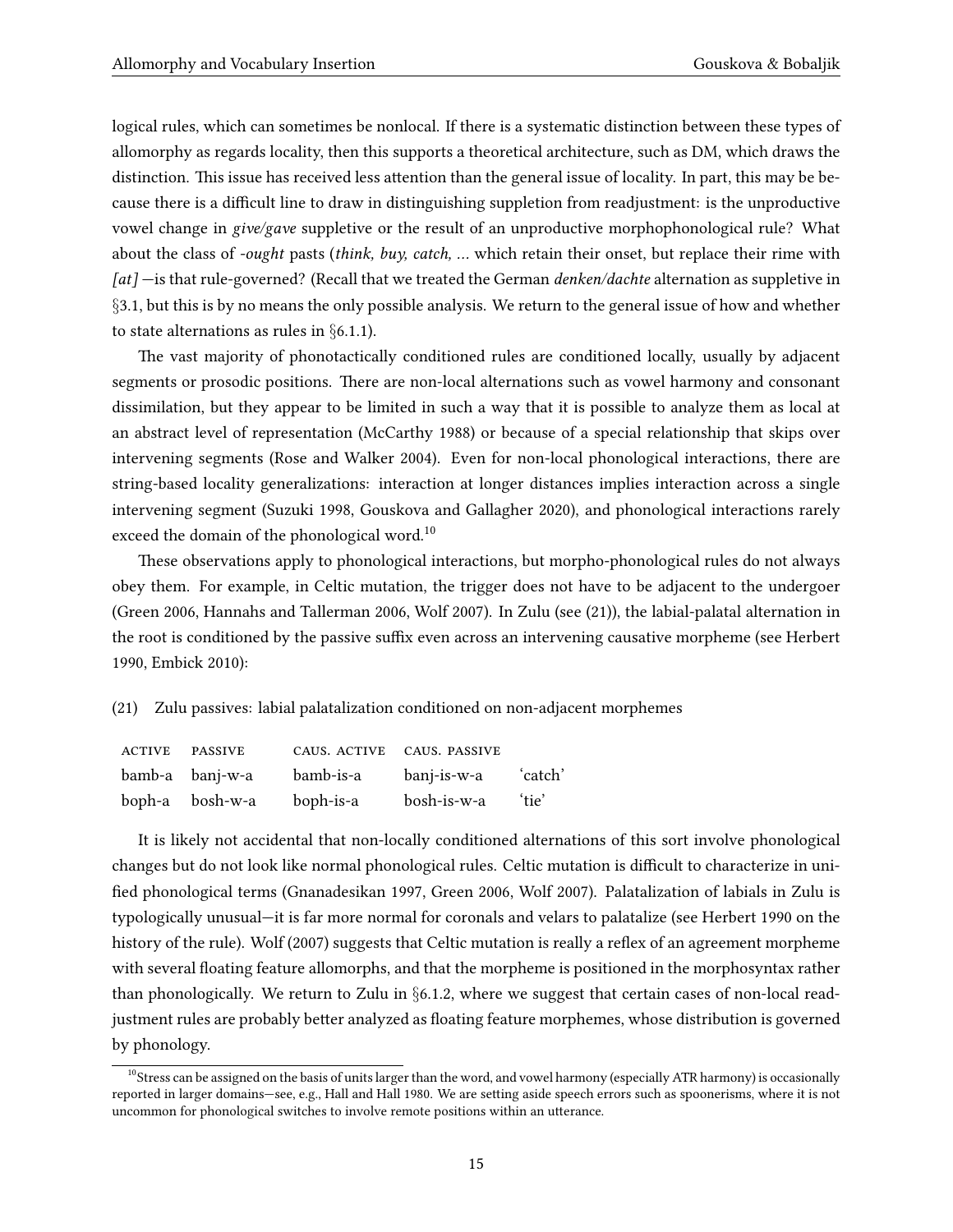### <span id="page-15-0"></span>**5.3 Competition for insertion: subset principle vs. extrinsic ordering**

According to [Halle and Marantz](#page-29-0) [\(1993](#page-29-0)), the stored allomorphs of a morpheme compete for insertion into a node. An allomorph is selected for insertion according to the Elsewhere Principle: the best candidate for insertion matches the feature values in the node, and it expresses the most features available. We can illustrate this with an example from Hindi (see [\(22\)](#page-15-1)). Hindi nouns show *diagonal* syncretism: the nom.sg and obl.pl suffixes are *-aa* and *-õ*, with nom.pl and obl.sg being realized as *-e*. Adjective paradigms have L-shaped syncretism, with only one cell distinct (the nom.sg, *-aa*), and the rest realized as *-e* (see([22\)](#page-15-1))*:*

<span id="page-15-1"></span>(22) Hindi masculine class II noun stems and masculine adjectives([Arsenault](#page-28-17) [2007\)](#page-28-17)

| 'boy (noun)' NOM |                               | OBL | 'big (adjective)' NOM OBL |                             |  |
|------------------|-------------------------------|-----|---------------------------|-----------------------------|--|
| -SG              | $la$ ladk-aa   ladk-e         |     |                           | $bad$ -aa   bad-e           |  |
| PL               | $ $ ladk-e $ $ ladk- $\delta$ |     |                           | $\vert$ bad-e bad-e $\vert$ |  |

An analysis is sketched in([23\)](#page-15-2): there are specific insertion rules for the NOM SG and the nominal OBL PL morphemes,[11](#page-15-3) and *-e* is not specified for either case or number features. Since *-aa* and *-õ* express a superset of features compared to *-e*, they win the insertion competition.

<span id="page-15-2"></span>(23) Vocabulary insertion rules for Hindi

masc.nom.sg *↔* -aa  $MASC. OBL.PL \leftrightarrow -\tilde{o} / |N\rangle$ masc *↔* -e

But the Elsewhere Principle does not help in the event of a tie. In a precursor to the Distributed Mor-phology framework, [Halle](#page-29-0) [\(1990\)](#page-29-1) proposes that some VI rules are extrinsically ordered.<sup>[12](#page-15-4)</sup> Similarly, Halle [and Marantz](#page-29-0) [\(1993](#page-29-0)) use extrinsic ordering in their analysis of Georgian, where the Elsewhere Principle fails to provide one. They do, however, leave other possibilities open, and various options have been explored in subsequent DM work.

For a sense of the issues involved and how they interact with other analytical choice points, consider the Russian example in [\(24](#page-16-0)). In Russian third person pronouns, gender is marked with three different suffixes in the singular, but the plurals of all three genders just have *-i*. (These same suffixes are used in participles, short-form (predicate) adjectives, and past tense verbs.) The obvious generalization here is that gender is not distinguished in the plural—a situation that is common but by no means universal (see, for example, X-REF SYNCRETISM CHAPTER on Amharic, an unrelated language that also has gender syncretism across all plural contexts).

<span id="page-15-3"></span><sup>&</sup>lt;sup>11</sup>In order for this analysis to capture the difference between nominal and adjectival oblique plurals, the rule would have additional information in its application context, which we abstract away from.

<span id="page-15-4"></span> $12$ An echo of this approach is to enforce realization with specific morphs via arbitrarily ranked constraints in an OT-like framework; see, e.g., [Pertsova](#page-31-12) [\(2004](#page-31-12)) or [MacBride](#page-30-10) [\(2004\)](#page-30-10).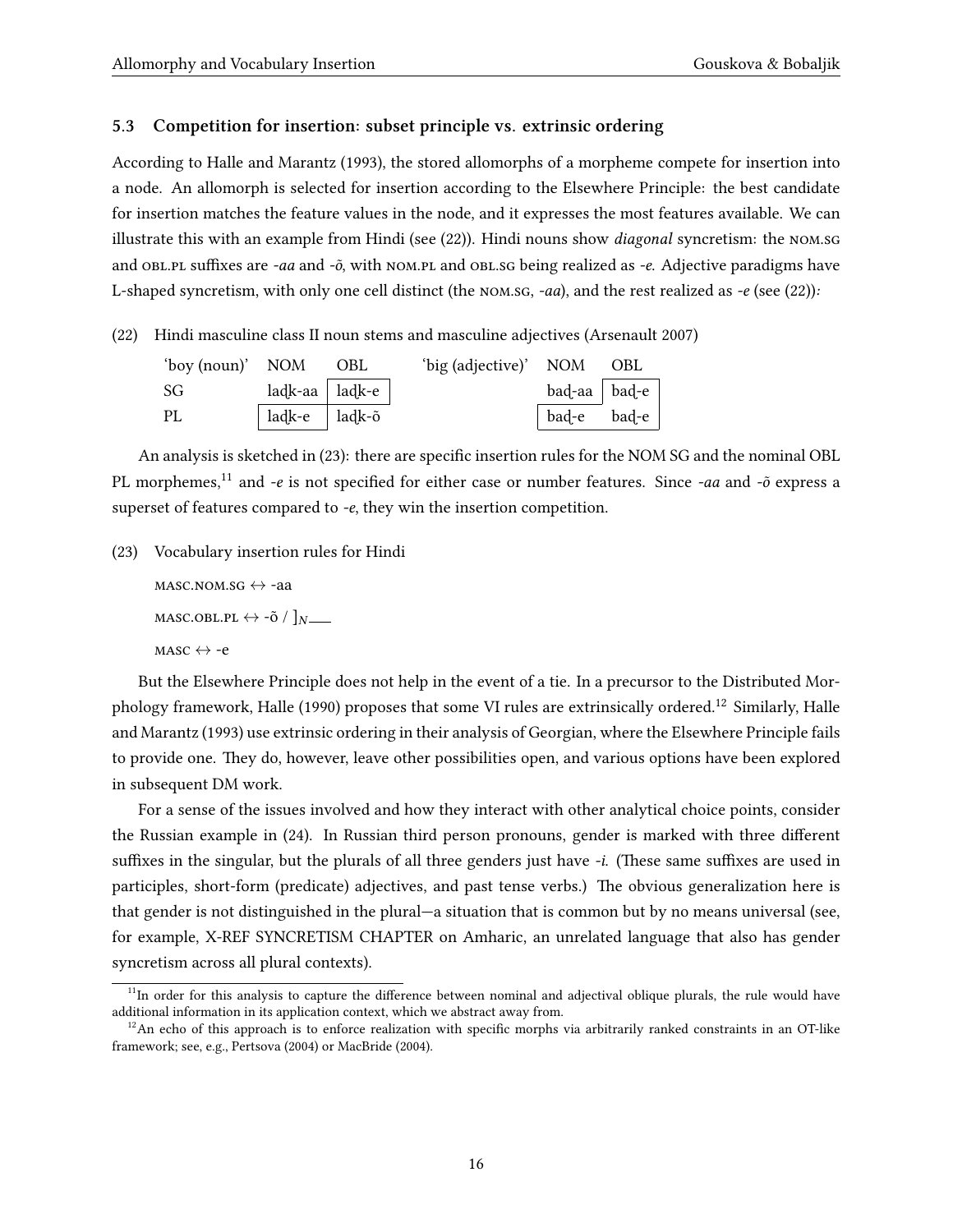<span id="page-16-0"></span>(24) Russian Nominative suffixes

| 3rd pers pron | SG                  | PL.    |
|---------------|---------------------|--------|
| <b>FEM</b>    | on-a                | $on-1$ |
| MASC          | $on-\emptyset$ on-i |        |
| <b>NEUT</b>   | on-o                | $on-i$ |

There are many ways one could analyze this syncretism, but two analyses are sketched in([25\)](#page-16-1).

#### <span id="page-16-1"></span>(25) Two Analyses of Russian Nominative suffixes

| Analysis I                                  | Analysis II                                        |
|---------------------------------------------|----------------------------------------------------|
| a. $[+PLURAL] \leftrightarrow -i$           | a'. PLURAL $\leftrightarrow$ -i                    |
| b. FEM. $[-PL] \leftrightarrow -a$          | b'. FEM $\leftrightarrow$ -a                       |
| c. MASC. $[-PL] \leftrightarrow -\emptyset$ | c'. MASC $\leftrightarrow -\varnothing$            |
| d. NEUT. $[-PL] \leftrightarrow -0$         | d'. $\lceil \cdot \rangle \leftrightarrow -\infty$ |
|                                             |                                                    |

These analyses differ in the features assigned to the various vocabulary items that occur in the singular. In analysis I (following [Halle](#page-29-1) [1990,](#page-29-1) with some simplifications re: gender/declension class interaction), each of the suffixes is positively specified for either  $[-PL]$  or  $[+PL]$ ). In Analysis I, there is no crucial ordering among the exponents—no context can ever be simultaneously singular and plural, or masculine and feminine, and thus the unique correct exponent will be chosen in all contexts, with no reference to order. In Analysis II, each exponent is associated with (at most) a single feature. In this analysis, the order of the rules is important. Rule [\(25](#page-16-1)d') is effectively last by the Elsewhere Condition.<sup>[13](#page-16-2)</sup> But under Analysis II, the contexts of [plural,feminine] constitutes a tie: the Elsewhere Condition does not resolve the choice between rule([25a](#page-16-1)') and rule([25](#page-16-1)b'), or likewise between rules([25a](#page-16-1)') and([25c](#page-16-1)') in the [plural, masculine] context. For examples of this general sort (though not for this particular case), Halle suggested the rules are crucially ordered as in [\(25](#page-16-1)a–d): gender is not distinguished in the plural in Russian because it is a property of Russian that the exponent of plural [\(25a](#page-16-1)) is more highly ranked than the exponent of feminine. In related languages such as Serbian, gender is distinguished in the plural, so the rules would specify gender in the plural and in the singular.

Since extrinsic ordering is by nature stipulative, there have been many attempts to derive certain as-pects of ordering. For example, Noyer [\(1997\)](#page-31-13) proposes a universal hierarchy of features: 1>2>pLURAL>DUAL>FEM. In the proposal, the higher the feature is in the hierarchy, the more priority it gets in insertion. If such a hierarchy is universal, and in particular the expression of NUMBER takes priority over that of GENDER, then the Russian order in Analysis II respects this universal hierarchy and is no longer encoded as a parochial (language-specific) stipulation. Relatedly, Analysis II requires no extrinsic ordering (i.e., no ordering other

<span id="page-16-2"></span><sup>&</sup>lt;sup>13</sup>We assume for argument's sake that neuter is the default (see [Kramer](#page-30-11) [2015](#page-30-11):§7.6.2). Some arguments for this in Russian: inanimate indeclinables are neuter, as are abstract adjective-derived nouns (*neznakomoje* 'the unknown'). Dative subject verbs have neuter agreement, *-o*, rather than agree with the subject. Other arguments suggest that the masculine is the default for animates, however (e.g., verbs in *who* questions are masculine, vs. *what*, neuter), so the status of default gender is controversial. See also [Adamson and Šereikaitė](#page-27-1) [\(2019\)](#page-27-1) for a proposal that distinguishes two types of default.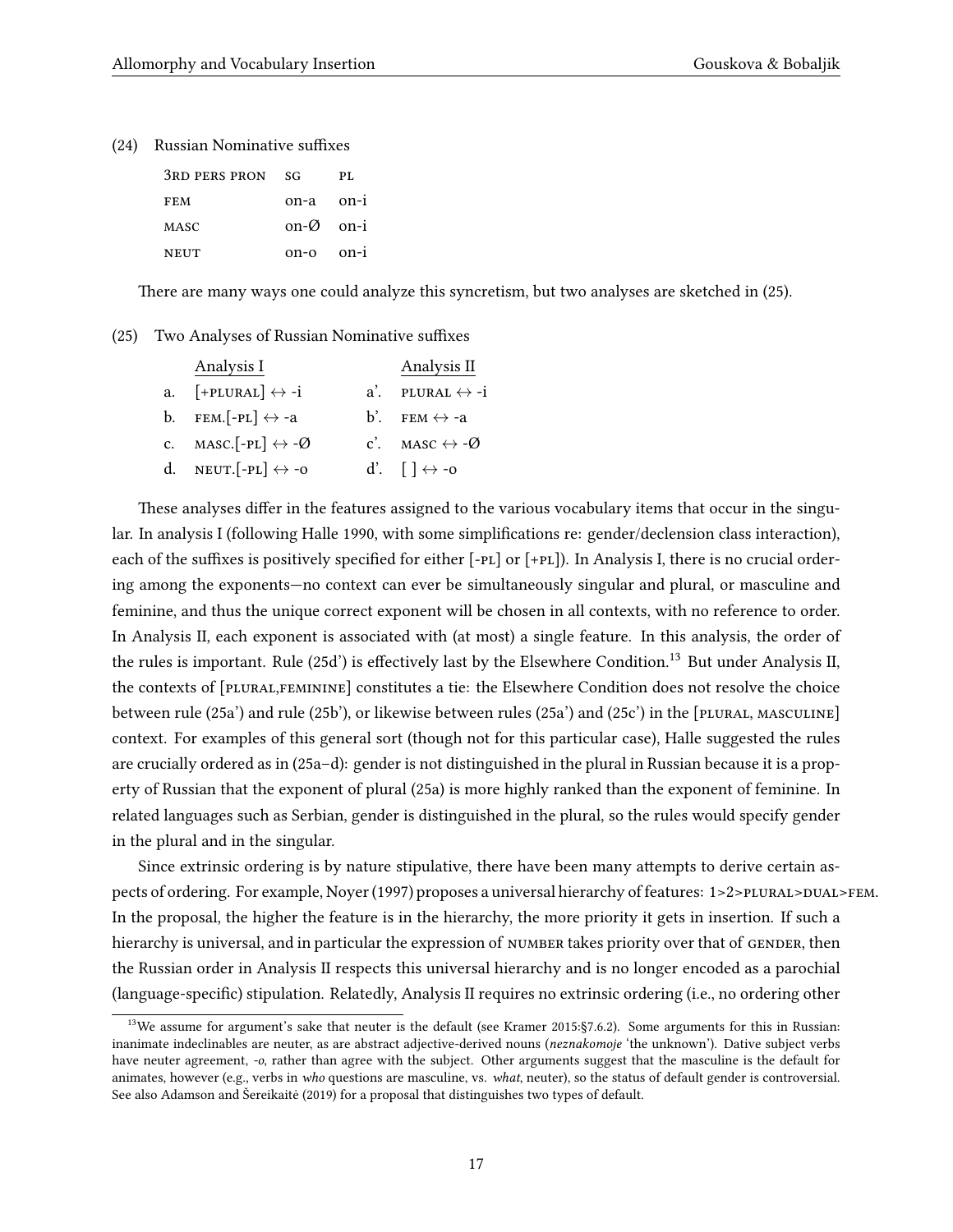than the Elsewhere Condition) if cross-linguistic generalizations, such as having fewer genders in the plural than in the singular, are expressed via Impoverishment operations (X REF TO IMPROVERISHMENT CHAPTER): if number and gender simply do not cooccur on individual terminal nodes in Russian, then there are no ties to resolve, and order among the vocabulary items in Analysis II is not needed.

Yet another family of analyses derives the ordering of VI rules from feature geometries (Arsenault [2007](#page-28-17), [Bonet](#page-28-18) [1991](#page-28-18), [Harley](#page-30-12) [1994,](#page-30-12) [Harley and Ritter](#page-30-13) [2002\)](#page-30-13). Both universal hierarchies and universal feature geometries are designed to capture implicational universals, so the true test for these theories is to look for typological generalizations about morphemes that act as defaults.

Other cases are more complex. In both the Russian and the Hindi examples just considered, we see that analytical choices regarding the features interact in non-trivial ways with the question of rule ordering. In Analysis I in [\(25](#page-16-1)), no ordering is needed, but reference is made to both  $[+PL]$  and  $[-PL]$ . This analysis is not compatible with an approach in which [PLURAL] is a privative feature, and where rules such as vocabulary insertion are unable to make reference to the absence of a feature. Similarly in Hindi, the L-shaped pattern of syncretism in [\(22](#page-15-1)) seems easy enough to characterize as in([23\)](#page-15-2), but here too, the analysis treats the vocabulary item with what might be considered the least marked feature values (masculine, singular, and nominative—all of which are, in some theories, the absence of feature specification) as the most marked (i.e., most highly specific context) vocabulary item.<sup>[14](#page-17-1)</sup>

Luckily, it is not our place to adjudicate among the many possible analyses here. As the discussion has shown, while some DM proposals stipulate rule ordering in Vocabulary Insertion, there are typically alternative analyses, which make no recourse to these stipulations. Thus, the issue cannot be decided independent of other assumptions—for example, about the nature of features and representations.

#### <span id="page-17-0"></span>**5.4 Do root allomorphs compete?**

VI is the mechanism in DM that formally encodes suppletive allomorphy, whether of roots or affixes. Our discussion would then not be complete without touching on a further point of debate within DM, namely whether lexical roots show suppletion at all. [Bobaljik](#page-28-15) ([2012\)](#page-28-15) uses VI rules such as [\(26](#page-17-2)) to characterize suppletion in adjectival gradation.

- <span id="page-17-2"></span>(26) English comparatives analyzed as root suppletion
	- a.  $\sqrt{\text{GOOD}} \to \text{be}(\text{t})$  /\_\_\_ CMPR
	- b. *√* good *→* ɡʊd

These two rules provide exponents for the abstract root *√* good and their competition is regulated by the Elsewhere Principle. Despite the obvious ease with which root suppletion can be characterized in this way, one line of thought within DM, notably as expressed in [Marantz](#page-30-14) ([1996](#page-30-14)), holds that such suppletive

<span id="page-17-1"></span> $14$ [Christopoulos and Zompì](#page-29-14) [\(2019](#page-29-14)) observe that patterns like [\(22\)](#page-15-1) are widespread. From this, they argue that one cannot maintain both that (a) 'unmarked' categories like nominative case signify the absence of the relevant feature, and (b) that rules may not refer to the absence of features (unless one allows for disjunctive contexts in rules). They argue for a representation of markedness that preserves the insights associated with 'containment' representations such as [Caha](#page-28-19) [\(2009](#page-28-19)) but allows reference to the 'unmarked' value in order to describe L-shaped paradigms. See [Smith et al.](#page-32-5) ([2019](#page-32-5)) for a related proposal for number.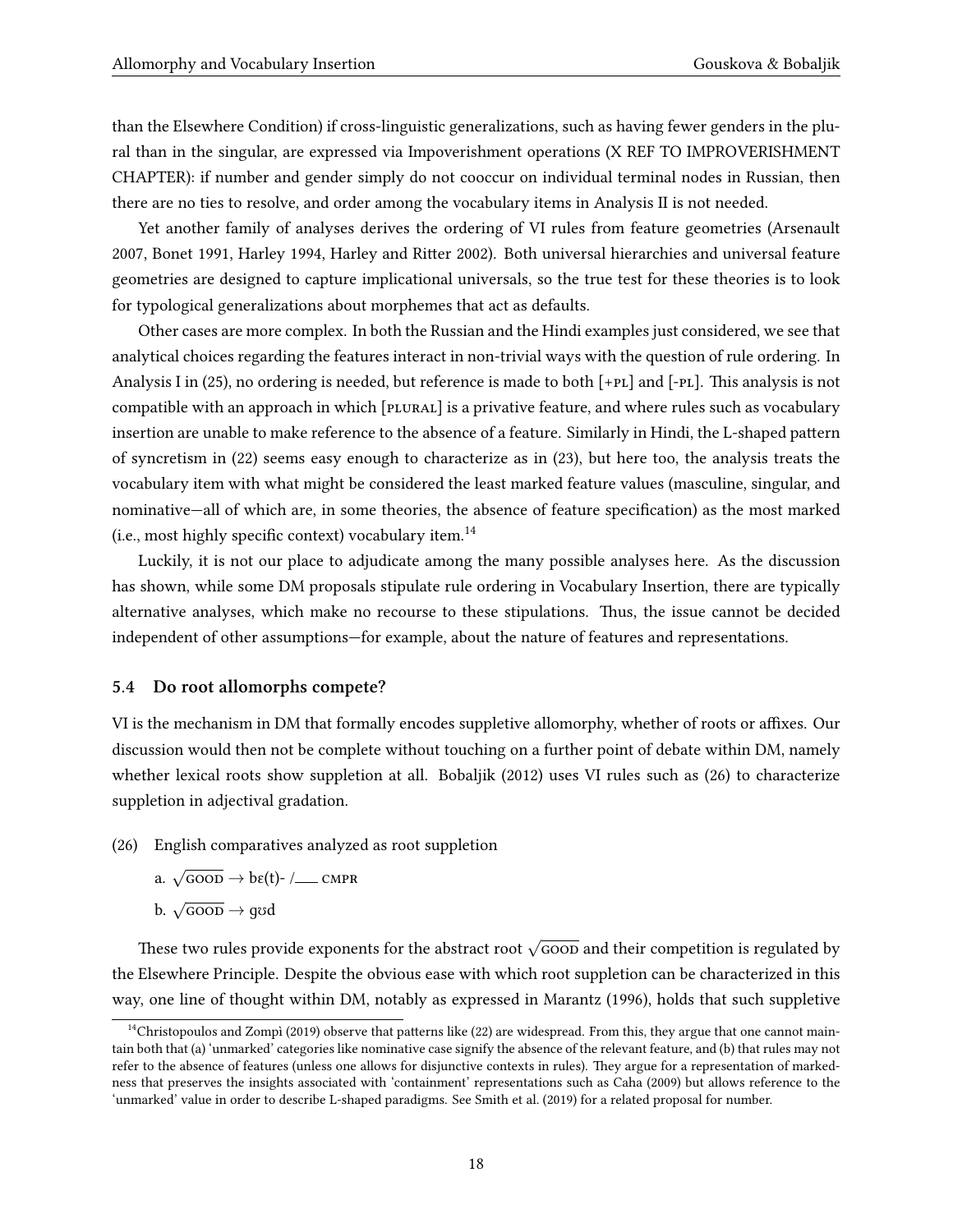alternations may characterize elements of the grammatical vocabulary (function words), but that openclass, lexical roots do not undergo suppletion in this way. The empirical issue is that in many languages, apparent cases of root suppletion (like *good∼better, go∼went, person∼people* in English) are both rare and amenable to reanalysis. There are at least three possibilities consistent with Marantz's proposal: (i) the forms do not constitute suppletive pairs, but are distinct lexemes with substantial overlap in meaning note that apparent suppletive forms sometimes exist in doublets with a regular form, like *persons* (recall *§*[2\)](#page-2-0), (ii) the alternation is derived by powerful readjustment rules, or (iii) the items in question are part of the functional vocabulary, not the lexical vocabulary—e.g., perhaps *go* is essentially a light verb.

The claim that roots do not supplete has subsequently been challenged (notably in [Harley](#page-30-15), [2014](#page-30-15)), and is no longer (if it ever was) widely held within the DM literature, but we provide here a brief review of the relevant issues [X-REF TO HARLEY CHAPTER]. The central issue is whether roots are individuated in the syntax, and if so, then how. Recall from the introduction that one part of the argument for Separation was that differences in the phonological realization of a given morpheme generally play no role in the syntax (cf. the Principle of Phonology-Free Syntax, [Zwicky and Pullum](#page-33-4), [1986](#page-33-4)). This state of affairs is explained if phonological information is inserted 'Late', i.e., post-syntactically—syntactic representations simply do not contain phonological information, so no syntactic operation can make reference to such information. Marantz notes that analogous considerations hold of some dimensions of lexical semantics. Distinctions such as mass versus count and animate versus inanimate are known to play a role in (morpho)-syntax in various languages, and thus need to be a part of the syntactic representation, but within the (sub) categories defined by such features, finer-grained semantic differences that distinguish individual roots are not syntactically relevant: the syntax does not care about the meaning difference between, say, *cats* and *bats*, any more than it cares about the phonological difference in the first consonant. Thus a conceptually 'clean' approach might hold, as Marantz did, that meaning differences that are not characterizable in terms of grammatical features are also not a part of the syntactic representation, and are also inserted 'late'. If roots sharing the same grammatical features are not differentiated from one another, then rules such as [\(26](#page-17-2)) are unstatable.

This view is challenged by the many apparent cases of suppletion of elements that are poor candidates for being part of the functional vocabulary. A particularly striking example given by [Corbett](#page-29-5) ([2007\)](#page-29-5) is the Archi pair (from [Kibrik](#page-30-16) [1977\)](#page-30-16) meaning 'corner of a bag', singular: *bič'ní*, plural: *boždó*. [15](#page-18-0) [Harley](#page-30-15) ([2014\)](#page-30-15) also develops arguments that lexical roots which alternate for participant number in Hiaki are truly examples of lexical suppletion. Working backwards, if it is accepted that lexical roots do undergo suppletion, and thus that rules like [\(26](#page-17-2)) are to be countenanced, then challenging questions arise concerning the representation of roots in the pre-insertion lexicon. Root suppletion shows that the phonological matrix cannot be the key to identifying a root, and [Harley](#page-30-15) [\(2014\)](#page-30-15) argues that many roots do not have a consistent, stable, identifiable semantics (i.e., roots may show *allosemy* just as they show *allomorphy*). Pursuing these issues in any depth would take us far afield from the topic of this contribution, but we note here that what seems like

<span id="page-18-0"></span> $15$ Corbett raises this example against the common view that suppletion applies only to high frequency lexemes, rather than in terms of Marantz's lexical/functional contrast. Although this is frequently raised as an example of suppletion of a low-frequency lexical root, [Moskal](#page-31-9) ([2015b\)](#page-31-9) notes the similar pair meaning 'pier of a bridge'–singular: *biq'ˁní*, plural: *boʁdó*, and suggests this is an instance of readjustment, rather than true suppletion.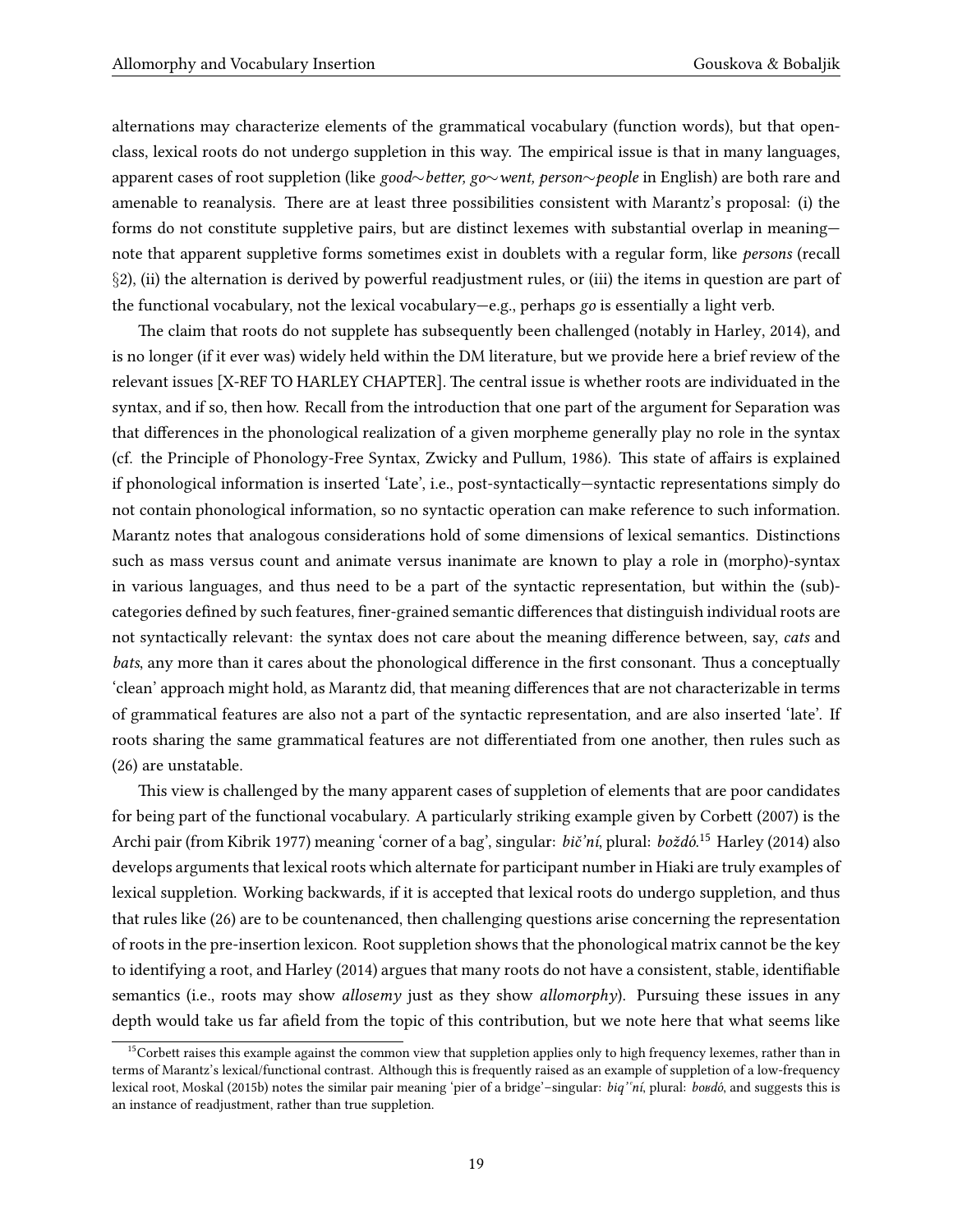a simple, empirical question: Is there suppletion of lexical roots? turns out to have deeper architectural consequences that must be grappled with.

# <span id="page-19-0"></span>**6 Refinements and Alternatives**

#### **6.1 Phonological issues and alternatives**

#### <span id="page-19-1"></span>**6.1.1 Readjustment rules or morphosyntactically conditioned suppletion?**

Readjustment rules are designed to capture regularities that are distinct from phonological and suppletive allomorphy.[16](#page-19-2) Consider Halle's [\(1990](#page-29-1)) analysis of the English plural, sketched in [\(2](#page-1-2)). There are some nouns that take a zero affix and show no stem changes (*deer*). Others, suffixed with *-us*, lose that suffix and gain *-i*. A small set of nouns (*childr-en, ox-en*) have the *-en* suffix, sometimes with stem vowel changes. Finally, the default is *-z* with no vowel changes, which applies to most nouns (a subset of these is subject to a readjustment rule that modifies the voicing of the last consonant, as in *house/hou[z]es*, *knife/kni[v]es*; see discussion around [\(6.1.2](#page-20-0)) below). Halle's analysis separates vowel changes from the affixes, allowing for a cross-classification of nouns as shown in [\(27\)](#page-19-3).

<span id="page-19-3"></span>

| (27) |  | Halle (1990): analysis of English plural allomorphy |  |  |
|------|--|-----------------------------------------------------|--|--|
|      |  |                                                     |  |  |

|                                              | $PL \rightarrow \varnothing$ | $PI \rightarrow i$         | $PL \rightarrow en$   $PL \rightarrow z$ |         |
|----------------------------------------------|------------------------------|----------------------------|------------------------------------------|---------|
| no readj. rules                              | deer                         | syllab-us/syllab-i   ox-en |                                          | $dog-s$ |
| $ V \rightarrow [-bk,-lo]/\_\_PL $ foot/feet |                              |                            | childr-en                                |         |

Readjustment rules have been controversial for several reasons. First, they mix phonological and morphosyntactic information, which some see as unrestrictive([Siddiqi](#page-32-10) [2009,](#page-32-10) [Gribanova](#page-29-15) [2015](#page-29-15)). Another criticism is that unification of certain morphophonological changes requires a highly abstract analysis, with some of the rules having such a narrow scope as to apply to one item in the language. The trade-off between gaining a general explanation for *feet* and *children* undergoing the same rule is that *children* requires several additional rules of no generality at all (and even *foot/feet* and *goose/geese* type cases are not following the exact same rule; see *§*[6.1.2\)](#page-20-0). The alternative to readjustment rules would treat idiosyncratic changes as suppletion, despite the family resemblance between the allomorphs.

The problem of "applies to just one item" has to be seen as part of a larger question of when it is appropriate to posit a rule. It is not uncommon to characterize allomorphy as suppletion when only one or two morphemes fall into a subpattern; e.g., in English indefinite allomorphy there is a phonological resemblance between *a/an*, but no other morpheme has a [n]*∼*Ø alternation depending on the following consonant/vowel context. The [n]*∼*Ø alternation has in one sense absolutely minimal productivity in English: of all the morphemes it could apply to, it only applies to exactly one. But because the indefinite

<span id="page-19-2"></span><sup>&</sup>lt;sup>16</sup>In constraint-based frameworks, some of the functions of readjustment rules can be subsumed by co-phonologies or indexed constraints, which similarly limit phonological operations to specific sets of morphological contexts. See, e.g., [Mahanta](#page-30-17) [2012](#page-30-17) and [Sande](#page-32-11) [2019](#page-32-11) (among much other work) for an illustration.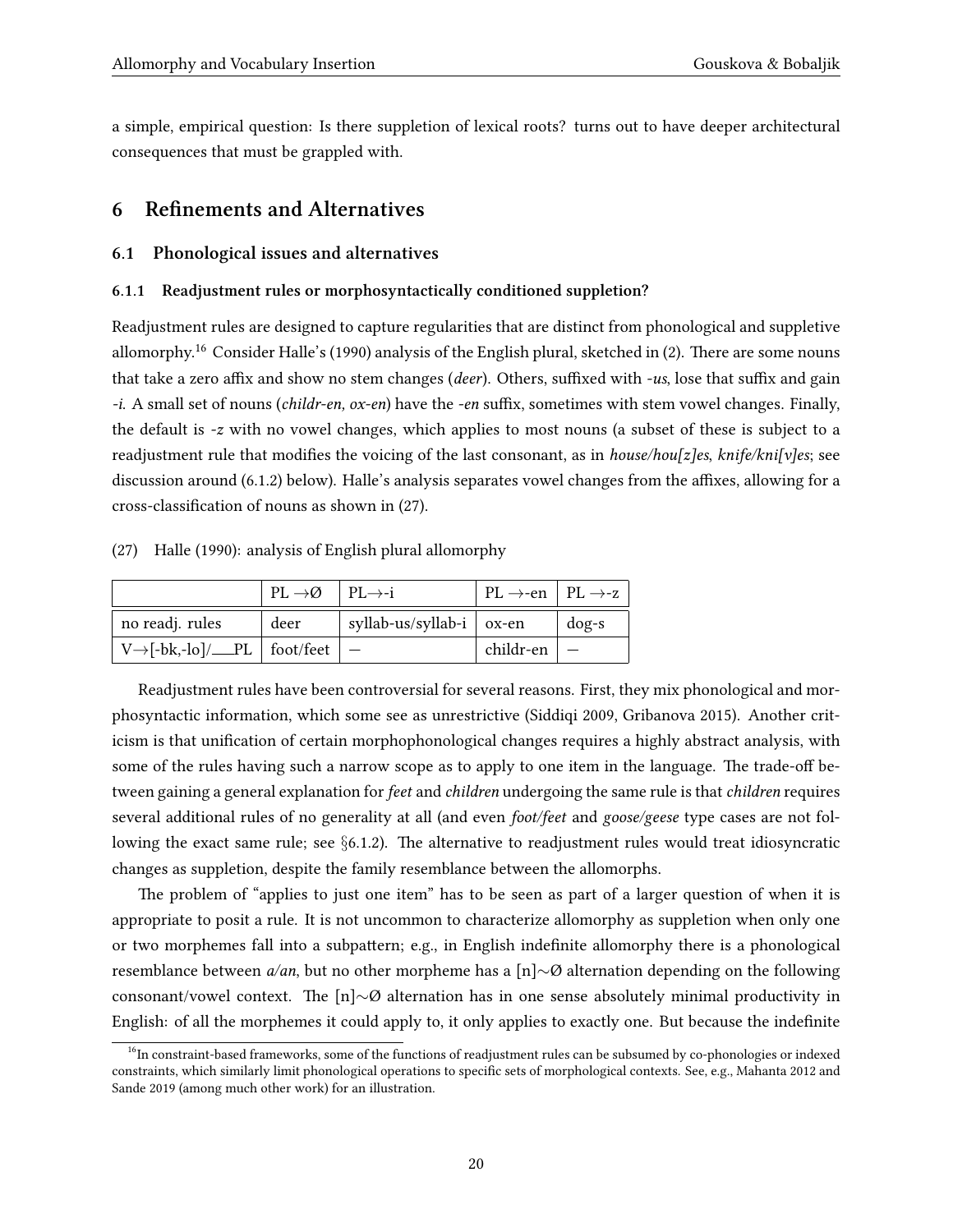is so frequent in usage, it is not in doubt that the alternation between *a/an* is quite productive.[17](#page-20-1) The analysis of such cases is controversial—it is debated whether they are suppletive or derived by lexically idiosyncratic phonological rule. According to some, rules are supposed to capture aspects of speakers' knowledge that are generalizable; if a rule cannot be applied to new items, it is not a rule [\(Yang](#page-33-5) [2016](#page-33-5)). But experimental research on morpho-phonological productivity suggests that it is gradient, and even rules that do not appear to be productive in the wild can become so in an experiment([Albright and Hayes](#page-27-2) [2003](#page-27-2), [Ernestus and Baayen](#page-29-16) [2003,](#page-29-16) [Becker and Gouskova](#page-28-20) [2016](#page-28-20), [Gouskova and Becker](#page-29-17) [2013\)](#page-29-17). This kind of experimentation has to be coupled with explicit computational models of rule learning and generalization, and this too is an exciting area of current and future research.

#### <span id="page-20-0"></span>**6.1.2 Readjustment rules vs. Floating features**

For a fair number of cases, there is an alternative to readjustment rules: floating features([McCarthy](#page-31-14) [1983,](#page-31-14) [Akinlabi](#page-27-3) [1996,](#page-27-3) [Zoll](#page-33-6) [1996](#page-33-6), [Wolf](#page-32-9) [2007](#page-32-9)). Floating feature morphemes are a natural consequence of the view that phonological representations are hierarchically structured [\(Goldsmith](#page-29-18) [1976](#page-29-18), [Selkirk](#page-32-12) [1978,](#page-32-12) [McCarthy](#page-31-15) [1986](#page-31-15)); the idea is that some morphemes consist of unattached phonological features in addition to (or instead of) full segmental content. Just like templatic morphemes, which consist of syllables or feet [\(Mc-](#page-31-16)[Carthy and Prince](#page-31-16) [1986](#page-31-16)), these morphemes are slightly representationally defective. The floating feature account is especially intuitive when applied to allomorphy consisting of a feature change on the stem-final consonant, as in *belief* (n) vs. *believe (*v*)* or *hou[s]e* (n) vs. *hou[z]e* (v) (see([28a](#page-20-2))), or the vowel changes in English plurals such as *f[ʊ]t∼ f[i]t* (see [\(28](#page-20-2)b)).

- <span id="page-20-2"></span>(28) Some examples of floating feature analyses for allomorphy in English
- a.  $v \leftrightarrow$  [+voice] / X<sub>n</sub>] where  $X \in$  {bəlif, hæf, haus. . .}<br>b.  $PL \leftrightarrow$  [+high,-back] / X  $X \in$  {fot, gus, . . .} b.  $PL \leftrightarrow$   $[+high, -back] / X$

Just as templatic morphemes can consist of a mix of templatic and segmental material, a floating morpheme can also consist of a mix of segments and floating features: for example, as the velar palatalization in the Russian diminutive in *volk/vol*t<sup>*c*</sup>-onok 'wolf' could be represented as /[+strident], -onok/.

In a sufficiently rich theory of phonology, floating features can account for a wide range of alternations (see especially Wolf [2007\)](#page-32-9), and with some additional assumptions can even be extended to patterns such as subtractive morphology [\(Trommer and Zimmermann](#page-32-13) [2014,](#page-32-13) [Zimmermann](#page-33-7) [2017](#page-33-7)). These analyses raise many interesting phonological questions, but their relevance to DM is that they introduce a different set of locality issues. The docking of floating phonological features in these proposals is conditioned by phonological rather than morphological domains. One of the best-known examples of floating features respecting phonological logic comes from Chaha([McCarthy](#page-31-14) [1983\)](#page-31-14), whose various verbal distinctions are realized as labialization, palatalization, or both. Tonal morphemes, which are usually treated as floating elements, can also dock nonlocally—for example, [Kawahara and Wolf](#page-30-18) [\(2010](#page-30-18)) describe a Japanese suffix

<span id="page-20-1"></span><sup>17</sup>Though of course some speakers have *an* before certain h-initial words such as *historical,* and there are some dialects that generalize *a* to the pre-vocalic context, too (see [Gouskova et al.](#page-29-3) [2015,](#page-29-3) [Pak](#page-31-17) [2016](#page-31-17) for recent discussion).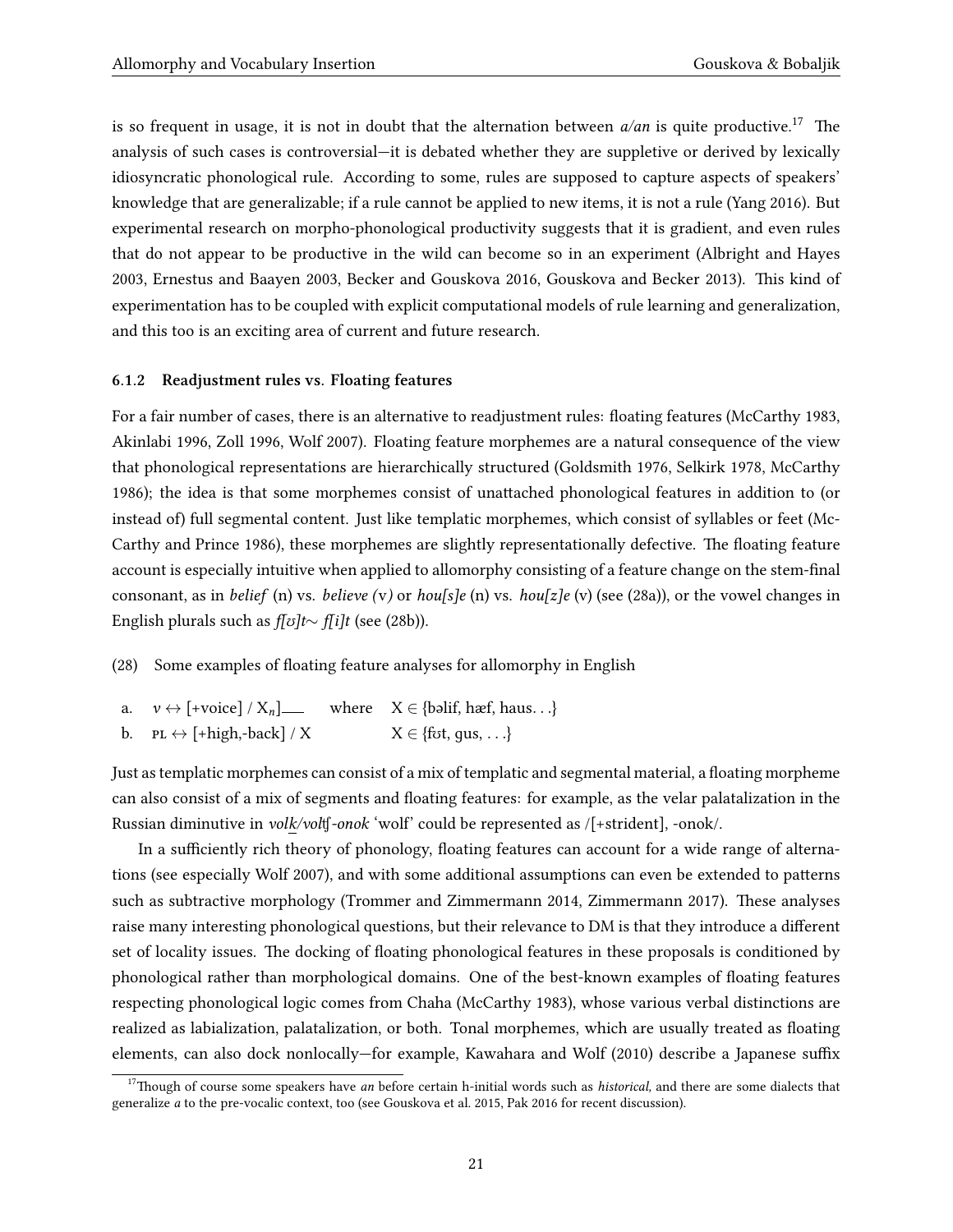that causes an accent to appear on the word-initial syllable. Wolf's [\(2007](#page-32-9)) phonological theory of floating feature docking includes a provision that might explain why a feature might dock nonlocally from its trigger in a case like Zulu labial palatalization: he proposes a constraint that requires docking to be non-vacuous. If the Zulu passive suffix *-w* comes with a coronal feature and is subject to the non-vacuous docking prohibition, then it would not be able to dock on the causative suffix *-is*, and would skip over to the nearest palatalizable labial. This analysis of Zulu predicts that palatalization should operate even at longer distances, and in the closely related Xhosa, it does indeed skip over as many as three coronal-containing morphemes (shown in [\(29\)](#page-21-0); we follow source in using the orthography.<sup>[18](#page-21-1)</sup>

<span id="page-21-0"></span>(29) Xhosa labial palatalization, triggered by passive *w-,* across three morphemes([Buell](#page-28-21) [2005:](#page-28-21)38–39)

| a. | cham-                                         | a              |        |        |                        | c. khuph-                                           | $is-$ | an- | а   |       |     |
|----|-----------------------------------------------|----------------|--------|--------|------------------------|-----------------------------------------------------|-------|-----|-----|-------|-----|
|    | $\sqrt{\text{urinate}}$ FV                    |                |        |        |                        | $\sqrt{\text{complete}}$ CAUS- RECIP- FV            |       |     |     |       |     |
|    | 'to urinate'                                  |                |        |        |                        | `compete'                                           |       |     |     |       |     |
| b. | chany-                                        | i <sub>S</sub> | w- an- | a a    |                        | d. khutsh-                                          | $iS-$ | an- | el- | $W^-$ | - a |
|    | $\sqrt{\text{urinate}}$ CAUS- PSV-            |                |        | RECIP- | $\mathbf{F}\mathbf{V}$ | $\sqrt{\text{complete}}$ CAUS- RECIP- APPL- PSV- FV |       |     |     |       |     |
|    | 'to cause/help each other to urinate (pass.)' |                |        |        | 'be competed for'      |                                                     |       |     |     |       |     |

Finally, although floating features may offer a certain intuitive appeal for some critics of readjustment rules, they are equally vulnerable to criticisms. One of the appealing aspects of the floating feature view is that it allows one to have a completely internally consistent item-and-arrangement<sup>[19](#page-21-2)</sup> view of morphology: everything is an affix. Things can quickly get complicated, however. For example, in English verb formation, voicing is sometimes but not always accompanied by vowel changes (*bath* [bæθ] /*bathe* [beɪð], *life/live*), and it is not always possible to unite the vowel changes in plural formation into a neat featural description (*man/men, mouse/mice* do not involve the same vowel changes as *foot/feet*). Some refinements are needed to capture the location of docking of the floating features in longer plurals with schwa in the second syllable (*e.g., woman/women* [wʊmən/wɪmən]; the vowel [ʊ] moreover does not tense as in *foot/feet*). Worse still, while a few roots show voicing alternations in both plurals and verb formation (*half/to halve/the halves, shelf/to shelve/shelves*), others do only in plurals (*leaf/leaves*, but *to leaf through*), and still others only in verb formation (*belief/to believe*, but *beliefs* in the plural) or in plurals and deverbal nominals (*thief/thieves/thievery/thieving*, but *?to thieve*). A full analysis of all these cases would require either massive suppletion of  $\nu$  and  $\nu$  or an extensive role for abstraction in the phonological component. As is often the case, then, the appeal of the reductionist move to treat everything as an affix is diminished when encountering reality.

<span id="page-21-1"></span><sup>&</sup>lt;sup>18</sup>This example bears on Embick's [\(2010\)](#page-29-9) READJUSTMENT ACTIVITY HYPOTHESIS, whereby the undergoer of a readjustment rule must be in the same cycle as the trigger/context morpheme. It is likely that there is at least one spellout cycle intervening between the passive in [\(29\)](#page-21-0) and the root—on Buell's analysis, there are two instances of little v in the structure. Note that [Kastner](#page-30-7) ([2019](#page-30-7)) analyzes the inability of the passive to condition vowels inside templates in Hebrew in cyclic terms.

<span id="page-21-2"></span><sup>19</sup>The terms *item-and-arrangement* and *item-and-process* come from [Hockett](#page-30-6) [\(1954](#page-30-6)).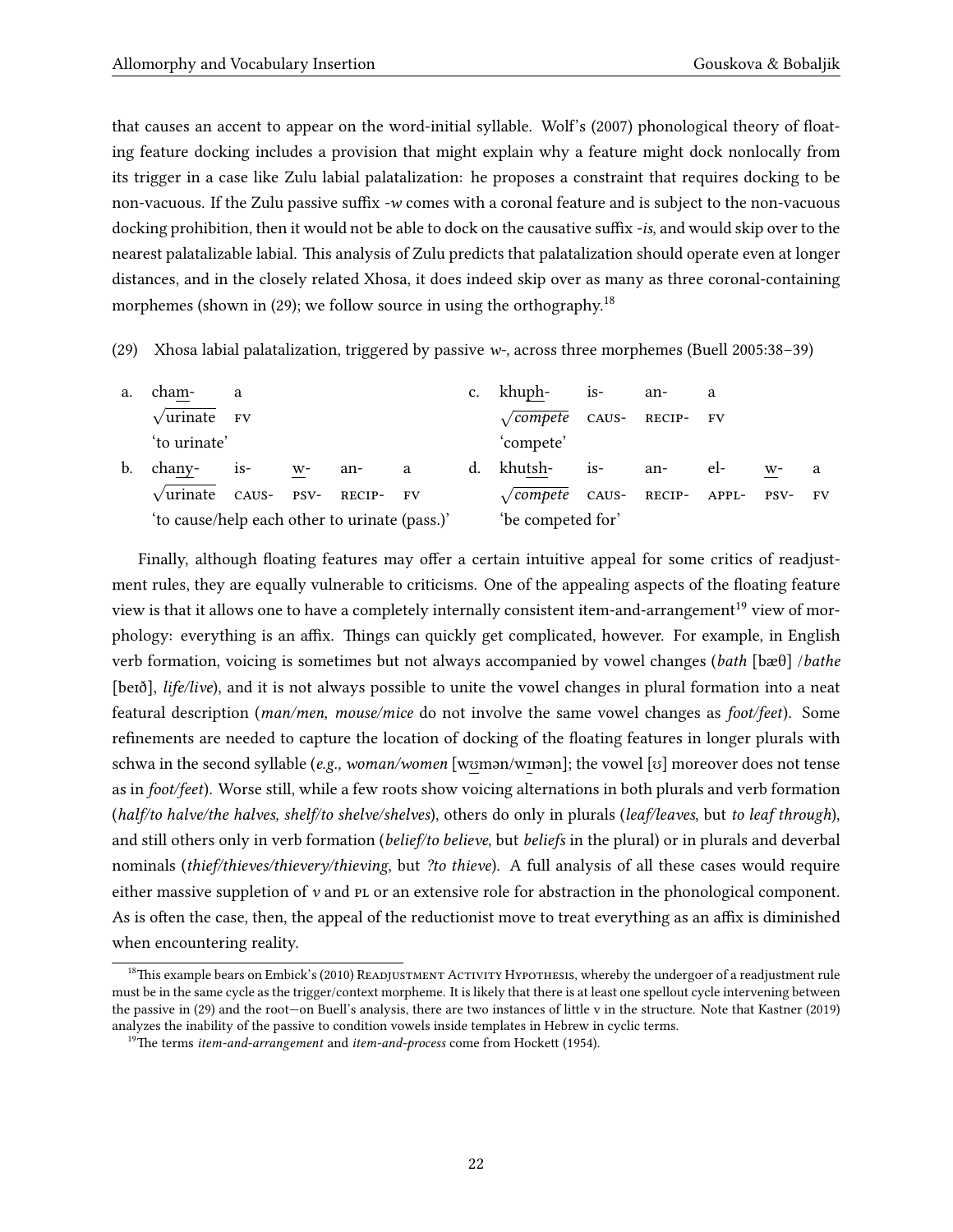#### **6.1.3 Is selection ever phonological?**

It is well-known that it is often possible to predict the choice of a suppletive affix from the phonology of the stem([Siegel](#page-32-14) [1974,](#page-32-14) [Carstairs](#page-28-22) [1988,](#page-28-22) and many others). One of the controversies in phonology has concerned the nature and extent of this predictability. On the one hand, some approaches([Kager](#page-30-19) [1996,](#page-30-19) [Mascaró](#page-30-2) [2007](#page-30-2), [Smith](#page-32-15) [2015\)](#page-32-15) argue that the choice between suppletive allomorphs is determined in the phonology, by regular markedness constraints. This explains why suppletive allomorphy sometimes mimics Jakobsonian syllable structure universals (e.g., Korean nominatives alternate between *-i* and *-ka* in a way that ensures perfect CV syllables, *mom-i* 'body nom' vs. *kʰo-ka* 'nose nom', [Nevins](#page-31-18) [2011:](#page-31-18)2363).

On the other hand, typological surveys suggest that it is not possible to reduce all suppletive alternations to phonological markedness [\(Paster](#page-31-19) [2006](#page-31-19), [Wolf](#page-33-0) [2015,](#page-33-0) [Nevins](#page-31-18) [2011\)](#page-31-18). Some suppletion is predictable from phonological context but cannot be viewed as phonologically optimizing (e.g., English comparatives and superlatives favor mono- and disyllabic stems, but homophonous suffixes such as the *-er* in *malingerer* do not impose such restrictions). Recognizing that some listing is inevitable, [Gouskova et al.](#page-29-3) [\(2015\)](#page-29-3) propose that even apparently phonologically conditioned suppletion is really lexically conditioned. The phonological generalizations are extracted through phonotactic learning over lists associated with each VI rule. This approach can be extended to semantic generalizations about lexical classes, as well, such as those in Bantu languages (see [Corbett](#page-29-19) [1991](#page-29-19) for an overview). Since both phonotactic and semantic generalizations about allomorphy are often gradient and admit exceptions, a stochastic learner should be able to extract generalizations even in the face of counterexamples (see [Hayes and Wilson](#page-30-20) [2008,](#page-30-20) [Hayes et al.](#page-30-21) [2009](#page-30-21), [Gagliardi and Lidz](#page-29-20) [2014](#page-29-20)).

#### **6.2 Morphosyntactic issues and alternatives**

#### <span id="page-22-0"></span>**6.2.1 Portmanteaux and Non-terminal insertion**

The English comparatives *good→bett-er* and *bad→worse* are both suppletive, and thus characterized in terms of competing vocabulary items, yet they differ in an interesting way. *Better* evidently shows suppletion of the root, but retention of the regular comparative suffix *-er*. Thus, it is easily described as the result of the VI rule in applying to the root node:

$$
(30) \quad \text{GOOD} \to \text{bett-} / \_\_\text{CMPR}
$$

But *worse* requires something more, since the regular comparative suffix *-er* is missing. If VI applies uniquely to terminal nodes, and there is no restructuring of the output given by syntax, then portmanteau elements like *worse*, where a single overt exponent appears to correspond to two syntactic terminal nodes, require a kind of mutual conditioning, wherein the adjectival root shows allomorphy conditioned by the comparative, and in turn the comparative shows allomorphy conditioned by the specific root (as in  $(31 a)-(31 b)$  $(31 a)-(31 b)$  $(31 a)-(31 b)$ ).

- <span id="page-22-2"></span><span id="page-22-1"></span> $(31)$  (a)  $BAD \rightarrow worse / \_com{comp}$ 
	- (b)  $CMPR \rightarrow \emptyset / worse$ ]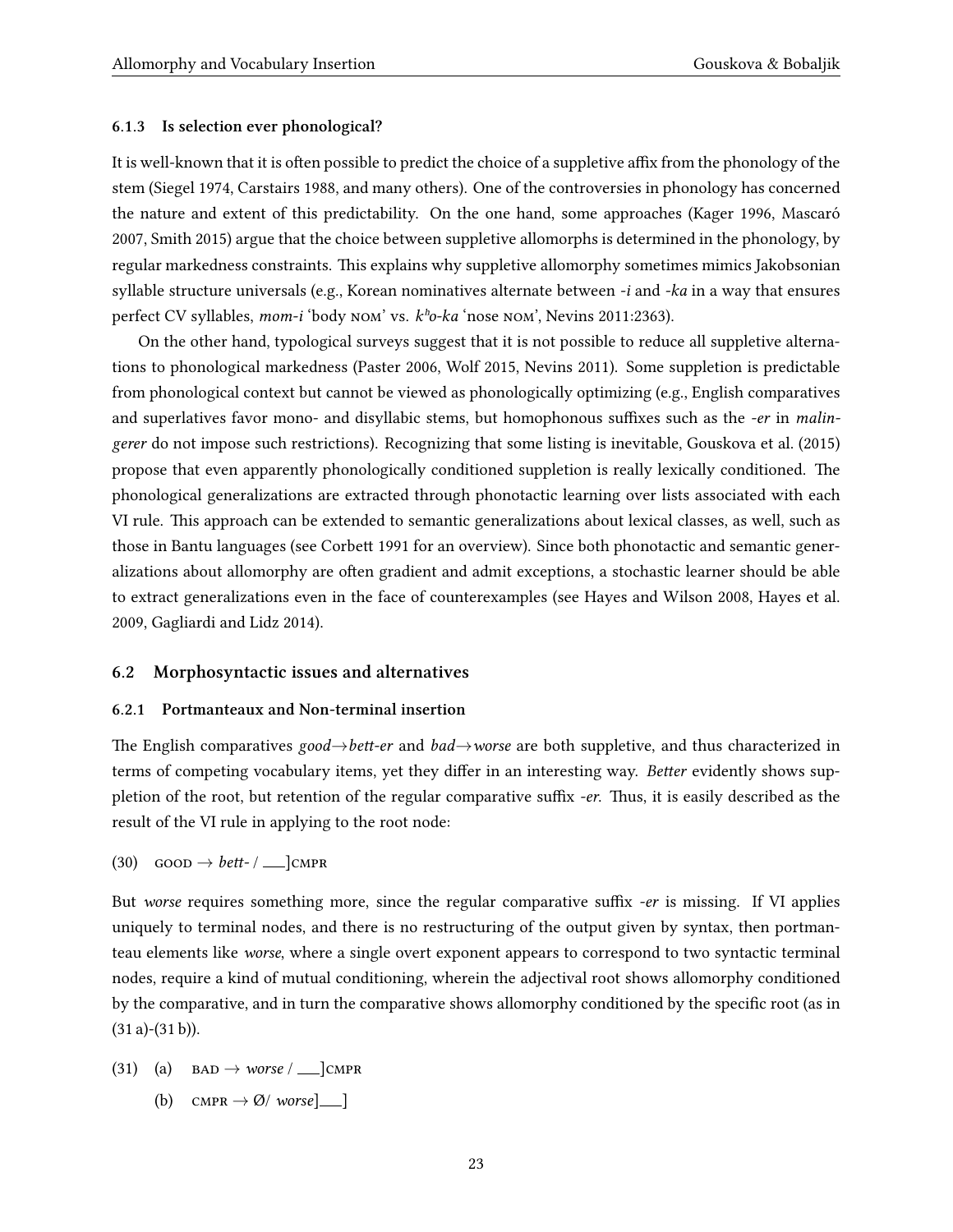Such mutual conditioning is consistent with the tenets of DM, and for the basic cases, empirically adequate. An alternative which has found various proponents is to relax the terminal condition on VI, and to allow for VI at non-terminal nodes [\(Neeleman and Szendrői](#page-31-20) [2007](#page-31-20), [Caha](#page-28-19) [2009](#page-28-19), [Starke](#page-32-16) [2009](#page-32-16), [Radkevich](#page-32-17) [2010](#page-32-17), [Bobaljik](#page-28-15) [2012](#page-28-15)):

#### <span id="page-23-3"></span> $(32)$  [[BAD]CMPR]  $\rightarrow$  *worse*

This rule would take care of both the root suppletion and the absence of the productive affix in one fell swoop. Permitting non-terminal insertion raises technical questions, requiring additional conditions to prevent overapplication, discussed in the literature cited. Whether there are empirical benefits depends on other assumptions. Arguments in favour of non-terminal insertion in DM include the following: [Rad](#page-32-17)[kevich](#page-32-17) [\(2010](#page-32-17)) argues that in the domain of complex locative case morphology, there is a unique, universal hierarchical grouping of the elementary features of locative cases relative to which the distribution of attested portmanteau morphemes corresponds to those that constitute nodes in her structures, where sequences of features that are do not correspond to a constituent never occur as portmanteau morphemes. Allowing insertion to apply to any node, not just terminal nodes, thus derives the right cross-linguistic generalizations in this case, but these generalizations would appear to be accidental if mutually-conditioned allomorphy is unconstrained (or, Radkevich contends, if Spanning is permitted). Additionally, both [Rad](#page-32-17)[kevich](#page-32-17) [\(2010](#page-32-17)) and [Bobaljik](#page-28-15) ([2012](#page-28-15)) argue from locality that in structures like [\(33](#page-23-0)), suppletion of the root conditioned by a feature at Y is possible only if  $room+X$  form a portmanteau (like *worse*).

<span id="page-23-0"></span>

Latin provides an illustration where X is the comparative and Y the superlative *-imus*. Many superlatives contain the formative *-iss-* at position X, a historical reflex of the comparative, but the suppletive superlative *opt-imus* lacks the *-iss-* exponent. This is consistent with the view that contextual allomorphy is limited to adjacent nodes. If VI rules are limited to terminal nodes, a rule like([35\)](#page-23-1) would be inadmissable, as the root and trigger are not adjacent, whereas if non-terminal insertion is allowed, a portmanteau rule like [\(34](#page-23-2)) would satisfy the condition of adjacency with its trigger.

- <span id="page-23-2"></span> $(34)$   $[600D] \rightarrow opt /$  [... SPRL]
- <span id="page-23-1"></span> $(35)$  [[GOOD]CMPR]  $\rightarrow$  *opt* / \_\_]SPRL

Note that the argument for treating Latin in these terms rests on an adjacency (or contiguity) condition on root suppletion, an assumption that has recently faced an increasing array of challenges [\(Moskal and](#page-31-7) [Smith](#page-31-7), [2016,](#page-31-7) [Smith et al.,](#page-32-5) [2019](#page-32-5), [Kastner and Moskal](#page-30-5), [2018](#page-30-5)).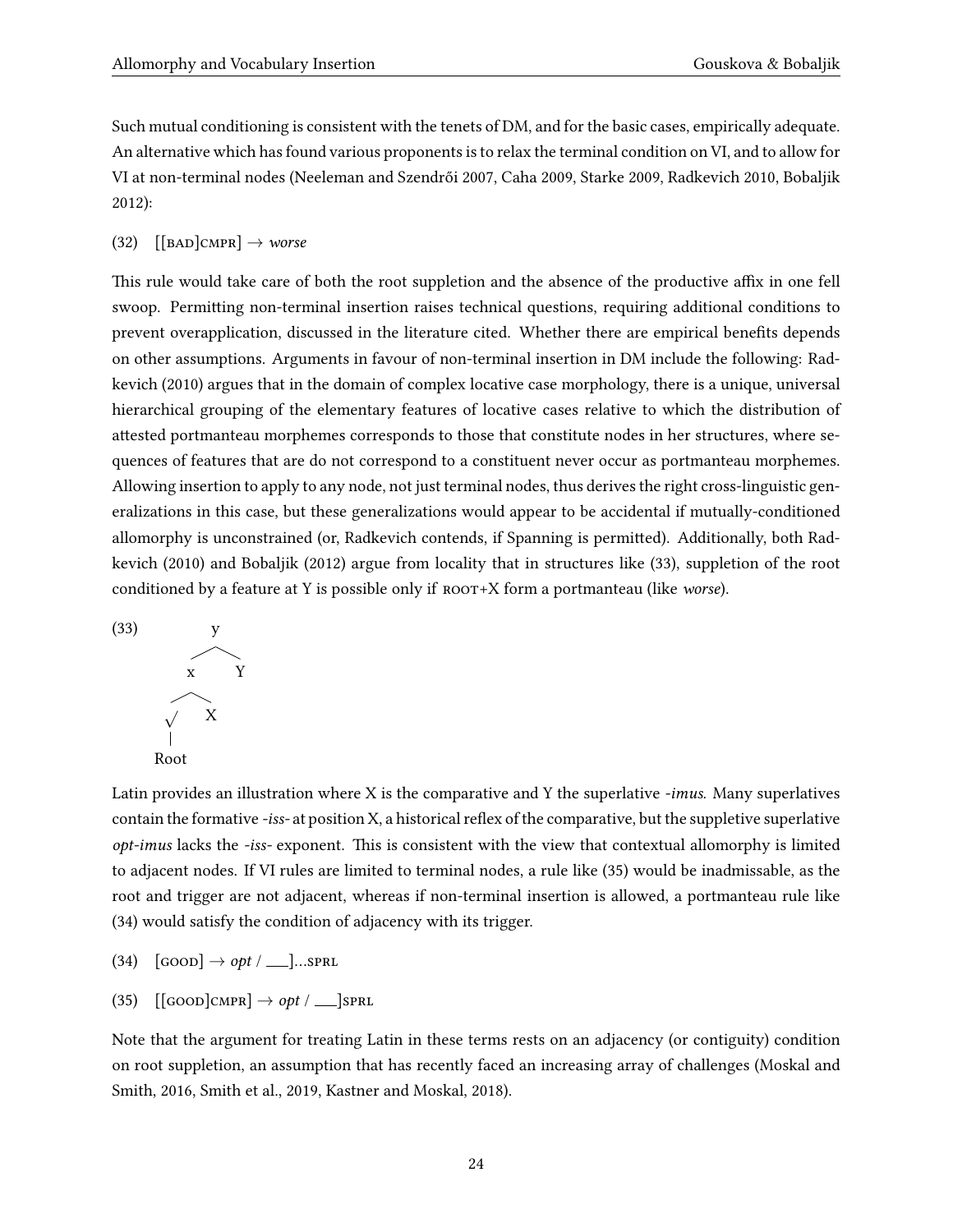### **6.2.2 Spanning**

Radkevich and Bobaljik's proposals to admit non-terminal VI within DM retain the idea that VI rules apply to constituents, i.e., nodes in the complex  $\mathrm{X}^{0}.$  That too has been challenged, and a strand of work in frameworks neighbouring DM proposes that vocabulary items may express a contiguous *span* of nodes, which need not form a constituent. The term is introduced in [Williams](#page-32-18) ([2003](#page-32-18)) and popularized within one version of Nanosyntax([Svenonius,](#page-32-19) [2012,](#page-32-19) [Merchant,](#page-31-21) [2015\)](#page-31-21). A portmanteau in inflection is a case of many:one mapping of features to exponents (i.e., cumulative exponence in the terminology of [Matthews](#page-31-0) [\(1972\)](#page-31-0)). In an inflectional language like Russian, nominal endings express case, number and gender (or more accurately, declension class), but are typically internally unsegmentable (see([36\)](#page-24-0)).

<span id="page-24-0"></span>

|              | stol 'table' (M) |          | kniga 'book' (F) |          |
|--------------|------------------|----------|------------------|----------|
|              | SG               | PL       | SG               | PL       |
| <b>NOM</b>   | stol             | $stol-i$ | knig-a           | knig-i   |
| <b>ACC</b>   | stol             | stol-i   | knig-u           | knig-i   |
| <b>GEN</b>   | stol-a           | stol-ov  | knig-i           | knig     |
| <b>DAT</b>   | stol-u           | stol-am  | knig-e           | knig-am  |
| <b>INSTR</b> | stol-om          | stol-ami | knig-oj          | knig-ami |
| PREP         | stol-e           | stol-ax  | knig-e           | knig-ax  |

It is a reasonable question whether the word-internal syntax of Russian involves only a simple structure such as:  $\lceil \lceil$  ROOT  $\rceil$  INFL  $\rceil$ , in which the inflectional features are 'bundled' together on a single terminal node, or whether number and case morphemes are projected as separate heads, as in [\(37\)](#page-24-1):

<span id="page-24-1"></span>

If there are arguments for the structure in([37](#page-24-1)) (which conforms to the same cross-linguistic generalization as seen transparently in Tamil, [Moskal and Smith](#page-31-7) [2016\)](#page-31-7), then the inflectional exponents in [\(36](#page-24-0)) are portmanteaux. Canonical DM, which restricts VI to terminal nodes, might then describe the Russian paradigm via mutual conditioning of exponents and liberal use of zeros.<sup>[20](#page-24-2)</sup>. But proponents of spanning would contend that the affixes in([36](#page-24-0)) each represent a span of two nodes: number and case, even though these nodes do not form a constituent in [\(36](#page-24-0)).

<span id="page-24-2"></span> $^{20}$ See [Fenger](#page-29-21) [\(2018\)](#page-29-21) on Agreement portmanteaux. As we have seen above, number, but not case, governs suppletion in Russian (of roots and of the baby-diminutive). A structural explanation of that asymmetry along the lines of [Moskal](#page-31-9) [\(2015b](#page-31-9)) would seem to require a structure like [\(37\)](#page-24-1), in turn requiring that a stand be taken on the derivation of portmanteau exponents.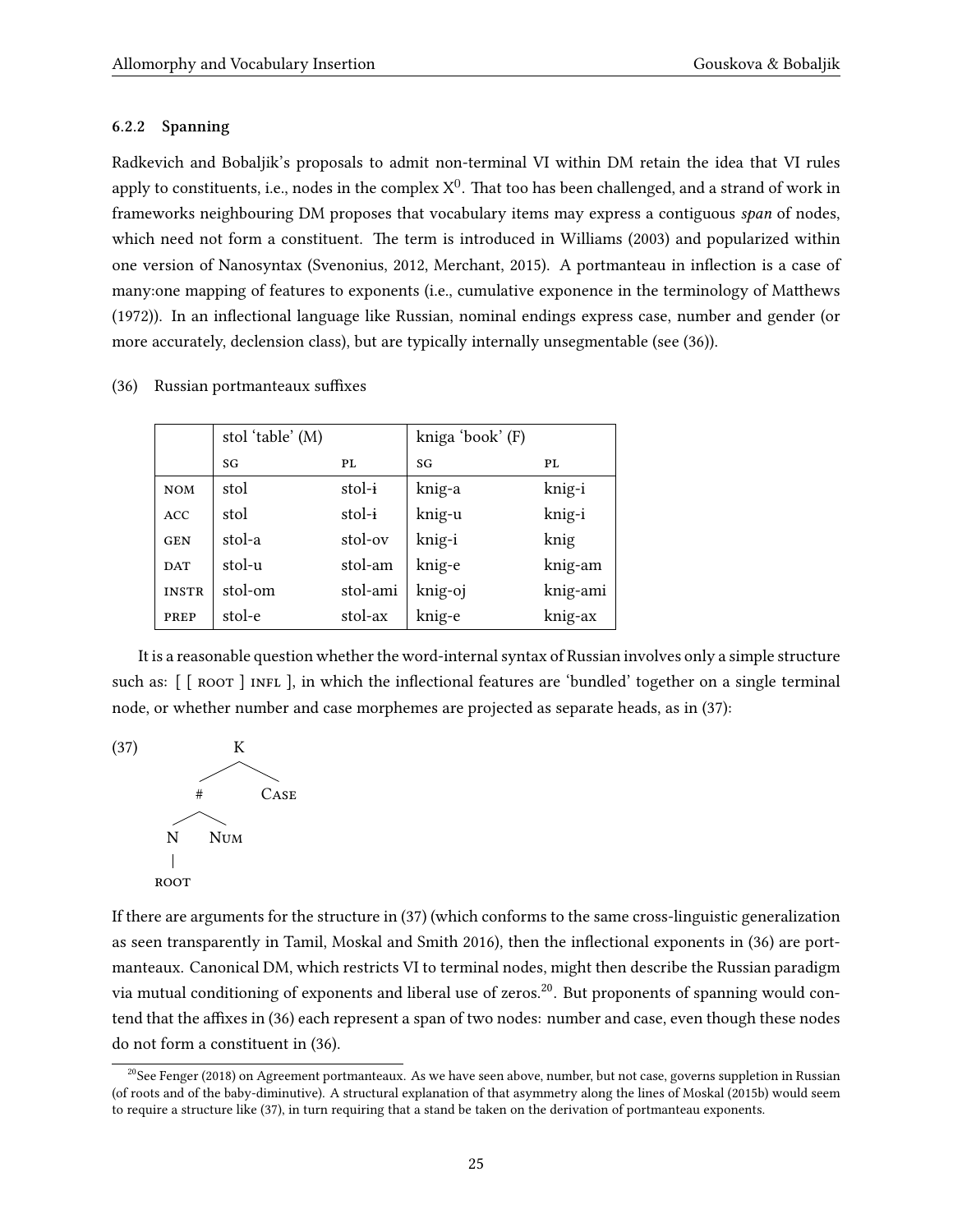#### <span id="page-25-0"></span>**6.2.3 Vocabulary Insertion in Nanosyntax**

Within DM, non-terminal insertion, including spanning, is perhaps a minority view: the Vocabulary is generally held to be a list of atomic elements, each of which has no internal syntactic structure.<sup>[21](#page-25-1)</sup> Nonterminal insertion is, however, a major component of treatments of VI in Nanosyntax, a framework that shares with DM a commitment to a sub-word syntactic arrangement of abstract morphemes as the input to VI. The intuition here trades on the partial inter-translatability of rules like [\(31 a](#page-22-1)) and([32](#page-23-3)): a feature that conditions a rule may occur either in the rule's structural description or as a part of an additional contextual condition. Thus, if DM is amended to allow insertion at non-terminals, then there is a concern about restrictiveness, in the sense that there are at least two possible analyses for words like *worse*: mutuallyconditioned contextual allomorphy as in([31 a](#page-22-1))–([31 b](#page-22-2)), or portmanteau insertion as in([32](#page-23-3)). Canonical DM wouldresolve this in favour of mutually-conditioned allomorphy, since ([32\)](#page-23-3) is unavailable.<sup>[22](#page-25-2)</sup> A recent set of proposals within Nanosyntax, notably [Caha et al.](#page-28-23) [\(2018](#page-28-23)) goes the other way, proposing to exclude contextual (root) allomorphy entirely, and treating all allomorphy as ostensibly context-free VI—leaving [\(32](#page-23-3)) as the only analysis.[23](#page-25-3) An immediate question is raised by cases like *good/bett-er*, assuming the *-er* is synchronically segmentable as the comparative. For a solution to this, [Caha et al.](#page-28-23) ([2018](#page-28-23)) look to Czech, a language in which the comparative suffix has both a regular long form *-jejš-* (orthographically: *-ějš-*) and an irregular short form: *-š-* (shown in [\(38](#page-25-4)); the -í/-ý suffixes are concord markers):

<span id="page-25-4"></span>(38) Czech: allomorphy of the comparative suffix

| <b>POS</b>   | <b>CMPR</b>  | gloss    |
|--------------|--------------|----------|
| červen-ý     | červen-ějš-í | ʻred'    |
| hloup-ý      | hloup-ějš-í  | 'stupid' |
| $star-\v{y}$ | star-š-í     | ʻold'    |
| bohat-ý      | bohat-š-í    | ʻrich'   |

[Caha et al.](#page-28-23) [\(2018\)](#page-28-23) observe that suppletive comparatives in Czech consistently take the short form affix only, thus *lep-š-í*, rather than \**lep-ějš-í*:

(39) Czech comparatives: root suppletion

| <b>POS</b>          | <b>CMPR</b> | gloss  |
|---------------------|-------------|--------|
| $d_{\rm obr-\v{y}}$ | lep-š-í     | 'good' |
| špatn-ý             | hor-š-í     | ʻbad'  |

[Caha et al.](#page-28-23) ([2018](#page-28-23)) reason as follows. Following a venerable tradition in the Slavicist/Indo-Europeanist

<span id="page-25-1"></span> $^{21}$ The treatment of idioms, which relate chunks of structure to non-compositional meaning, is given over to the Encyclopedia ([Halle and Marantz](#page-29-0) [1993,](#page-29-0) X-REF ANOTHER CHAPTER IN BOOK)

<span id="page-25-3"></span><span id="page-25-2"></span> $^{22}$ If *fusion* is countenanced, then canonical DM still has two possible analyses.

 $^{23}$ Although they propose to exclude all contextual allomorphy, they invoke it in their treatment of some affixal allomorphy in the paper, thus the proposal remains to some extent programmatic.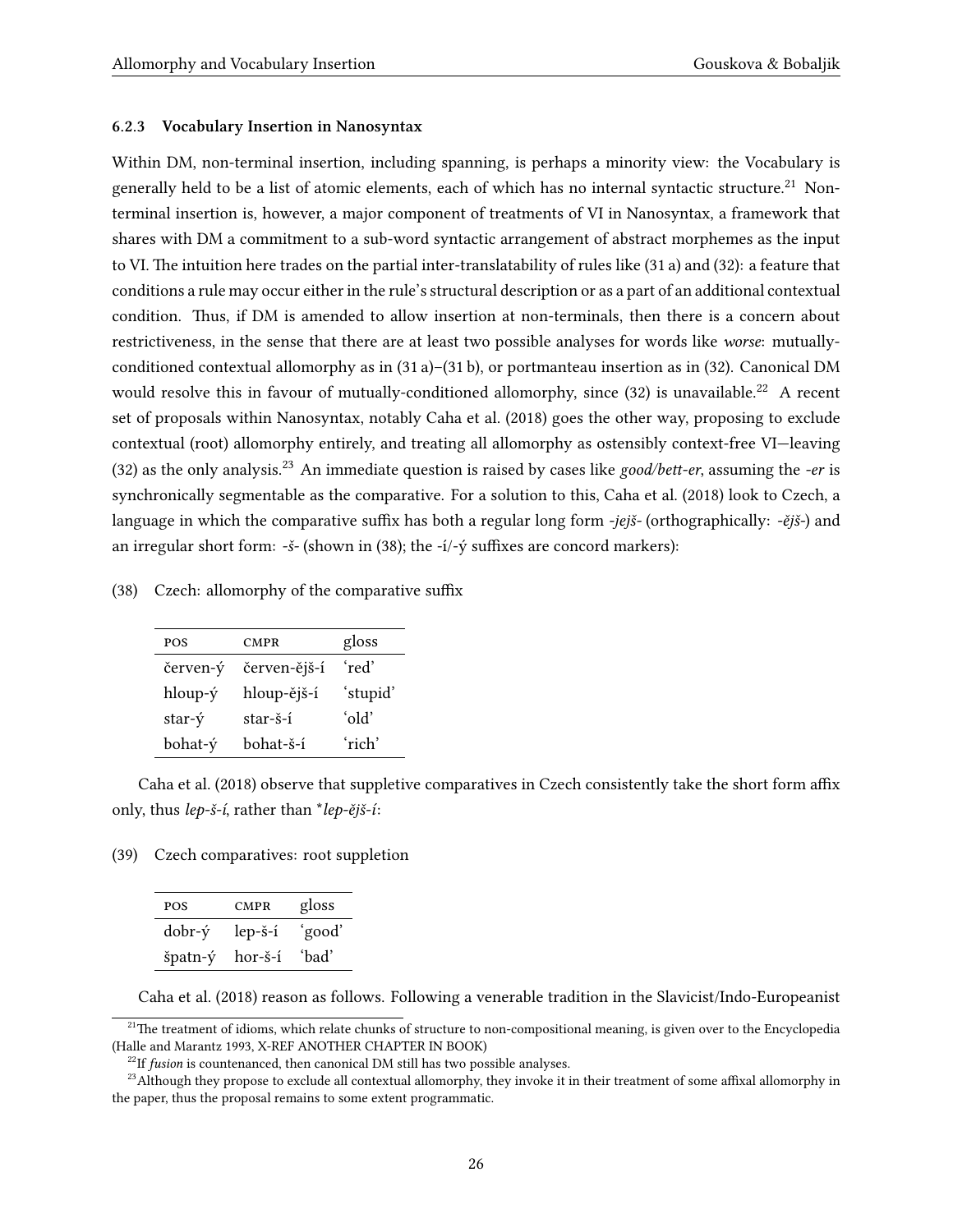literature, they assume that the longer comparative is bi-morphemic: *-jej-š-*, and they suggest that all comparatives abstractly have the bi-morphemic structure in([40\)](#page-26-0):

<span id="page-26-0"></span>(40) [ [ [ [ root ] cmpr1 ] cmpr2 ] infl ]

The comparative of 'red' in([38\)](#page-25-4) shows individual exponents corresponding to each of the four morphemes. This expansion of the comparative allows them to treat the suppletive comparatives as portmanteaux, like English *worse*, as in [\(41 a](#page-26-1)).

- <span id="page-26-2"></span><span id="page-26-1"></span>(41) (a)  $\lceil \lceil \text{GOOD} \rceil \text{CMD} \rceil \neq \text{lep}$ 
	- (b)  $\cos \varphi$  lep- / <u>\_</u>] cMPR

This bleeds expression of the lower comparative morpheme, but allows expression of the higher part of the comparative, explaining why suppletive comparatives take the *-š-* suffix, but cannot combine with the longer affix, much in the same way that Latin, as discussed above, fails to express the comparative reflex *-iss-* in suppletive superlatives on the analysis in [Bobaljik](#page-28-15) ([2012\)](#page-28-15). Programmatically, they resolve the theoretical indeterminacy by rejecting context-sensitive rules of VI (like [\(41 b\)](#page-26-2)) categorically, proposing that non-terminal insertion is the only means for capturing (suppletive) contextual allomorphy (at least of roots). Returning to English *better*, they must then assume that English, like Czech, has a bimorphemic comparative, and that *-er* is the outer comparative suffix. The inner one, needed in order to treat *bett-* as a portmanteau, is always null. In this framework, suppletion is a diagnostic for the presence of an additional node in the structure.

As with other proposals discussed above, the interesting question is whether the analysis of Czech generalizes. Treating all apparent contextual allomorphy (at least of roots) as portmanteau VI in this manner derives in a strong manner a structural adjacency requirement between what would otherwise be described as the target and trigger of suppletion (allomorphy). Decomposing heads like the comparative (or plural as would be needed for the Russian baby-diminutive facts considered in *§*[3.2](#page-7-1)) into multiple heads, allows for the characterization of apparent examples of contextual allomorphy where the trigger remains overt, but the trigger should always be contiguous to the expressed element. In a strong form, their proposal thus derives a conjecture put forward in [Bobaljik](#page-28-15) ([2012\)](#page-28-15) (with an antecedent in [Radkevich](#page-32-17)  $(2010)$ :

(42) If an exponent X expresses  $\sqrt{\text{root}} + F_1 \dots F_n$ , for some features  $F_1 \dots F_n$ , then  $F_1 \dots F_n$  must be adjacent to (or contiguous with) *√*root.

Just as apparent non-local/non-adjacent allomorphy (e.g., Tamil and Kayardild, [Moskal and Smith](#page-31-7) [2016\)](#page-31-7) is problematic for theories that stipulate an adjacency requirement, such examples are all the more challenging for theories from which this might follow from basic principles. One particularly striking case (brought to our attention by Christos Christopoulos) comes from Basque comparative adverbs, as shown in([43\)](#page-27-4).

In Basque, comparatives of adjectives are derived by adding the suffix *-ago*. The adjective meaning 'good' *on* has a suppletive comparative *hobe*, which may occur with or without the comparative suffix: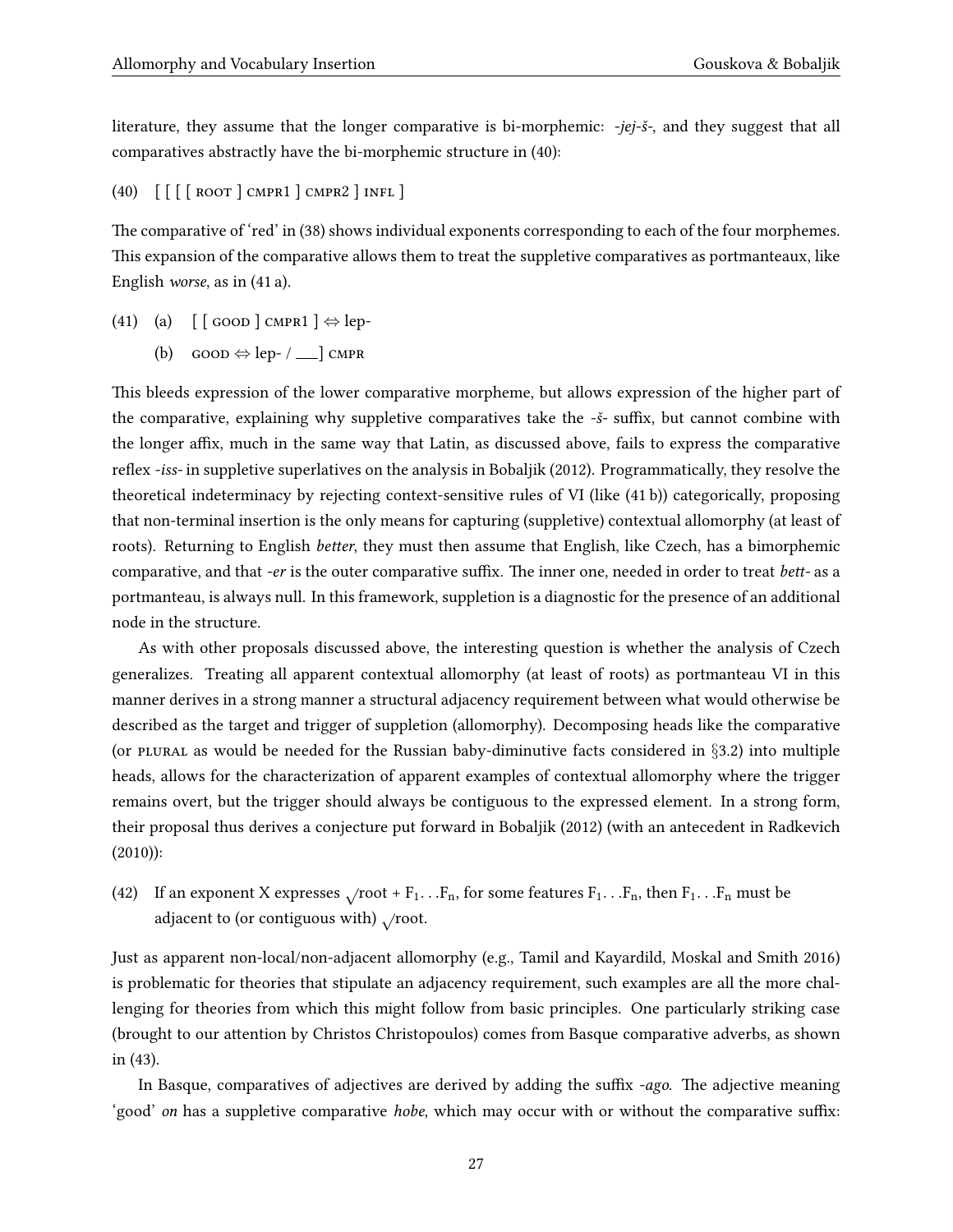*hobe-(ago)*. Adverbs may be derived from adjectives by means of suffixes *-ki∼-gi* or *-to* (the latter not shown here). Like adjectives, adverbs may also have a comparative grade. When the adverb-forming and comparative suffix co-occur, it is the comparative suffix which is the more peripheral of the two. Now, in the comparative adverbial corresponding to *ongi* 'well', the suppletive comparative form *hobe* is used, just as it is in the adjectival comparative. Just as in the adjectival comparative, the suffix *-ago* is optional. But, when the suffix is overt, it is not adjacent to the suppleting adjectival root.

<span id="page-27-4"></span>(43) Basque comparatives [\(de Rijk](#page-32-20) [2008](#page-32-20))

| ADJ | <b>CMPR</b>      | $\mathbf{ADV}$ | ADV.CMPR                   | gloss         |
|-----|------------------|----------------|----------------------------|---------------|
|     | berri berri-ago  |                | berri-ki berri-ki-ago      | 'new, recent' |
| on  | hobe-(ago) on-gi |                | hobe-ki-(ago) 'good, well' |               |

This presents a challenge to any theory that requires adjacency for suppletive allomorphy, since there is no motivation to posit even a piece of the comparative closer to the adjectival root than the adverbialforming affix *-ki*. The challenge can be technically circumvented in various ways (obviously, by positing an always null cmpr1 beneath the adverb-forming suffix), but it remains open whether those circumventions weaken the predictive power of an approach to contextual allomorphy built on portmanteau insertion. At a more general level, the key issue here is an empirical one: to what extent must we countenance nonadjacent interactions in allomorphy, and if there are such examples, can a structure-based theory provide the most restrictive characterization of locality consistent with the observed facts.

### <span id="page-27-0"></span>**7 Conclusion**

As we have shown, DM studies allomorphy as an interplay of rules that mediate between various grammatical components. Some rules relate syntactic structures to lexically stored morphemes. Others modify those morphemes' phonology in syntactic or lexical contexts. Every aspect of this system requires making non-trivial decisions about the nature of the syntax-lexicon-phonology relationship, the content of syntactic and lexical features, the representation of morphemes, and restrictions on rules—their targets and contexts, cyclic application, and locality. Being explicit about the relationship has allowed the theory to ask new questions about the nature of allomorphy, and to make testable empirical predictions that distinguish it from other theories of morphology. We have seen that some of these predictions have already been explored in detail, while others remain open for future exploration.

### **References**

- <span id="page-27-1"></span>Adamson, Luke, and Milena Šereikaitė. 2019. Gender representation and defaults in lithuanian. *Glossa: a journal of general linguistics* 4:121.
- <span id="page-27-3"></span>Akinlabi, Akinbiyi. 1996. Featural affixation. *Journal of Linguistics* 32:239–289.
- <span id="page-27-2"></span>Albright, Adam, and Bruce Hayes. 2003. Rules vs. analogy in English past tenses: A computational/experimental study. *Cognition* 90:119–161.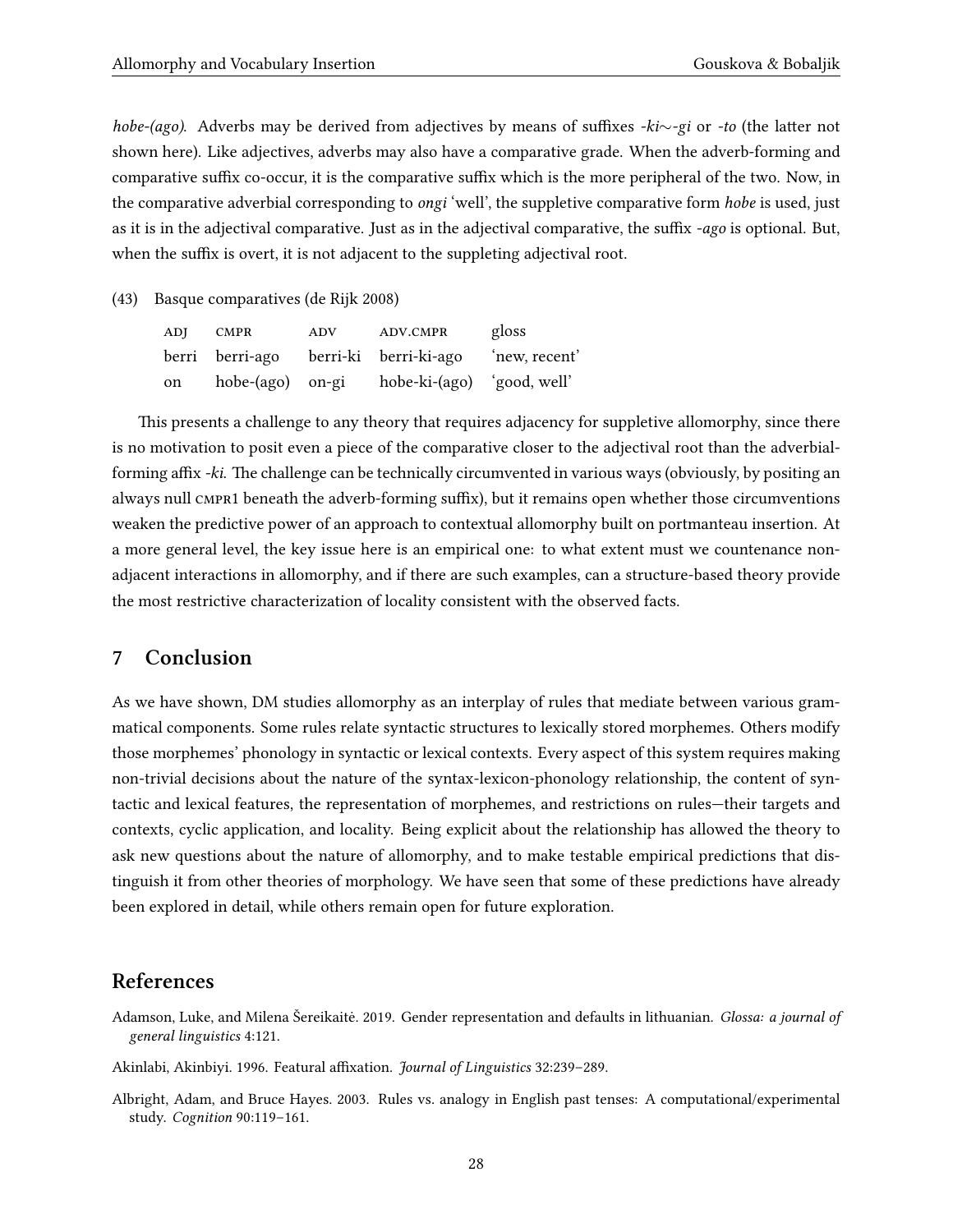<span id="page-28-12"></span>Allen, Margaret. 1978. Morphological Investigations. Doctoral Dissertation, University of Connecticut.

- <span id="page-28-6"></span>Anderson, Stephen R. 1992. *A-Morphous Morphology*. Cambridge: Cambridge University Press.
- <span id="page-28-5"></span>Arregi, Karlos, and Andrew Nevins. 2014. A monoradical approach to some cases of disuppletion. *Theoretical Linguistics* 40:311–330.
- <span id="page-28-17"></span>Arsenault, Paul. 2007. Marking the unmarked: Exceptional patterns of syncretism in English and Hindi. In *Proceedings of the 2007 annual conference of the Canadian Linguistic Association*.
- <span id="page-28-20"></span>Becker, Michael, and Maria Gouskova. 2016. Source-oriented generalizations as grammar inference in Russian vowel deletion. *Linguistic Inquiry* 47:391–425.
- <span id="page-28-11"></span>Béjar, Susana. 2003. Phi-Syntax: A theory of agreement. Doctoral Dissertation, University of Toronto.
- <span id="page-28-7"></span>Blevins, James P. 2016. *Word and paradigm morphology*. Oxford University Press.
- <span id="page-28-1"></span>Bobaljik, Jonathan David. 2000. The ins and outs of contextual allomorphy. In *University of Maryland working papers in linguistics*, ed. K. K. Grohmann and Caro Struijke, volume 10, 35–71. College Park, MD: University of Maryland.
- <span id="page-28-15"></span>Bobaljik, Jonathan David. 2012. *Universals in comparative morphology*. Cambridge, MA: MIT Press.
- <span id="page-28-9"></span>Bobaljik, Jonathan David, and Susi Wurmbrand. 2001. Seven Prefix-Suffix Asymmetries in Itel'men. CLS 37: The Panels. Papers from the conference, 205–219.
- <span id="page-28-10"></span>Bonet, Eulàlia, and Daniel Harbour. 2012. Contextual Allomorphy. In *The Morphology and Phonology of Exponence*, ed. Jochen Trommer, 195–235. Oxford: Oxford University Press.
- <span id="page-28-18"></span>Bonet, M. Eul'alia. 1991. Morphology after Syntax: Pronominal Clitics in Romance. Doctoral Dissertation, MIT, Cambridge, MA.
- <span id="page-28-2"></span>Borowsky, Toni. 1986. Topics in the Lexical Phonology of English. Doctoral Dissertation, University of Massachusetts, Amherst.
- <span id="page-28-13"></span>Božič, Jurij. 2019. Constraining long-distance allomorphy. *The Linguistic Review* 36:485–505.
- <span id="page-28-21"></span>Buell, Leston Chandler. 2005. Issues in Zulu verbal morphosyntax. Doctoral Dissertation, UCLA, Los Angeles, CA.
- <span id="page-28-16"></span>Bybee, Joan. 1985. *Morphology: A Study of the Relation between Meaning and Form*. Amsterdam: John Benjamins.
- <span id="page-28-4"></span>Bybee, Joan. 2001. *Phonology and language use*. Cambridge: Oxford University Press.
- <span id="page-28-3"></span>Bye, Patrik, and Peter Svenonius. 2012. Non-concatenative morphology as epiphenomenon. In *The Morphology and Phonology of Exponence*, ed. Jochen Trommer, 427–495. Oxford University Press.
- <span id="page-28-19"></span>Caha, Pavel. 2009. The nanosyntax of case. Doctoral dissertation, University of Tromsø.
- <span id="page-28-23"></span>Caha, Pavel, Karen DeClercq, and Guido Vanden Wyngaerd. 2018. The Fine Structure of the Comparative. *Studia Linguistica* Https://ling.auf.net/lingbuzz/003790.
- <span id="page-28-8"></span>Carstairs, Andrew. 1987. *Allomorphy in Inflexion*. Croom Helm Linguistics Series. London: Croom Helm.
- <span id="page-28-22"></span>Carstairs, Andrew. 1988. Some implications of phonologically conditioned suppletion. In *Yearbook of morphology 1988*, ed. Geert Booij and Jaap van Marle, 67–94. Dordrecht: Kluwer.
- <span id="page-28-14"></span>Choi, Jaehoon, and Heidi Harley. 2019. Locality domains and morphological rules. *Natural Language & Linguistic Theory* 37:1319–1365.
- <span id="page-28-0"></span>Chomsky, Noam, and Morris Halle. 1968. *The Sound Pattern of English*. New York: Harper and Row.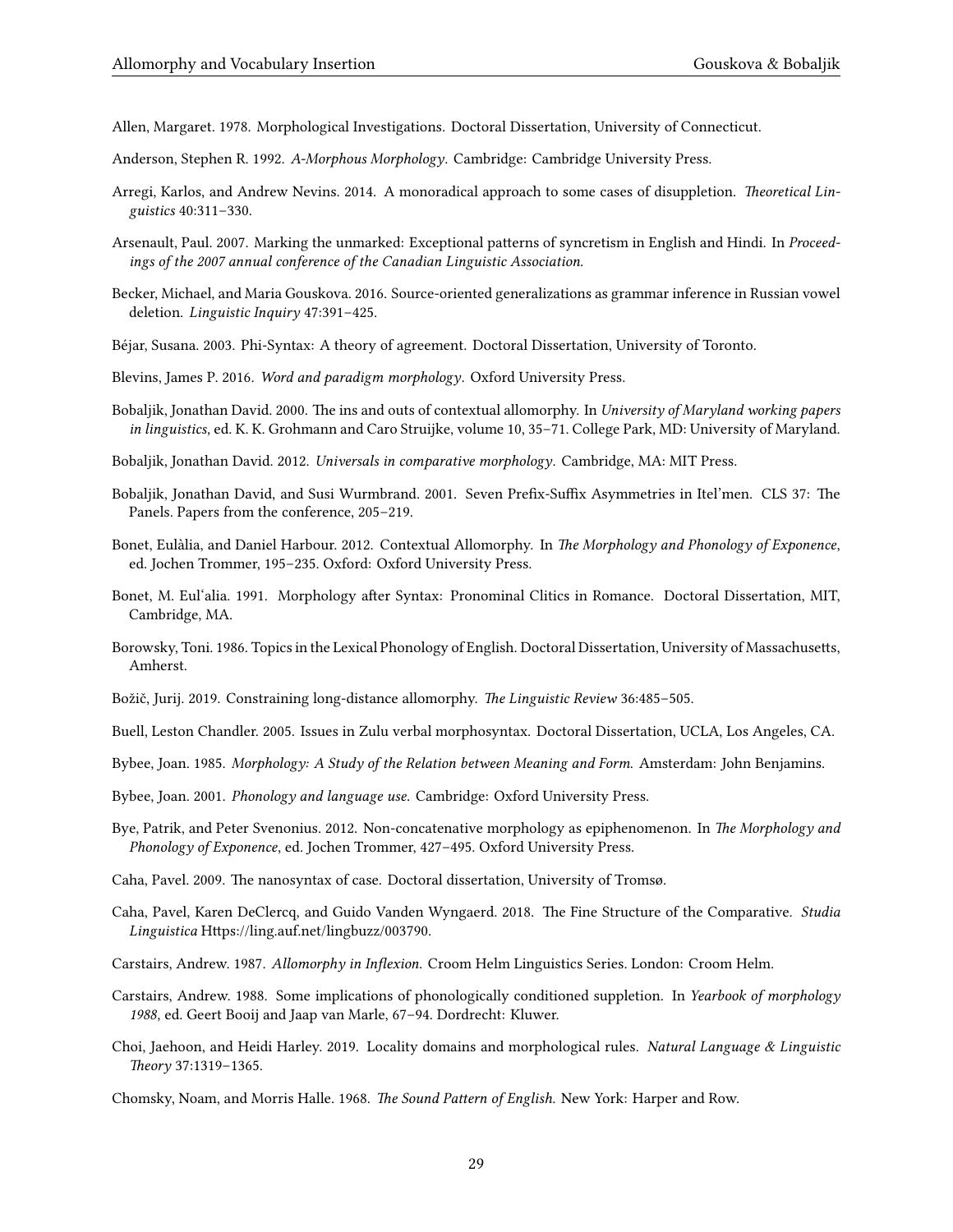- <span id="page-29-14"></span>Christopoulos, Christos, and Stanislao Zompì. 2019. Strong case containment is too strong: two arguments from defaults. Paper presented at NELS 50.
- <span id="page-29-19"></span>Corbett, Greville. 1991. *Gender*. Cambridge Textbooks in Linguistics. Cambrdige, MA: Cambridge University Press.

<span id="page-29-5"></span>Corbett, Greville G. 2007. Canonical Typolgy, Suppletion, and Possible Words. *Language* 8–42.

- <span id="page-29-9"></span>Embick, David. 2010. *Localism versus globalism in morphology and phonology*. Cambridge, MA: MIT Press.
- <span id="page-29-16"></span>Ernestus, Mirjam, and Harald Baayen. 2003. Predicting the Unpredictable: Interpreting Neutralized Segments in Dutch. *Language* 79:5–38.
- <span id="page-29-21"></span>Fenger, Paula. 2018. Multiple agreeing persons is not that special: Restrictions on person portmanteaux. *U. Penn Working Papers in Linguistics* 24:1–10.
- <span id="page-29-20"></span>Gagliardi, Annie, and Jeffrey Lidz. 2014. Statistical insensitivity in the acquisition of Tsez noun classes. *Language* 90:58–89.
- <span id="page-29-10"></span>Ganenkov, Dmitry. 2019. Missing elsewhere: Domain extension in contextual allomorphy. *Linguistic Inquiry* 1–14.
- <span id="page-29-12"></span>Gnanadesikan, Amalia. 1997. Phonology with ternary scales. Doctoral Dissertation, University of Massachusetts at Amherst, Amherst, MA.
- <span id="page-29-18"></span>Goldsmith, John. 1976. Autosegmental Phonology. Doctoral Dissertation, MIT, Cambridge, MA. Published by Garland Press, New York , 1979.
- <span id="page-29-6"></span>Gouskova, Maria. 2012. Unexceptional segments. *Natural Language and Linguistic Theory* 30:79–133.
- <span id="page-29-17"></span>Gouskova, Maria, and Michael Becker. 2013. Nonce words show that Russian yer alternations are governed by the grammar. *Natural Language and Linguistic Theory* 31:735–765.
- <span id="page-29-11"></span>Gouskova, Maria, and Gillian Gallagher. 2020. Inducing nonlocal constraints from baseline phonotactics. *Natural Language & Linguistic Theory* 38:77–116. URL <https://doi.org/10.1007/s11049-019-09446-x>.
- <span id="page-29-3"></span>Gouskova, Maria, Sofya Kasyanenko, and Luiza Newlin-Łukowicz. 2015. Selectional restrictions as phonotactics over sublexicons. *Lingua* 167:41–81. URL <http://ling.auf.net/lingbuzz/002673>.
- <span id="page-29-4"></span>Green, Anthony Dubach. 2006. The independence of phonology and morphology: the Celtic mutations. *Lingua* 116:1946–1985.
- <span id="page-29-2"></span>Green, Anthony Dubach. 2007. *Phonology limited*, volume 27 of *Linguistics in Potsdam*. Potsdam: Universitätsverlag Potsdam.
- <span id="page-29-15"></span>Gribanova, Vera. 2015. Exponence and morphosyntactically triggered phonological processes in the Russian verbal complex. *Journal of Linguistics* 51:519–561.
- <span id="page-29-8"></span>Gribanova, Vera, and Stephanie S Shih. 2017. *The morphosyntax-phonology connection: Locality and directionality at the interface*. Oxford University Press.
- <span id="page-29-13"></span>Hall, Beatrice L., and R.M.R. Hall. 1980. Nez Perce vowel harmony: an Africanist explanation and some theoretical questions. In *Issues in vowel harmony*, ed. Robert Vago, 201–236. Amsterdam: John Benjamins.
- <span id="page-29-1"></span>Halle, Morris. 1990. An approach to morphology. In *Proceedings of NELS 20*, volume 20, 150–184. Amherst, MA: GLSA Publications.
- <span id="page-29-0"></span>Halle, Morris, and Alec Marantz. 1993. Distributed Morphology. In *The View from Building 20. Essays in Honor of Sylvain Bromberger*, ed. Kenneth Hale and Samuel Jay Keyser. Cambridge, MA: MIT Press.
- <span id="page-29-7"></span>Halle, Morris, and Alec Marantz. 1994. Some key features of distributed morphology. In *Mit working papers in linguistics*, volume 21, 88.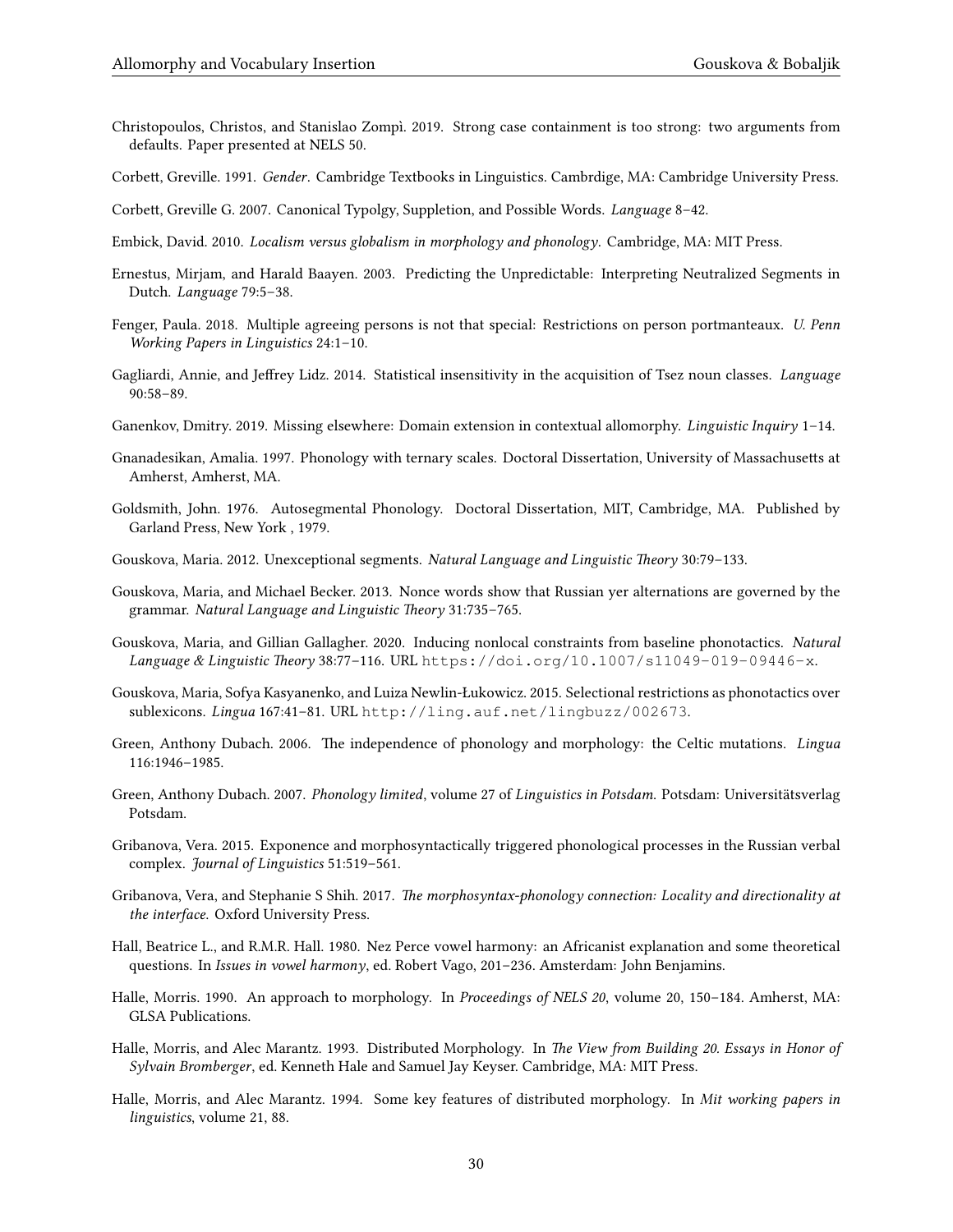- <span id="page-30-8"></span>Hannahs, Stephen J, and Maggie Tallerman. 2006. At the interface: selection of the Welsh definite article. *Linguistics* 44:781–816.
- <span id="page-30-12"></span>Harley, Heidi. 1994. Hug a tree: Deriving the morphosyntactic feature hierarchy. *MIT working papers in linguistics* 21:289–320.
- <span id="page-30-15"></span>Harley, Heidi. 2014. On the identity of roots. *Theoretical linguistics* 40:225–276.
- <span id="page-30-13"></span>Harley, Heidi, and Elizabeth Ritter. 2002. A feature-geometric analysis of person and number. *Language* 78:482–526.
- <span id="page-30-20"></span>Hayes, Bruce, and Colin Wilson. 2008. A Maximum Entropy Model of Phonotactics and Phonotactic Learning. *Linguistic Inquiry* 39:379–440.
- <span id="page-30-21"></span>Hayes, Bruce, Kie Zuraw, Péter Siptár, and Zsuzsa Cziráky Londe. 2009. Natural and unnatural constraints in Hungarian vowel harmony. *Language* 85:822–863.
- <span id="page-30-9"></span>Herbert, Robert K. 1990. Labial palatalization in Nguni and Sotho languages: internal and external evidence. *South African Journal of African Languages* 10:74–80.
- <span id="page-30-6"></span>Hockett, Charles F. 1954. Two models of grammatical description. *Word* 10:210–234.
- <span id="page-30-1"></span>Jusczyk, Peter W, Paul Smolensky, and Theresa Allocco. 2002. How English-learning infants respond to markedness and faithfulness constraints. *Language Acquisition* 10:31–73.
- <span id="page-30-19"></span>Kager, René. 1996. On affix allomorphy and syllable counting. In *Interfaces in phonology*, ed. Ursula Kleinhenz, 155–171. Berlin: Akademie Verlag.
- <span id="page-30-3"></span>Kapatsinski, Vsevolod. 2010. Velar palatalization in Russian and artificial grammar: Constraints on models of morphophonology. *Laboratory Phonology* 1:361–393.
- <span id="page-30-7"></span>Kastner, Itamar. 2019. Templatic morphology as an emergent property. *Natural Language & Linguistic Theory* 1–49.
- <span id="page-30-5"></span>Kastner, Itamar, and Beata Moskal, ed. 2018. *Snippets 34: Special issue on non-local contextual allomorphy*.
- <span id="page-30-18"></span>Kawahara, Shigeto, and Matthew Wolf. 2010. On the existence of root-initial-accenting suffixes: An elicitation study of Japanese [-zu]. *Linguistics* 48:837–864.
- <span id="page-30-16"></span>Kibrik, Aleksandr E. 1977. *Opyt strukturnogo opisanija arčinskogo jazyka. II: Taksonomičeskaja grammatika*. Izdatel'stvo Moskovskogo Universiteta.
- <span id="page-30-0"></span>Kiparsky, Paul. 1973. 'Elsewhere' in phonology. In *A Festschrift for Morris Halle*, ed. Stephen R. Anderson and Paul Kiparsky, 93–106. New York: Holt, Rinehart and Winston.
- <span id="page-30-11"></span>Kramer, Ruth. 2015. *The morphosyntax of gender*, volume 58. Oxford University Press.
- <span id="page-30-10"></span>MacBride, Alexander Ian. 2004. A constraint-based approach to morphology. Doctoral Dissertation, UCLA, Los Angeles, CA.
- <span id="page-30-17"></span>Mahanta, Shakuntala. 2012. Locality in exceptions and derived environments in vowel harmony. *Natural Language & Linguistic Theory* 30:1109–1146.
- <span id="page-30-14"></span>Marantz, Alec. 1996. 'Cat' as a phrasal idiom. Ms. MIT, Cambridge, Mass.
- <span id="page-30-4"></span>Mascaró, Joan. 1996. External allomorphy as emergence of the unmarked. In *Current Trends in Phonology: Models and Methods*, ed. Jacques Durand and Bernard Laks, 473–483. Salford, Manchester: European Studies Research Institute, University of Salford.
- <span id="page-30-2"></span>Mascaró, Joan. 2007. External allomorphy and lexical representation. *Linguistic Inquiry* 38:715–735.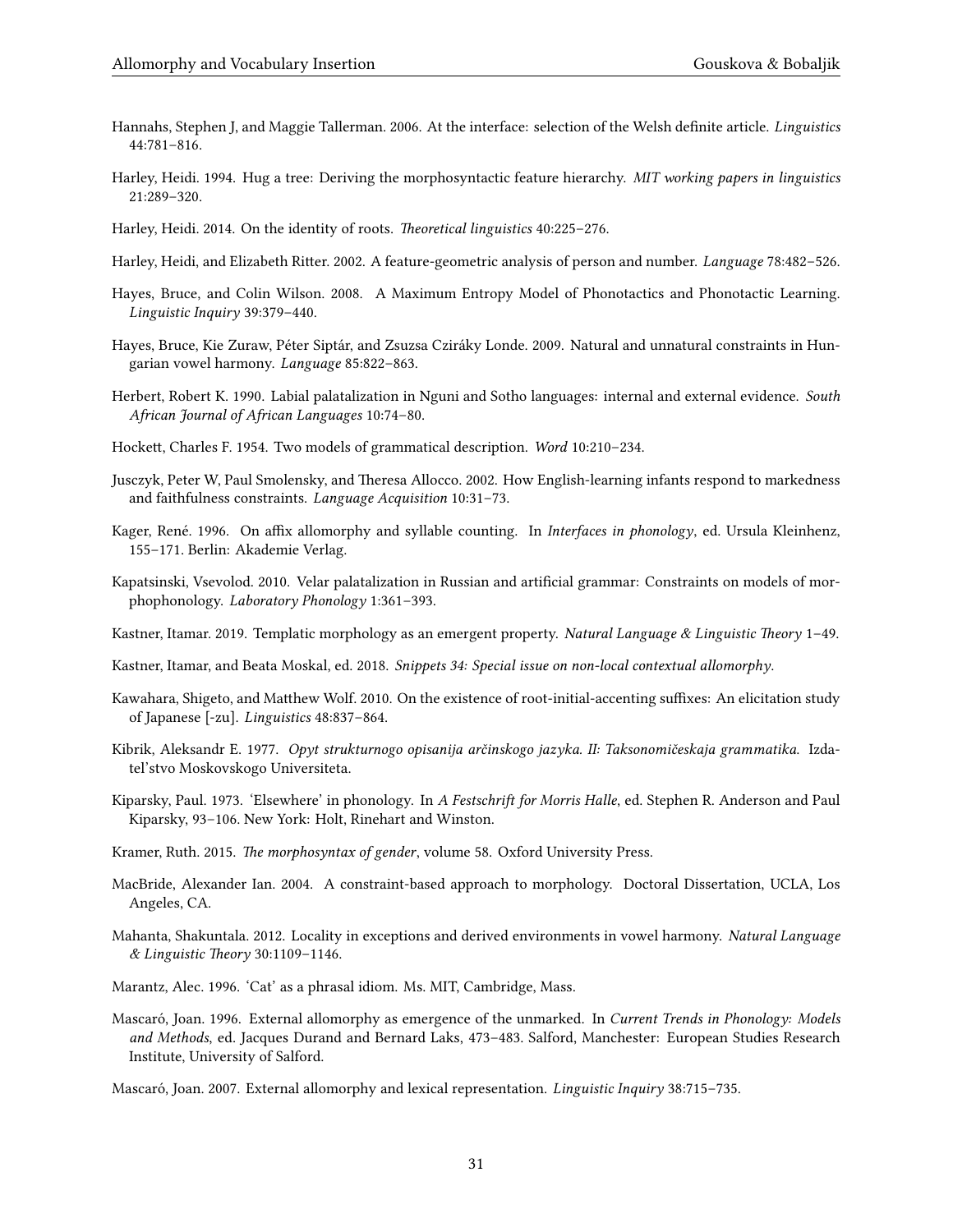- <span id="page-31-0"></span>Matthews, P.H. 1972. *Inflectional Morphology: A theoretical study based on aspects of Latin verb conjugation*. Cambrdige: Cambridge University Press.
- <span id="page-31-14"></span>McCarthy, John J. 1983. Consonantal morphology in the Chaha verb. In *The Proceedings of the West Coast Conference on Formal Linguistics 2*, ed. M. Barlow, D. Flickinger, and M. Wescoat, 176–188. Stanford: Stanford Linguistic Association.
- <span id="page-31-15"></span>McCarthy, John J. 1986. OCP Effects: Gemination and antigemination. *Linguistic Inquiry* 17:207–263.
- <span id="page-31-11"></span>McCarthy, John J. 1988. Feature geometry and dependency: A review. *Phonetica* 43:84–108.
- <span id="page-31-16"></span>McCarthy, John J., and Alan Prince. 1986. Prosodic Morphology. Technical Report #32, Rutgers University Center for Cognitive Science, version of 1996.
- <span id="page-31-5"></span>Mel'čuk, Igor A. 1976. On suppletion. *Linguistics* 14:45–90.
- <span id="page-31-6"></span>Mel'čuk, Igor A. 1994. Suppletion: toward a logical analysis of the concept. *Studies in Language. International Journal sponsored by the Foundation "Foundations of Language"* 18:339–410.
- <span id="page-31-21"></span>Merchant, Jason. 2015. How much context is enough? Two cases of span-conditioned stem allomorphy. *Linguistic Inquiry* 273–303.
- <span id="page-31-2"></span>Mohanan, K. P. 1982. Lexical Phonology. Doctoral Dissertation, MIT, Cambridge, MA. Distributed by IULC Publications.
- <span id="page-31-10"></span>Moskal, Beata. 2015a. A case study in nominal suppletion. *Linguistic Inquiry* 46:376–387.
- <span id="page-31-9"></span>Moskal, Beata. 2015b. Domains on the border: between morphology and phonology. Doctoral Dissertation, University of Connecticut, Storrs, CT.
- <span id="page-31-7"></span>Moskal, Beata, and Peter W. Smith. 2016. Towards a theory without adjacency: Hyper-contextual VI-rules. *Morphology* 26:295–312.
- <span id="page-31-1"></span>Myler, Neil. 2017. Exceptions to the Mirror Principle and Morphophonological "Action at a distance": The role of "word"-internal Phrasal Movement and Spell Out. In *The structure of words at the interfaces*, ed. Heather Newell, Maire Noonan, Glyne Piggot, and Lisa Travis, 100–125. Oxford University Press.
- <span id="page-31-20"></span>Neeleman, Ad, and Kriszta Szendrői. 2007. Radical Pro Drop and the Morphology of Pronouns. *Linguistic Inquiry* 38:671–714.
- <span id="page-31-18"></span>Nevins, Andrew. 2011. Phonologically-conditioned allomorph selection. In *Blackwell companion to phonology*, ed. Colin Ewen, Elizabeth Hume, Marc van Oostendorp, and Keren Rice, 2357–2382. Wiley-Blackwell.
- <span id="page-31-13"></span>Noyer, Rolf. 1997. *Features, positions and affixes in autonomous morphological structure*. New York: Garland.
- <span id="page-31-8"></span>Ostrove, Jason. 2018. Stretching, spanning, and linear adjacency in Vocabulary Insertion. *Natural Language & Linguistic Theory* 36:1263–1289.
- <span id="page-31-3"></span>Padgett, Jaye. 2003. Contrast and postvelar fronting in Russian. *Natural Language and Linguistic Theory* 21:39–87.
- <span id="page-31-17"></span>Pak, Marjorie. 2016. How allomorphic is English article allomorphy? *Glossa: A journal of general linguistics* 1. URL [DOI:http://doi.org/10.5334/gjgl.62](DOI: http://doi.org/10.5334/gjgl.62).
- <span id="page-31-19"></span>Paster, Mary. 2006. Phonological Conditions on Affixation. Doctoral Dissertation, UC Berkeley, Berkeley, CA.
- <span id="page-31-12"></span>Pertsova, Katya. 2004. Distribution of Genitive Plural Allomorphs in the Russian Lexicon and in the Internal Grammar of Native Speakers. Doctoral Dissertation, UCLA, Los Angeles. Linguistics.
- <span id="page-31-4"></span>Pierrehumbert, Janet. 2001. Exemplar dynamics: word frequency, lenition, and contrast. In *Frequency effects and the emergence of linguistic structure*, ed. Joan Bybee and Paul Hopper, 137–157. Amsterdam: John Benjamins.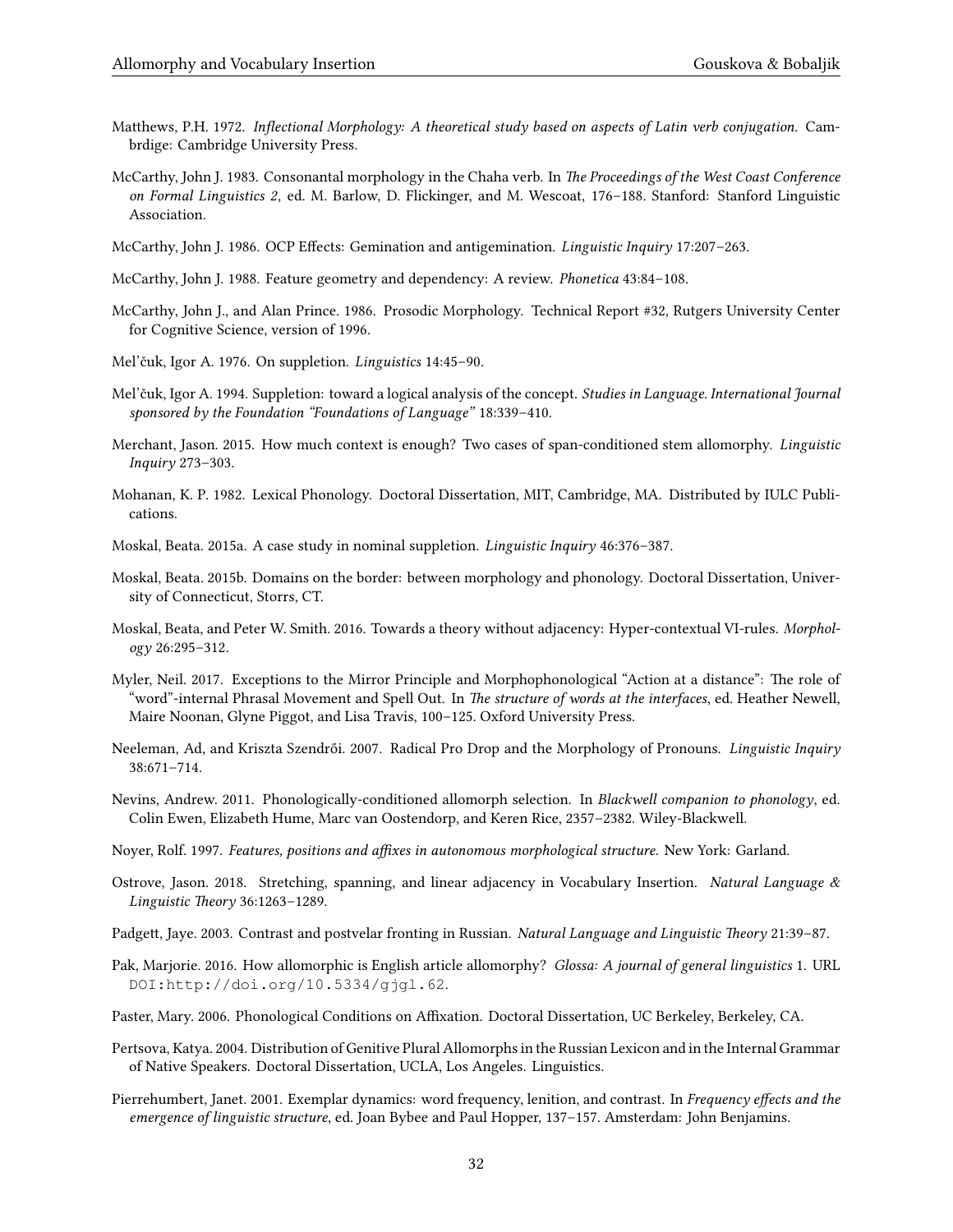- <span id="page-32-17"></span>Radkevich, Nina. 2010. On Location: The structure of case and adpositions. Doctoral Dissertation, University of Connecticut.
- <span id="page-32-20"></span>de Rijk, Rudolf P. G. 2008. *Standard Basque*. Cambrdige: MIT Press.
- <span id="page-32-7"></span>Rose, Sharon, and Rachel Walker. 2004. A typology of consonant agreement as correspondence. *Language* 80:475– 532.
- <span id="page-32-11"></span>Sande, Hannah. 2019. A unified account of conditioned phonological alternations: Evidence from Guébie. *Language* 95:456–497.
- <span id="page-32-12"></span>Selkirk, Elisabeth. 1978. On prosodic structure and its relation to syntactic structure. In *Nordic Prosody*, ed. T. Fretheim, volume 2, 111–140. Trondheim: TAPIR.
- <span id="page-32-10"></span>Siddiqi, Daniel. 2009. *Syntax within the word: Economy, allomorphy, and argument selection in distributed morphology*, volume 138. Amsterdam: John Benjamins Publishing Company.
- <span id="page-32-14"></span>Siegel, Dorothy. 1974. Topics in English Morphology. Doctoral Dissertation, MIT, Cambridge, MA.
- <span id="page-32-4"></span>Siegel, Dorothy. 1978. The Adjacency Constraint and the theory of Morphology. In *Proceedings of NELS 8*, ed. M. Stein, 189–197. Amherst: GLSA.
- <span id="page-32-3"></span>Simpson, Jane, and Meg Withgott. 1986. Pronominal Clitic Clusters and Templates. In *The syntax of pronominal clitics*, ed. Hagit Borer, volume 19 of *Syntax and Semantics*, 149–174. New York: Academic Press.
- <span id="page-32-15"></span>Smith, Brian W. 2015. Phonologically conditioned allomorphy and UR constraints. Doctoral Dissertation, UMass Amherst, Amherst, MA.
- <span id="page-32-5"></span>Smith, Peter, Beata Moskal, Ting Xu, Jungmin Kang, and Jonathan David Bobaljik. 2019. Case and number suppletion in pronouns. *Natural Language and Linguistic Theory* 37:1029–1101. URL [https://doi.org/10.1007/](https://doi.org/10.1007/s11049-018-9425-0) [s11049-018-9425-0](https://doi.org/10.1007/s11049-018-9425-0).
- <span id="page-32-16"></span>Starke, Michal. 2009. Nanosyntax: A short primer to a new approach to language. *Nordlyd* 36:1–6.
- <span id="page-32-1"></span>Stump, Gregory T. 2001. *Inflectional morphology: A theory of paradigm structure*, volume 93. Cambridge University Press.
- <span id="page-32-8"></span>Suzuki, Keiichiro. 1998. A Typological Investigation of Dissimilation. Doctoral Dissertation, University of Arizona, Tucson, AZ.
- <span id="page-32-19"></span>Svenonius, Peter. 2012. Spanning. URL <https://ling.auf.net/lingBuzz/001501>, ms. Tromsø.
- <span id="page-32-6"></span>Trommer, Jochen. 1999. Morphology consuming syntax's resources: Generation and parsing in a Minimalist version of Distributed Morphology. In *Proceedings of the ESSLI workshop on resource logics and minimalist grammars*, 469–480. Universität Potsdam.
- <span id="page-32-13"></span>Trommer, Jochen, and Eva Zimmermann. 2014. Generalised mora affixation and quantity-manipulating morphology. *Phonology* 31:463–510.
- <span id="page-32-2"></span>Volodin, Aleksandr Pavlovich. 1976. *Itelmenskij Jazyk*. Leningrad: Nauka.
- <span id="page-32-18"></span>Williams, Edwin. 2003. *Representation Theory*. Cambridge: MIT Press.
- <span id="page-32-9"></span>Wolf, Matthew. 2007. For an autosegmental theory of mutation. In *UMOP 32: Papers in Optimality Theory III*, ed. Leah Bateman, Michael O'Keefe, Ehren Reilly, and Adam Werle, volume 315–404. Amherst, MA: GLSA.
- <span id="page-32-0"></span>Wolf, Matthew. 2008. Optimal interleaving: Serial phonology-morphology interaction in a constraint-based model. Doctoral Dissertation, University of Massachusetts, Amherst, Amherst, MA.